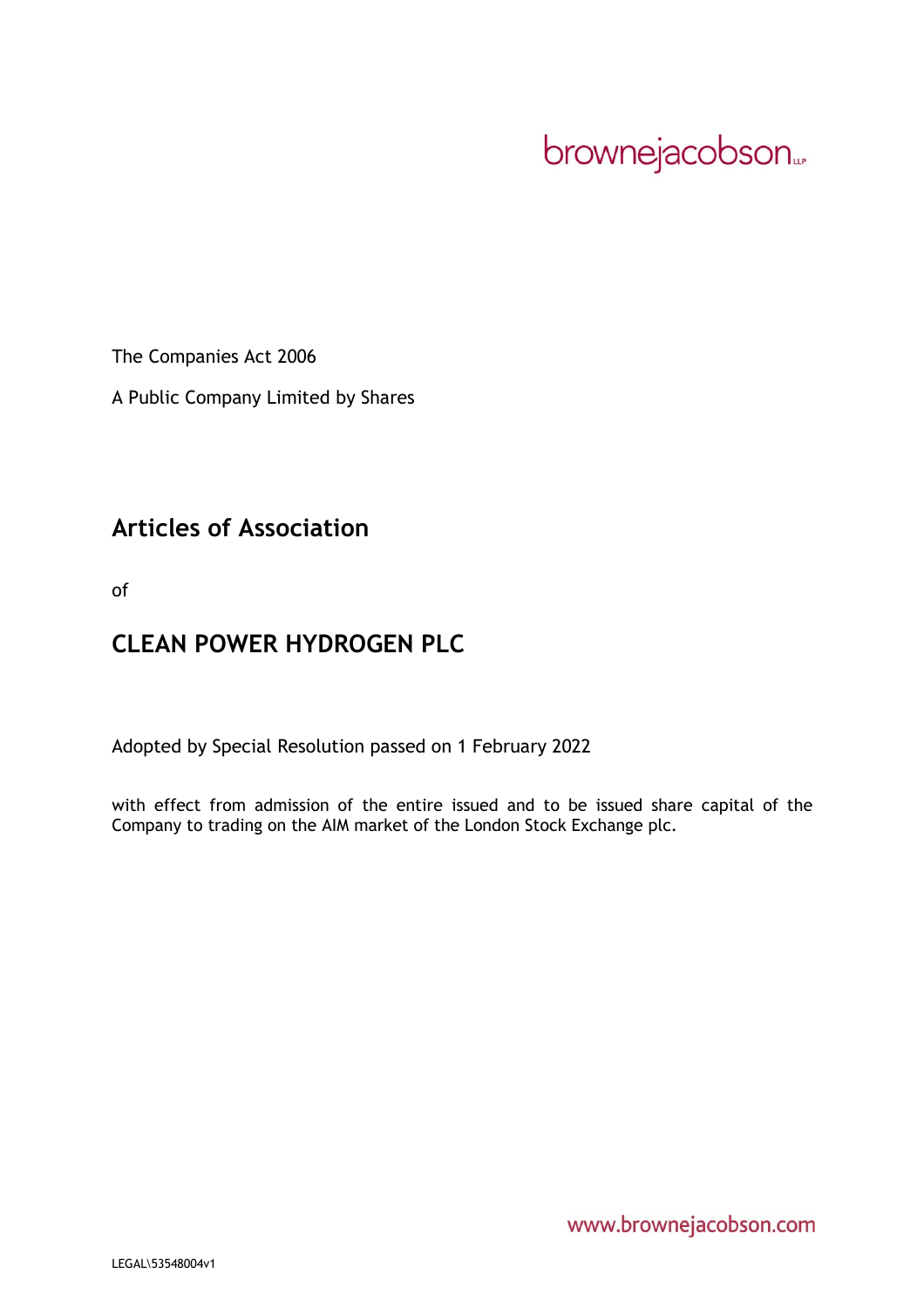# **Contents**

| 1  |                                                                       |
|----|-----------------------------------------------------------------------|
| 2  |                                                                       |
| 3  |                                                                       |
| 4  |                                                                       |
| 5  |                                                                       |
| 6  |                                                                       |
| 7  |                                                                       |
| 8  |                                                                       |
| 9  |                                                                       |
| 10 |                                                                       |
| 11 |                                                                       |
| 12 |                                                                       |
| 13 |                                                                       |
| 14 |                                                                       |
| 15 |                                                                       |
| 16 |                                                                       |
| 17 |                                                                       |
| 18 |                                                                       |
| 19 | FORFEITURE FOLLOWING NON-COMPLIANCE WITH NOTICE 14                    |
| 20 |                                                                       |
| 21 |                                                                       |
| 22 | ARREARS TO BE PAID NOTWITHSTANDING FORFEITURE OR SURRENDER 15         |
| 23 |                                                                       |
| 24 |                                                                       |
| 25 |                                                                       |
| 26 |                                                                       |
| 27 |                                                                       |
| 28 | POWER TO REFUSE REGISTRATION OF TRANSFERS OF CERTIFICATED SHARES  17  |
| 29 | POWER TO REFUSE REGISTRATION OF TRANSFERS OF UNCERTIFICATED SHARES 18 |
| 30 |                                                                       |
| 31 |                                                                       |
| 32 |                                                                       |
| 33 |                                                                       |
| 34 |                                                                       |
| 35 |                                                                       |
| 36 |                                                                       |
| 37 |                                                                       |
| 38 |                                                                       |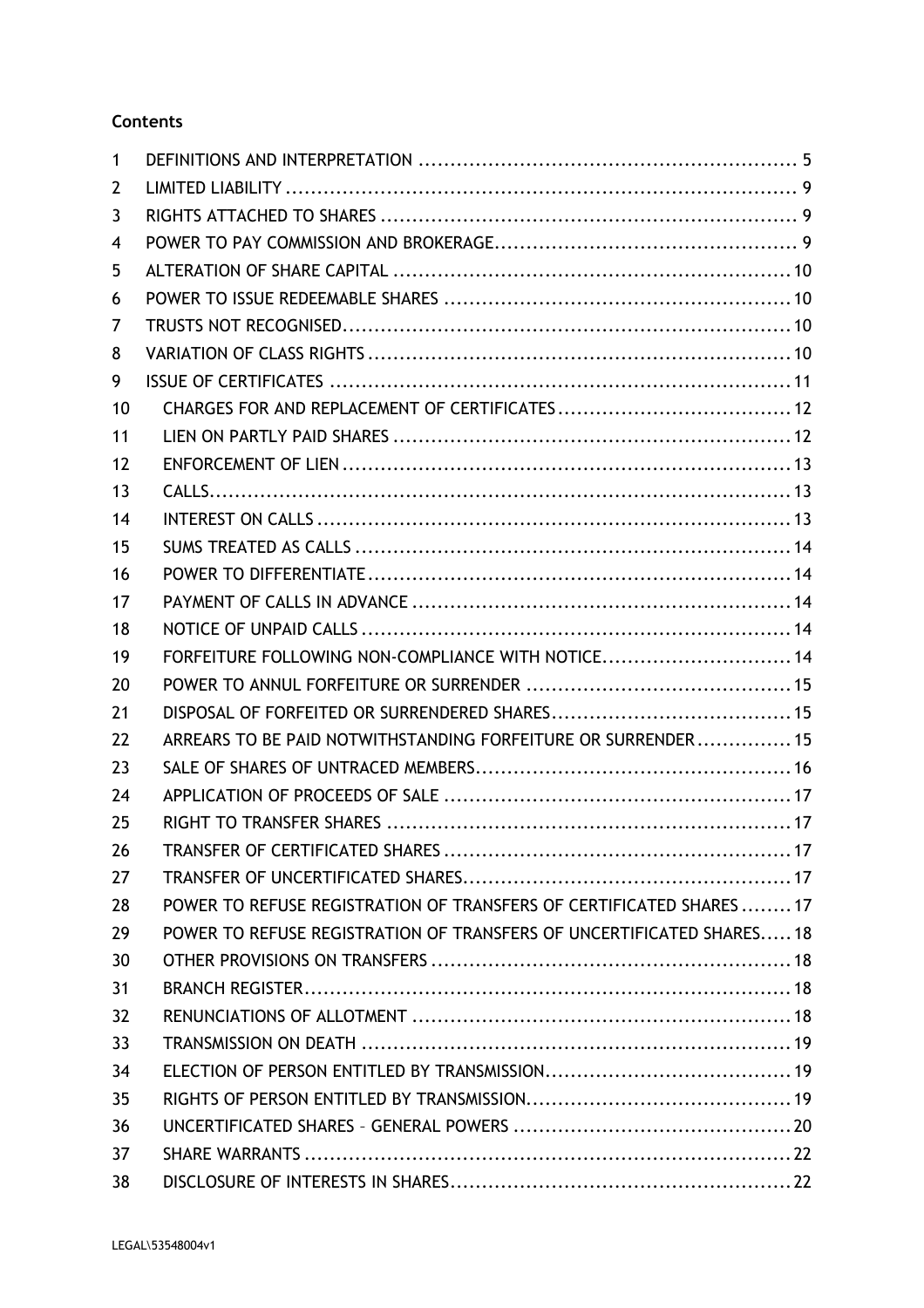| 39 |                                                                            |  |
|----|----------------------------------------------------------------------------|--|
| 40 |                                                                            |  |
| 41 | ORDERLY CONDUCT OF MEETINGS AND PARTICIPATION BY ELECTRONIC FACILITIES. 25 |  |
| 42 |                                                                            |  |
| 43 |                                                                            |  |
| 44 |                                                                            |  |
| 45 |                                                                            |  |
| 46 |                                                                            |  |
| 47 | DIRECTORS AND OTHERS ENTITLED TO ATTEND AND SPEAK30                        |  |
| 48 |                                                                            |  |
| 49 |                                                                            |  |
| 50 |                                                                            |  |
| 51 |                                                                            |  |
| 52 |                                                                            |  |
| 53 |                                                                            |  |
| 54 | VOTING RIGHTS OF MEMBERS INCAPABLE OF MANAGING THEIR AFFAIRS  33           |  |
| 55 |                                                                            |  |
| 56 |                                                                            |  |
| 57 |                                                                            |  |
| 58 |                                                                            |  |
| 59 |                                                                            |  |
| 60 |                                                                            |  |
| 61 |                                                                            |  |
| 62 |                                                                            |  |
| 63 |                                                                            |  |
| 64 |                                                                            |  |
| 65 | SEPARATE RESOLUTIONS FOR APPOINTMENT OF EACH DIRECTOR  38                  |  |
| 66 |                                                                            |  |
| 67 |                                                                            |  |
| 68 |                                                                            |  |
| 69 |                                                                            |  |
| 70 | PROVISIONS FOR MEETING CONVENED UNDER ARTICLE 69  39                       |  |
| 71 |                                                                            |  |
| 72 |                                                                            |  |
| 73 |                                                                            |  |
| 74 |                                                                            |  |
| 75 |                                                                            |  |
| 76 |                                                                            |  |
| 77 |                                                                            |  |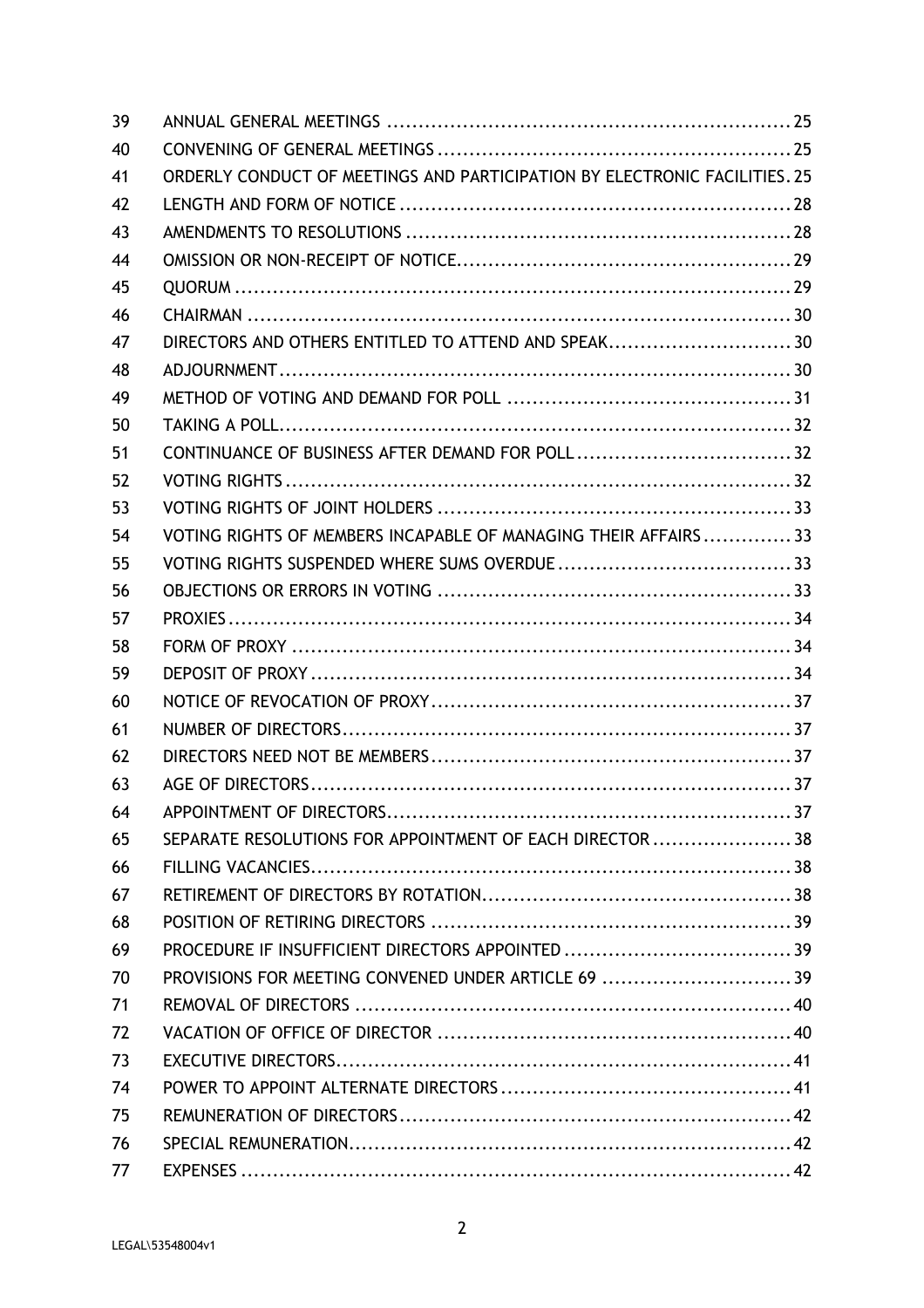| 78  |                                                             |  |
|-----|-------------------------------------------------------------|--|
| 79  | GENERAL POWERS OF THE BOARD TO MANAGE COMPANY'S BUSINESS 43 |  |
| 80  |                                                             |  |
| 81  |                                                             |  |
| 82  |                                                             |  |
| 83  |                                                             |  |
| 84  |                                                             |  |
| 85  |                                                             |  |
| 86  |                                                             |  |
| 87  |                                                             |  |
| 88  | CONFLICTS OF INTEREST REQUIRING BOARD AUTHORISATION  49     |  |
| 89  |                                                             |  |
| 90  |                                                             |  |
| 91  |                                                             |  |
| 92  |                                                             |  |
| 93  |                                                             |  |
| 94  |                                                             |  |
| 95  |                                                             |  |
| 96  |                                                             |  |
| 97  |                                                             |  |
| 98  |                                                             |  |
| 99  |                                                             |  |
| 100 | VALIDITY OF ACTS OF DIRECTORS IN SPITE OF FORMAL DEFECT 56  |  |
| 101 |                                                             |  |
| 102 |                                                             |  |
| 103 |                                                             |  |
| 104 |                                                             |  |
| 105 |                                                             |  |
| 106 |                                                             |  |
| 107 |                                                             |  |
| 108 |                                                             |  |
| 109 |                                                             |  |
| 110 |                                                             |  |
| 111 |                                                             |  |
| 112 |                                                             |  |
| 113 |                                                             |  |
| 114 |                                                             |  |
| 115 |                                                             |  |
| 116 | CAPITALISATION OF RESERVES AND EMPLOYEES' SHARE SCHEMES  62 |  |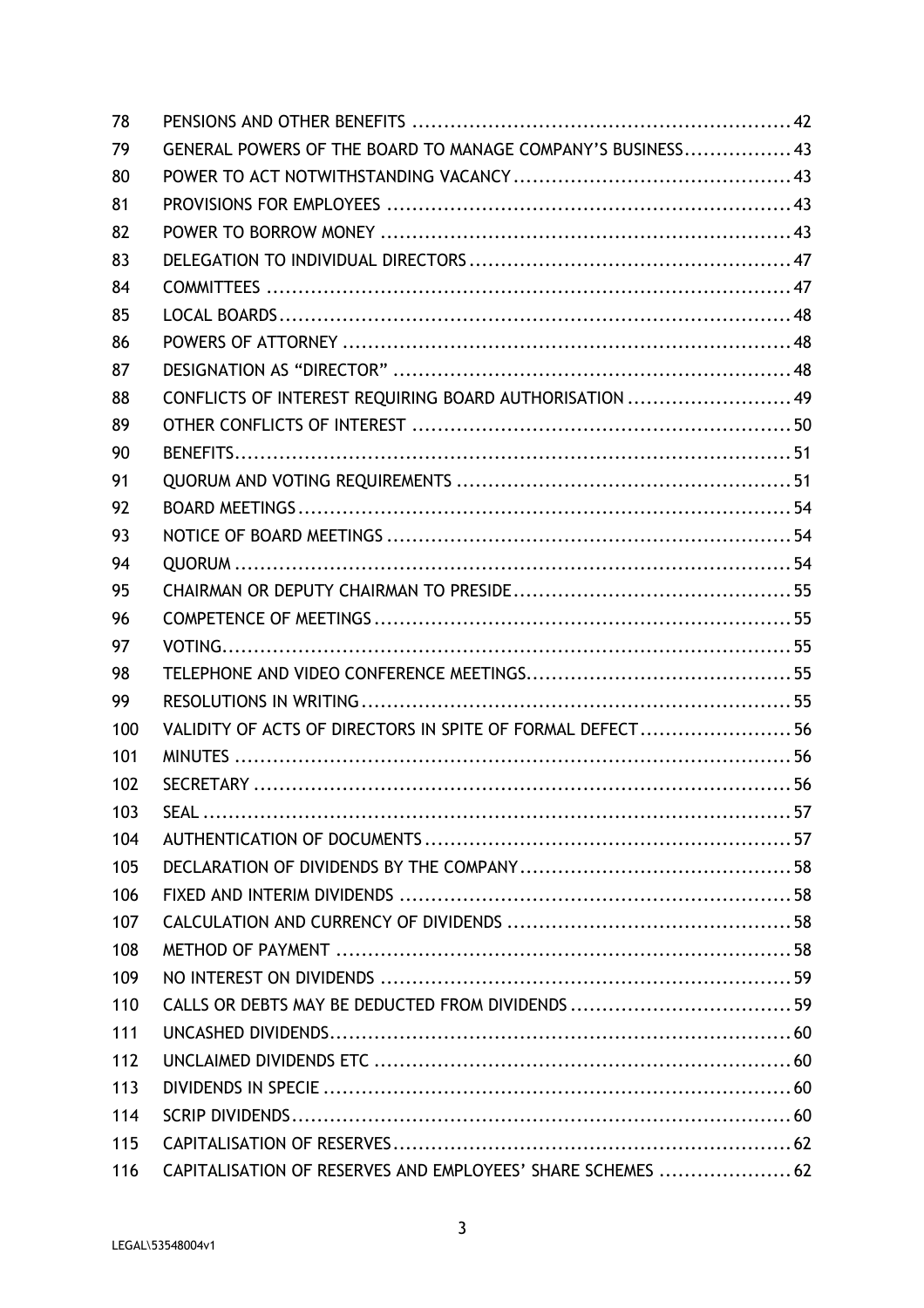| 117 |                                                         |  |
|-----|---------------------------------------------------------|--|
| 118 |                                                         |  |
| 119 |                                                         |  |
| 120 |                                                         |  |
| 121 |                                                         |  |
| 122 |                                                         |  |
| 123 |                                                         |  |
| 124 |                                                         |  |
| 125 |                                                         |  |
| 126 |                                                         |  |
| 127 | SERVICE OF NOTICE ON PERSON ENTITLED BY TRANSMISSION 68 |  |
| 128 | AUTHENTICATION OF DOCUMENTS SENT BY ELECTRONIC MEANS 68 |  |
| 129 |                                                         |  |
| 130 |                                                         |  |
| 131 |                                                         |  |
| 132 |                                                         |  |
| 133 |                                                         |  |
| 134 |                                                         |  |
| 135 |                                                         |  |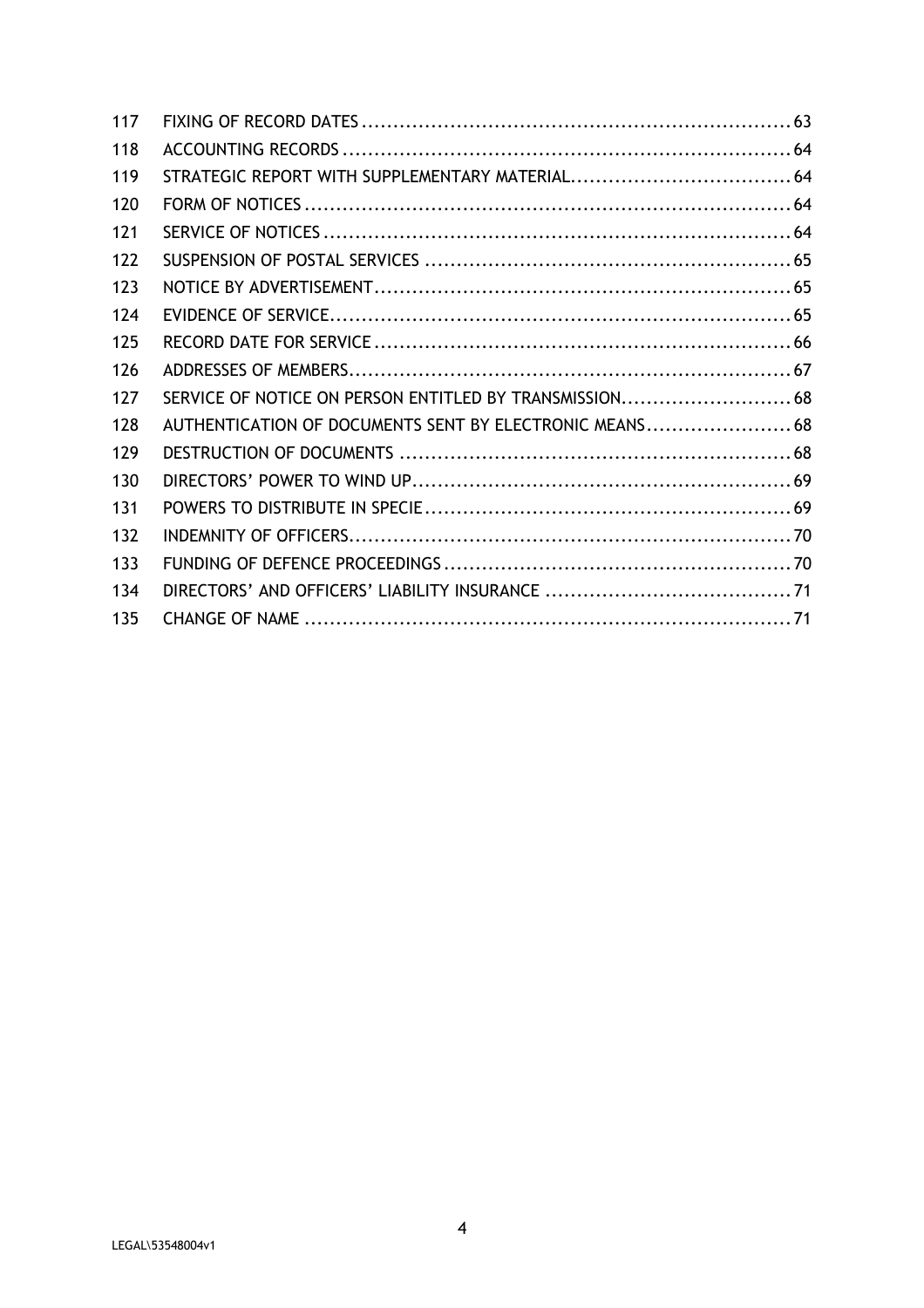# **THE COMPANIES ACT 2006**

# **A PUBLIC COMPANY LIMITED BY SHARES**

#### **ARTICLES OF ASSOCIATION**

#### **OF**

#### **CLEAN POWER HYDROGEN PLC**

#### (Adopted by Special Resolution passed on 1 February 2022)

#### **PRELIMINARY**

#### **EXCLUSION OF THE MODEL ARTICLES**

The regulations in Schedule 3 to the Companies (Model Articles) Regulations 2008 as amended from time to time, shall not apply to the Company.

# **1 DEFINITIONS AND INTERPRETATION**

1.1 In these Articles:

| <b>CA2006</b>      | means the Companies Act 2006.                                                                                                                                                                                                                                                                                                                                                                                                                                                           |
|--------------------|-----------------------------------------------------------------------------------------------------------------------------------------------------------------------------------------------------------------------------------------------------------------------------------------------------------------------------------------------------------------------------------------------------------------------------------------------------------------------------------------|
| <b>Address</b>     | in relation to a notice or other<br>means<br>communication in writing, a postal address and, in<br>relation to a notice or another communication in<br>Electronic Form, a number or address used for the<br>purposes of sending or receiving documents or<br>information by Electronic Means (including in the<br>case of an uncertificated proxy instruction<br>permitted pursuant to Article 59.3, an<br>identification number of a participant in the<br>relevant system concerned). |
| <b>AIM</b>         | means the AIM market operated by the London<br>Stock Exchange.                                                                                                                                                                                                                                                                                                                                                                                                                          |
| <b>AIM Rules</b>   | means, together, the AIM Rules for Companies<br>(including any Notes (as defined in the AIM Rules for<br>Companies)) and the AIM Rules for Nominated<br>Advisers, published by the London Stock Exchange<br>from time to time.                                                                                                                                                                                                                                                          |
| <b>Articles</b>    | means these articles of association, as amended<br>from time to time.                                                                                                                                                                                                                                                                                                                                                                                                                   |
| Associated Company | means a company or other hody corporate which is                                                                                                                                                                                                                                                                                                                                                                                                                                        |

**Associated Company** means a company or other body corporate which is (or, where the context admits, was at any relevant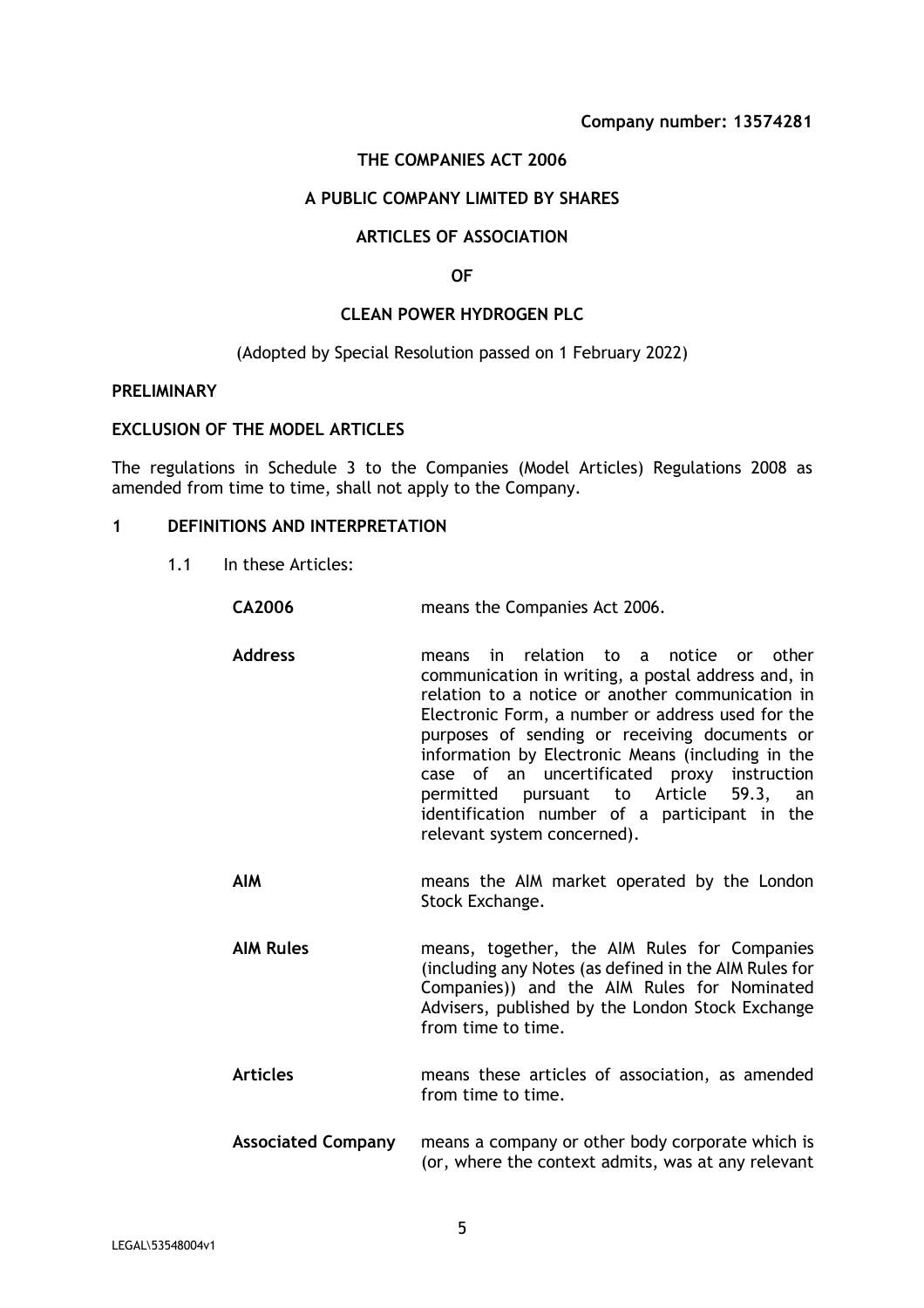time) associated with the Company for the purposes of section 256 of CA2006.

- **Board** means the board of directors for the time being of the Company.
- **Business Day** means a day (except Saturday or Sunday) on which banks in the City of London are open for business.
- **Certificated** means in relation to a share, that title to the share is recorded on the Register as being held in certificated form.
- **Clear Days** means in relation to the period of a notice or other communication, that period excluding the day when the notice or other communication is given or deemed to be given and the day for which it is given or on which it is to take effect.
- **Committee** means a committee of the Board.
- **Company** means Clean Power Hydrogen plc (company number 13574281).
- **Companies Acts** has the meaning given to it in section 2 of CA2006.
- **director** means a director for the time being of the Company.
- **Electronic Form** has the meaning given to it in section 1168(3) of CA2006.
- **Electronic Means** has the meaning given to it in section 1168(4) of CA2006.
- **Equity Securities** has the meaning given to it in section 560 of CA2006.
- **FSMA** means the Financial Services and Markets Act 2000 as amended.
- **Group** means the Company and its Subsidiary Undertakings from time to time.
- **Group Company** means any company in the Group.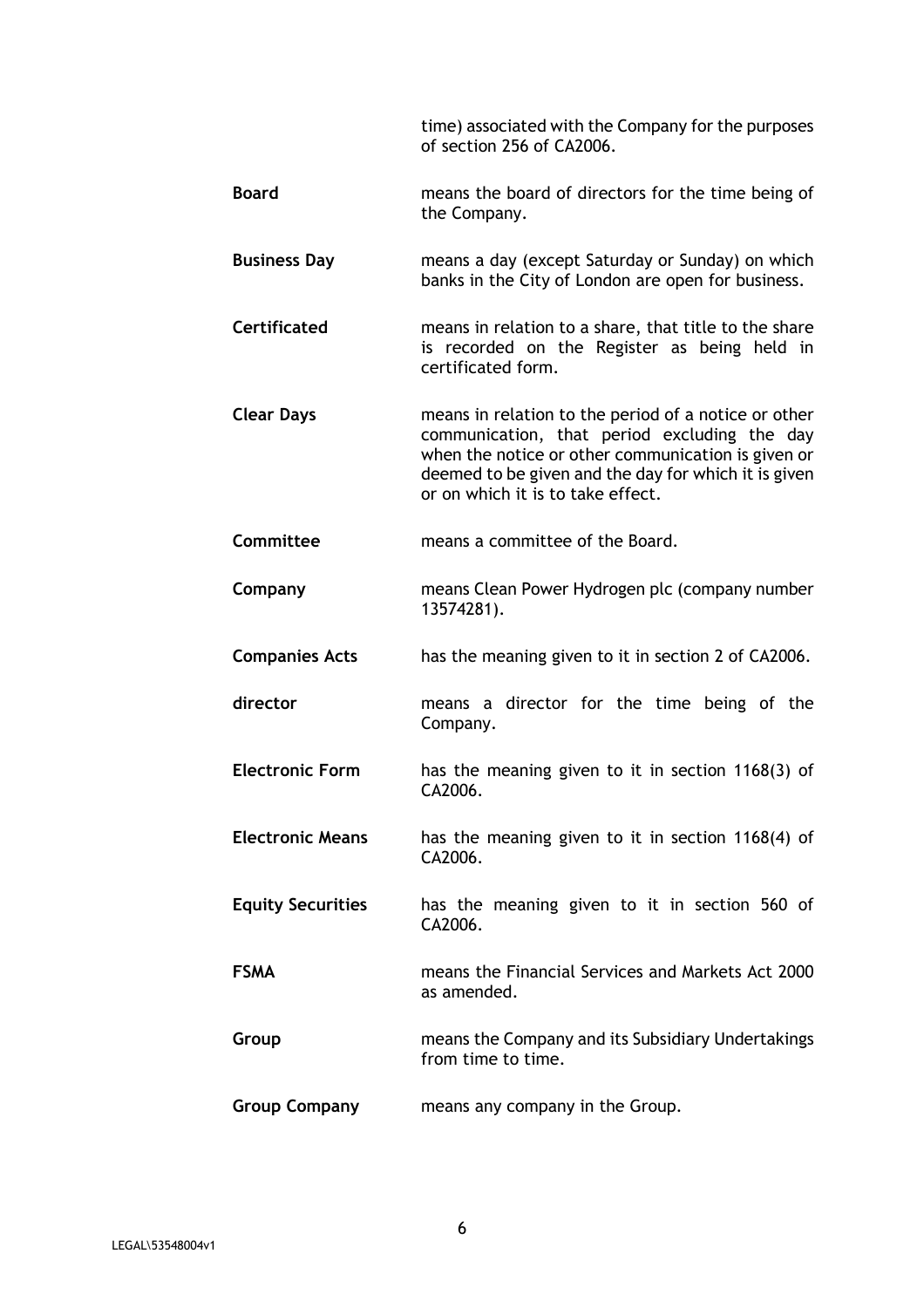| <b>Hard Copy Form</b>                  | has the meaning given to it in section 1168(2) of<br>CA2006.                                                                                                                                                               |
|----------------------------------------|----------------------------------------------------------------------------------------------------------------------------------------------------------------------------------------------------------------------------|
| Holder                                 | means in relation to any share, the member whose<br>name is entered in the register as the holder of that<br>share.                                                                                                        |
| <b>London Stock</b><br><b>Exchange</b> | means the London Stock Exchange PLC or other<br>principal stock exchange in the United Kingdom for<br>the time being.                                                                                                      |
| <b>Main Meeting Place</b>              | has the meaning given to it in Article 41.4(a).                                                                                                                                                                            |
| <b>Office</b>                          | means the registered office for the time being of<br>the Company.                                                                                                                                                          |
| Paid Up                                | means paid up or credited as paid up.                                                                                                                                                                                      |
| Person entitled<br><b>Transmission</b> | by means a person whose entitlement to a share in<br>consequence of the death or bankruptcy of a<br>member or of any other event giving rise to its<br>transmission by operation of law has been noted in<br>the register. |
| Relevant                               | Balance means the audited consolidated balance sheet                                                                                                                                                                       |
| <b>Sheet</b>                           | dealing with the state of affairs of the Company and<br>its Subsidiary Undertakings comprised in the latest<br>audited accounts of the Group.                                                                              |
| Register                               | means the register of members of the Company<br>comprising, in respect of Certificated shares, the<br>issuer register of members and, in respect of<br>Uncertificated shares, the Operator register of<br>members.         |
| <b>Registered Address</b>              | means in relation to a member, any address for the<br>time being shown as a current address in relation to<br>that person in the part of the register available for<br>public inspection.                                  |
| <b>Regulations</b>                     | means The Uncertificated Securities Regulations<br>2001 (SI 2001 No 3755) including any modifications<br>or re-enactment of them for the time being in<br>force.                                                           |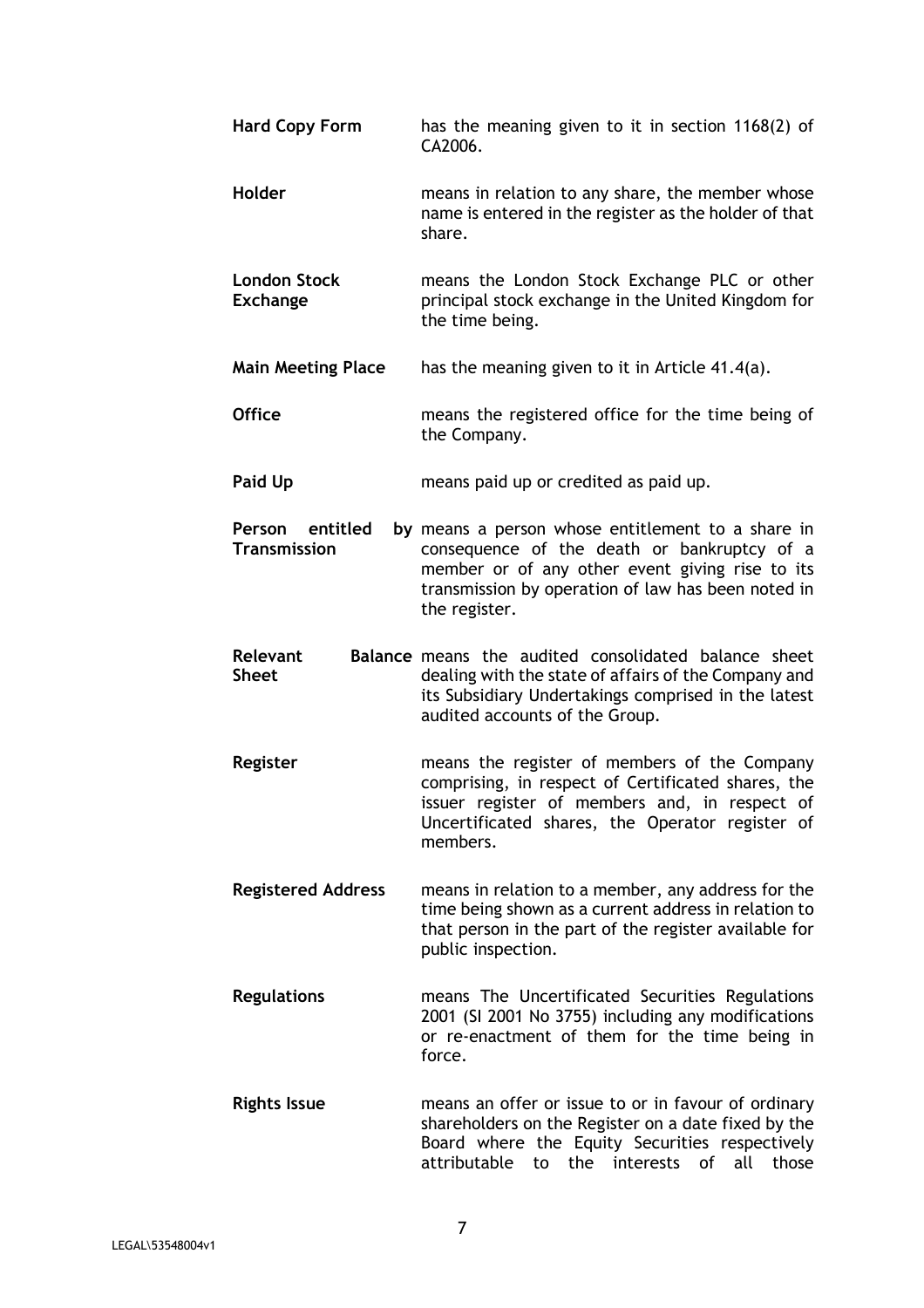shareholders are proportionate (as nearly as practicable) to the respective number of ordinary shares held by them on that date subject to such exclusions or other arrangements as the Board considers expedient in relation to fractional entitlements or legal or practical problems under the laws in any territory or the requirements of any relevant regulatory body or stock exchange.

- **Seal** means any common seal of the Company or any official seal or securities seal which the Company may have or be permitted to have under the Statutes.
- **secretary** means the secretary of the Company or, if there are joint secretaries, any of the joint secretaries and includes an assistant or deputy secretary and any person appointed by the Board to perform any of the duties of the secretary of the Company.
- **Statutes** means the Companies Act and every other statute, statutory instrument, regulation or order for the time being in force concerning companies registered under the Companies Act.
- **Uncertificated** means in relation to a share, that title to the share is recorded on the Register as being held in uncertificated form.
- **Undertaking** and **Subsidiary Undertaking**  have the meaning given to them respectively in sections 1161 and 1162 of CA2006.
- **United Kingdom** means the United Kingdom of Great Britain and Northern Ireland.
- **Writing** means the representation or reproduction of words, symbols or other information in a visible form by any method or combination of methods, whether sent or supplied in Electronic Form or otherwise.
- 1.2 The expressions "**Operator**", "**participating security**", "**properly authenticated dematerialised instruction**" and "**relevant system**" have the same meanings given to them in the Regulations.
- 1.3 Unless expressly provided otherwise, a reference to a statute or statutory provision includes a reference to:
	- (a) any statutory modification, consolidation or re-enactment of it to the extent in force from time to time;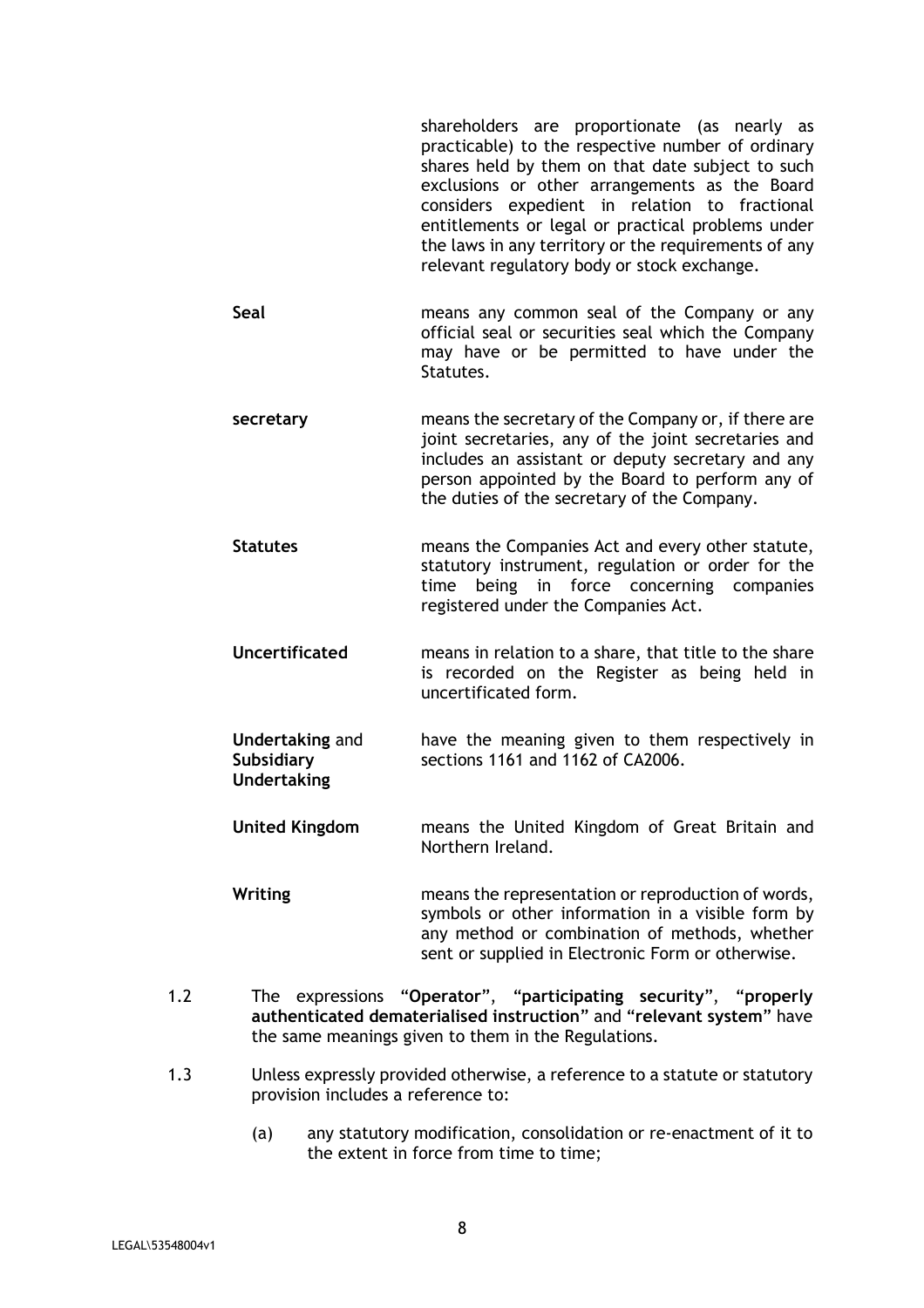- (b) all statutory instruments or subordinate legislation (as defined in section 21(1), Interpretation Act 1978) or orders from time to time made under it; and
- (c) any statute or statutory provision of which it is a modification, consolidation or re-enactment.
- 1.4 Any reference to:
	- (a) a person includes a legal or natural person, partnership, trust, company, government or local authority department or other body (whether corporate or unincorporated);
	- (b) an individual includes, where appropriate, his personal representatives;
	- (c) the singular includes the plural and vice versa; and
	- (d) one gender includes all genders.
- 1.5 Any reference to a document being sealed or executed under seal or under the common seal of any body corporate (including the Company) or any similar expression includes a reference to it being executed in any other manner which has the same effect as if it were executed under seal.
- 1.6 Headings to these Articles are inserted for convenience only and shall not affect their construction.
- 1.7 Unless expressly provided otherwise, any words and expressions defined in the Statutes (as in force on the date of adoption of these Articles) shall have the same meanings in these Articles.

# **SHARE CAPITAL**

#### **2 LIMITED LIABILITY**

The liability of the Company's members is limited to the amount, if any, unpaid on the shares held by them.

## **3 RIGHTS ATTACHED TO SHARES**

Subject to the provisions of the Statutes and to any rights attached to existing shares, any share may be issued with or have attached to it such rights and restrictions as the Company may by ordinary resolution decide or, if no such resolution has been passed or so far as the resolution does not make specific provision, as the Board may decide. Such rights and restrictions shall apply to the relevant shares as if the same were set out in these Articles.

#### **4 POWER TO PAY COMMISSION AND BROKERAGE**

The Company may in connection with the issue of any shares exercise all powers of paying commission and brokerage conferred or permitted by the Statutes to any person who subscribes or agrees to subscribe, procures subscriptions, or agrees to procure subscriptions (whether absolutely or conditionally), for shares. Subject to the provisions of the Statutes, the AIM Rules and any other rules by the Financial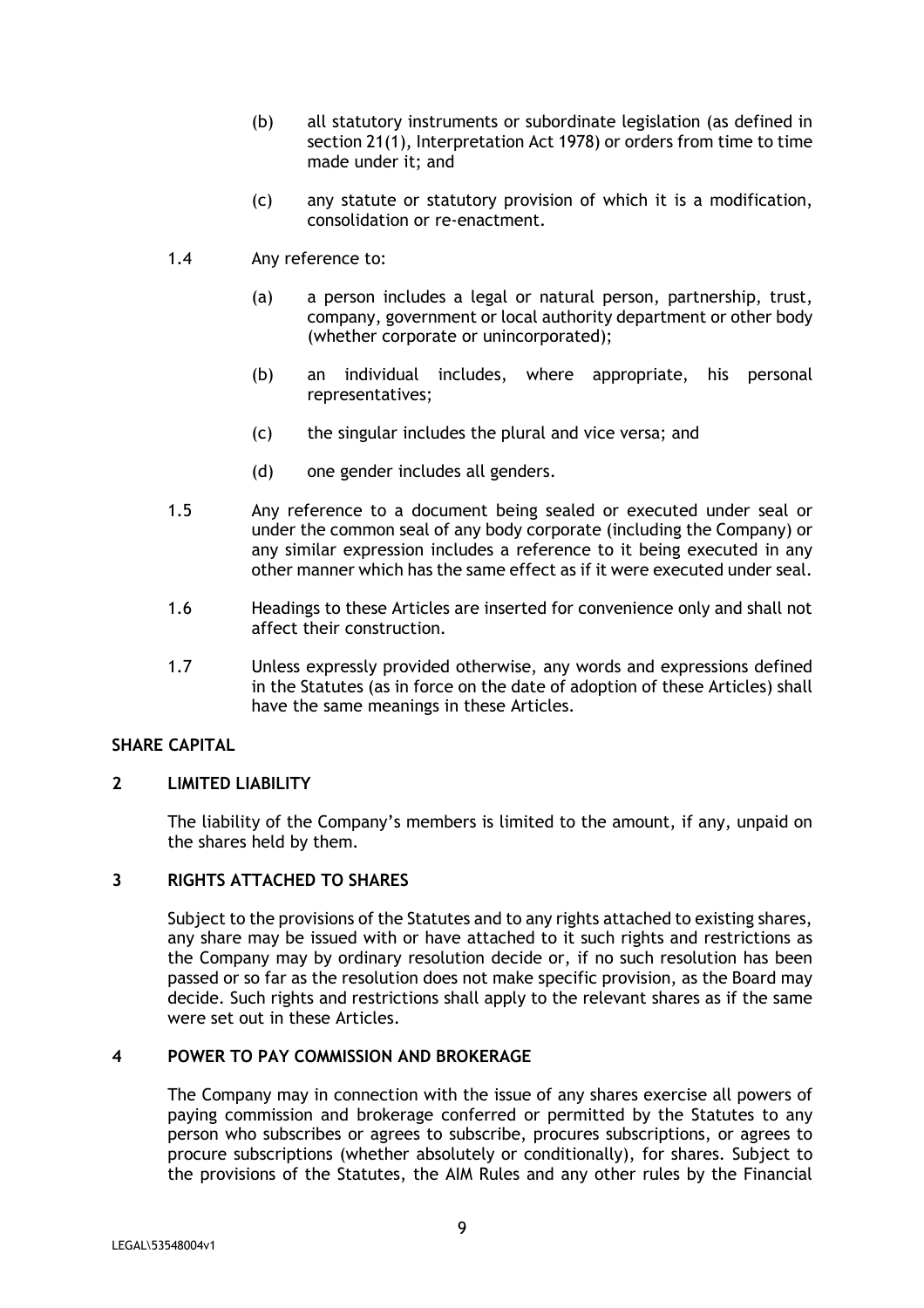Conduct Authority, the London Stock Exchange or any recognised investment exchange (within the meaning of FSMA), in each case to the extent applicable to the Company from time to time, any such commission may be satisfied by the payment of cash or by the allotment of fully or partly paid shares or partly in one way and partly in the other, as the directors may think fit.

# **5 ALTERATION OF SHARE CAPITAL**

- 5.1 The Company may alter its share capital in accordance with the provisions of and in any manner permitted by the Statutes.
- 5.2 If as a result of any consolidation or sub-division of shares any members would become entitled to fractions of a share, the Board may deal with the fractions as it thinks fit and in particular may (on behalf of those members) sell the shares representing the fractions to any person (including, subject to the provisions of the Statutes, the Company) and distribute the net proceeds of sale in due proportion among those members (except that any proceeds less than a sum fixed by the Board may be retained for the benefit of the Company). For the purpose of any such sale the Board may authorise some person to transfer the shares to or as directed by the purchaser, who shall not be bound to see to the application of the purchase money; nor shall his title to the shares be affected by any irregularity in or invalidity of the proceedings relating to the sale.

# **6 POWER TO ISSUE REDEEMABLE SHARES**

Subject to the provisions of the Statutes and to any rights attached to existing shares, any share may be issued on terms that it is to be redeemed or is liable to be redeemed at the option of the Company or the Holder. The Board may determine the terms, conditions and manner of redemption of any such shares. Such terms and conditions shall apply to the relevant shares as if the same were set out in these Articles.

# **7 TRUSTS NOT RECOGNISED**

Except as required by law or these Articles or as ordered by a court of competent jurisdiction, no person shall be recognised by the Company as holding any share upon any trust and the Company shall not be bound by or required in any way to recognise (even when having notice of it) any interest or other right in or in respect of any share, except the Holder's absolute right to the entirety of the share.

# **VARIATION OF RIGHTS**

# **8 VARIATION OF CLASS RIGHTS**

8.1 Subject to the provisions of the Statutes, whenever the capital of the Company is divided into different classes of shares, all or any of the rights for the time being attached to any class of shares in issue may from time to time (whether or not the Company is being wound up) be varied either with the consent in Writing of the Holders of not less than three-fourths in nominal value of the issued shares of that class (excluding any shares of that class held as treasury shares) or with the sanction of a special resolution passed at a separate general meeting of the Holders of those shares.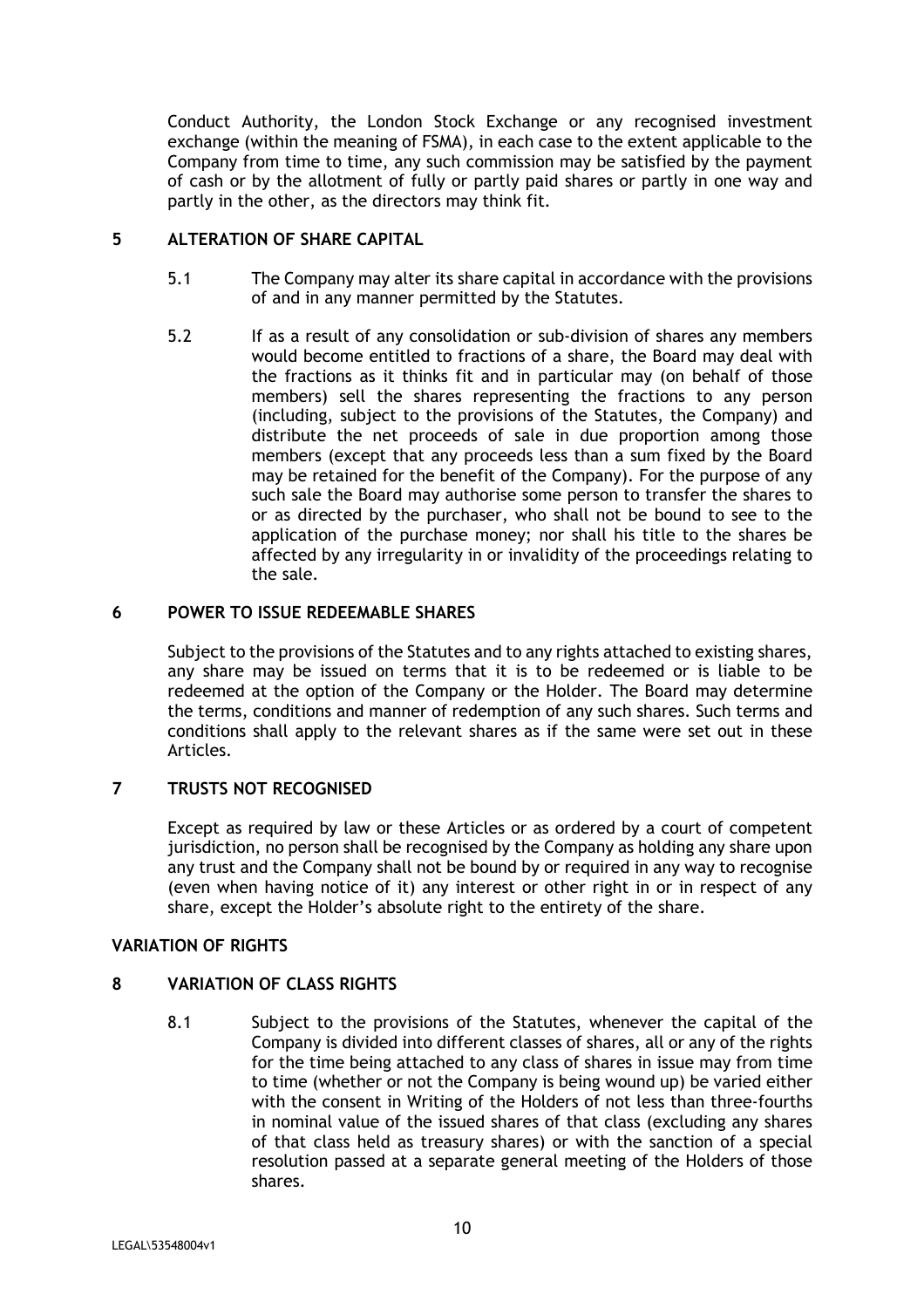- 8.2 All the provisions of these Articles relating to general meetings of the Company or to the proceedings at general meetings shall, with any necessary modifications, apply to any such separate general meeting, except that:
	- (a) the necessary quorum at any such meeting (other than an adjourned meeting) shall be two persons entitled to vote and holding or representing by proxy at least one-third in nominal value of the issued shares of the class (excluding any shares of that class held as treasury shares);
	- (b) at an adjourned meeting the necessary quorum shall be two persons entitled to vote holding shares of the class (other than treasury shares) or his proxy;
	- (c) every Holder of shares of the class shall have one vote in respect of every share of the class held by him (excluding any shares of that class held as treasury shares); and
	- (d) a poll may be demanded by any one Holder of shares of the class whether present in person or by proxy.
- 8.3 Unless otherwise expressly provided by the terms of their issue, the rights attached to any class of shares shall not be deemed to be varied or abrogated by:
	- (a) the creation or issue of further shares ranking pari passu with them but in no respect in priority thereto; or
	- (b) the purchase by the Company of any of its own shares or the holding of such shares as treasury shares in accordance with the provisions of the Statutes.

# **SHARE CERTIFICATES**

# **9 ISSUE OF CERTIFICATES**

- 9.1 A person whose name is entered in the Register as the Holder of any Certificated shares shall be entitled to receive without charge within the time limits prescribed by the CA2006 (or, if earlier, within any prescribed time limit or within a time specified when the shares were issued) one certificate for all those shares, or one certificate for each class of those shares, but no certificate shall be issued to any member who is a financial institution unless it specifically requests the Company to issue one.
- 9.2 In the case of joint Holders, the Company shall not be bound to issue more than one certificate for all the shares in any particular class registered in their joint names and delivery of a certificate for a share to any one of the joint Holders shall be sufficient delivery to all.
- 9.3 This Article does not apply to Uncertificated shares or to shares in respect of which a share warrant has been issued.
- 9.4 Every share certificate shall be executed under Seal or as may be otherwise permitted by law and shall specify the number and class of the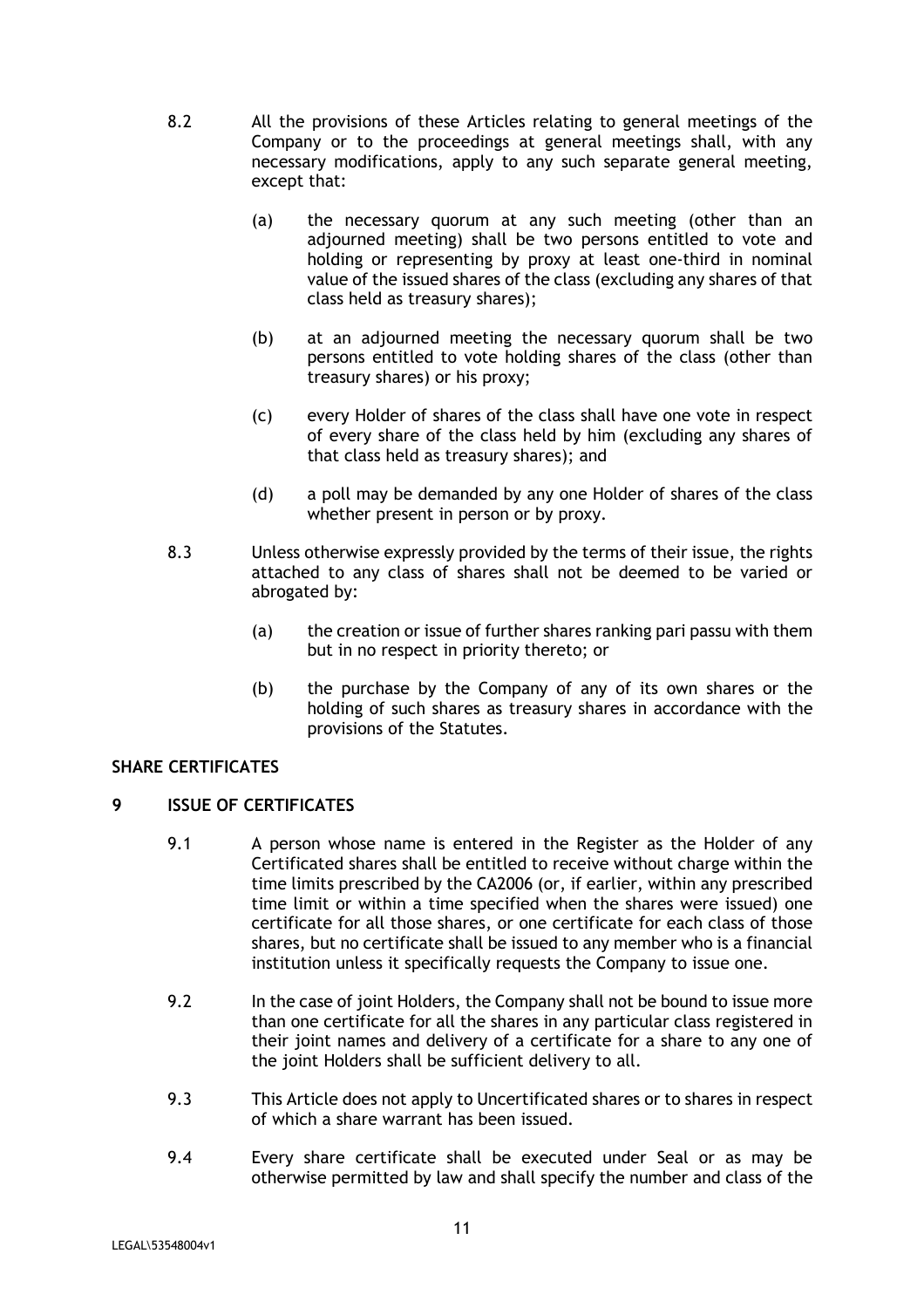shares to which it relates and the amount or respective amounts paid upon the shares. The Board may by resolution determine either generally or in any particular case that any signature on share certificates need not be autographic but may be affixed mechanically, electronically, by laser printing or by such other means as the Board resolves.

9.5 The Company shall enter in the register of members the number of shares which are held by each member in Certificated form.

## **10 CHARGES FOR AND REPLACEMENT OF CERTIFICATES**

- 10.1 Except as expressly provided to the contrary in these Articles, no fee shall be charged for the issue of a share certificate.
- 10.2 Any two or more certificates representing shares of any one class held by any member may at his request be cancelled and a single new certificate issued.
- 10.3 Where a member has transferred part only of the shares comprised in a certificate, he shall be entitled without charge to a certificate for the balance of his shares.
- 10.4 If any member surrenders for cancellation a certificate representing shares held by him and requests the Company to issue two or more certificates representing those shares in such proportions as0may specify, the Board may, if it thinks fit, comply with the request on payment of such fee (if any) as the Board may decide.
- 10.5 In the case of shares held jointly by several persons any such request may be made by any one of the joint Holders.
- 10.6 If a certificate is damaged or defaced or alleged to have been lost, stolen or destroyed, a new certificate representing the same shares may be issued on compliance with such conditions as to evidence and indemnity as the Board may think fit without charge (other than exceptional out of pocket expenses) and, if damaged or defaced, on delivery up of the old certificate.

# **LIEN ON SHARES**

# **11 LIEN ON PARTLY PAID SHARES**

- 11.1 The Company shall have a first and paramount lien on every share (not being a fully paid share) for all amounts payable to the Company (whether or not due) in respect of that share. The Company's lien on a share shall extend to every amount payable in respect of it.
- 11.2 The Board may at any time either generally or in any particular case declare any share to be wholly or partly exempt from the provisions of this Article.
- 11.3 Unless otherwise agreed, the registration of a transfer of a share shall operate as a waiver of the Company's lien (if any) on that share.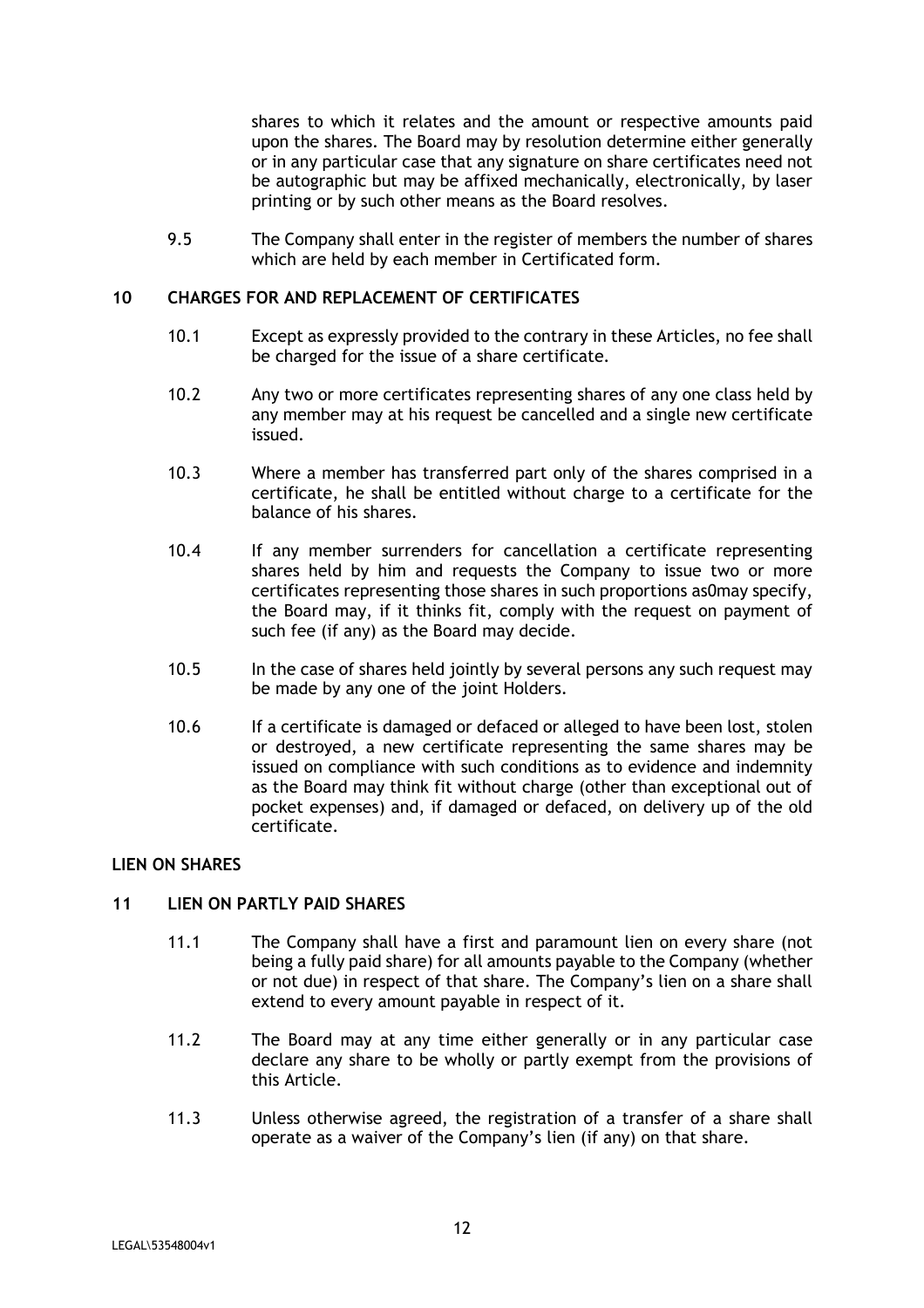## **12 ENFORCEMENT OF LIEN**

- 12.1 The Company may sell any share subject to a lien, in such manner as the Board may decide, if any amount payable on the share is due and is not paid within 14 Clear Days after a notice has been served on the Holder or any Person entitled by Transmission to the share demanding payment of that amount and giving notice of intention to sell in default.
- 12.2 To give effect to any sale under this Article, the Board may authorise a person to transfer the share sold to, or in accordance with the directions of, the purchaser and the transferee shall not be bound to see to the application of the purchase money; nor shall his title to the share be affected by any irregularity in or invalidity of the proceedings connected with the sale. After the name of the purchaser or his nominee has been entered in the Register in respect of such share, the validity of the sale shall not be impeached by any person and the remedy of any person aggrieved by the sale shall be damages only and against the Company exclusively.
- 12.3 The net proceeds after payment of the costs of the sale by the Company of any share on which it has a lien, shall be applied in or towards satisfaction of the amount due and any residue shall (subject to a like lien for any amounts not presently payable as existed on the share before the sale and on surrender, if required by the Company, for cancellation of the certificate for the shares sold) be paid to the Holder or Person entitled by Transmission to the share immediately before the sale.

# **CALLS ON SHARES**

# **13 CALLS**

- 13.1 Subject to the terms of allotment, the Board may from time to time make calls on the members in respect of any moneys unpaid on their shares (whether in respect of nominal amount or premium) and each member shall (subject to his receiving at least 14 days' notice specifying when and where payment is to be made) pay to the Company as required by the notice the amount called on his shares. A call may be revoked or postponed as the Board may decide.
- 13.2 Any call may be made payable in one sum or by instalments and shall be deemed to be made at the time when the resolution of the Board authorising that call is passed.
- 13.3 A person on whom a call is made shall remain liable for it notwithstanding the subsequent transfer of the share in respect of which the call is made.
- 13.4 The joint Holders of a share shall be jointly and severally liable for the payment of all calls in respect of that share.

# **14 INTEREST ON CALLS**

If a call remains unpaid after it has become due and payable, the person from whom it is due and payable shall pay interest on the amount unpaid from the date it is due and payable to the time of actual payment at such rate as the Board may decide and shall pay all costs, charges and expenses that the Company may have incurred by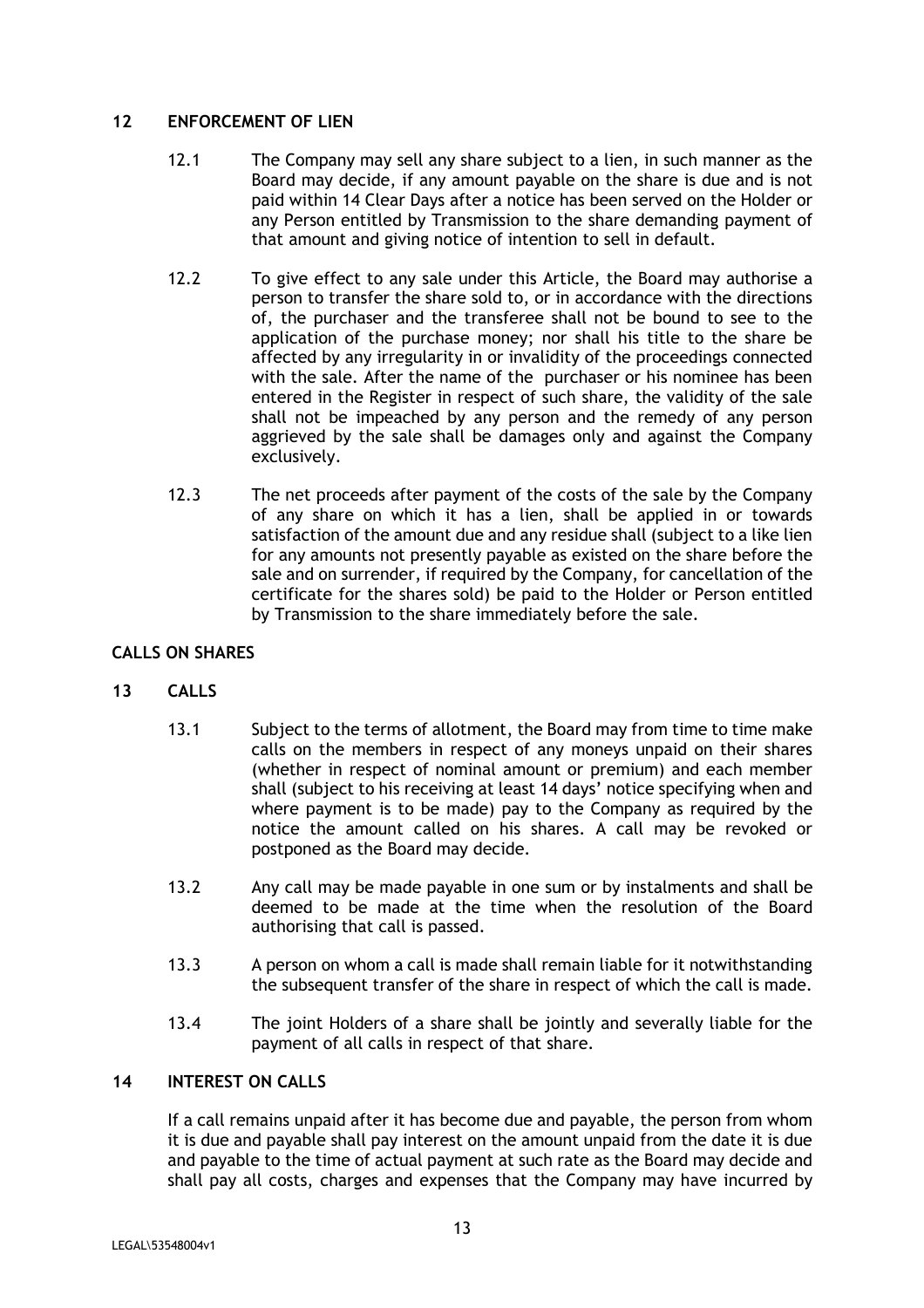reason of such non-payment but the Board may waive payment of the interest, costs, charges or expenses, wholly or in part.

# **15 SUMS TREATED AS CALLS**

A sum which by the terms of allotment of a share is payable on allotment, or at a fixed time, or by instalments at fixed times, shall for all purposes of these Articles be deemed to be a call duly made and payable on the date or dates fixed for payment and, if it is not paid, the provisions of these Articles shall apply as if that sum had become due and payable by virtue of a call.

## **16 POWER TO DIFFERENTIATE**

On any issue of shares the Board may make arrangements for a difference between the allottees or holders of the shares as to the amount of calls to be paid and the times of payment.

## **17 PAYMENT OF CALLS IN ADVANCE**

The Board may, if it thinks fit, receive all or any part of the moneys payable on a share beyond the sum actually called up on it if the Holder is willing to make payment in advance and, on any moneys so paid in advance, may (until they would otherwise be due) pay interest at such rate as the Board may decide but no dividend shall be payable in respect of any moneys so paid in advance.

### **FORF**E**ITURE OF SHARES**

#### **18 NOTICE OF UNPAID CALLS**

- 18.1 If the whole or any part of any call or instalment remains unpaid on any share after the due date for payment, the Board may at any time serve a notice on the Holder requiring him to pay so much of the call or instalment as remains unpaid, together with any accrued interest and any costs, charges and expenses that may have been incurred by the Company by reason of such non-payment.
- 18.2 The notice shall state a further day, being not less than seven days from the date of the notice, on or before which, and the place where, payment is to be made and shall state that, in the event of non-payment on or before the day and at the place appointed, the share in respect of which the call was made or instalment is payable will be liable to be forfeited.
- 18.3 The Board may accept a surrender of any share liable to be forfeited.

# **19 FORFEITURE FOLLOWING NON-COMPLIANCE WITH NOTICE**

19.1 If the requirements of a notice served under the preceding Article are not complied with, any share in respect of which it was given may (before the payment required by the notice is made) be forfeited by a resolution of the Board. The forfeiture shall be deemed to occur at the time of the passing of the resolution of the Board and shall include all dividends declared and other moneys payable in respect of the forfeited share and not actually paid before the forfeiture.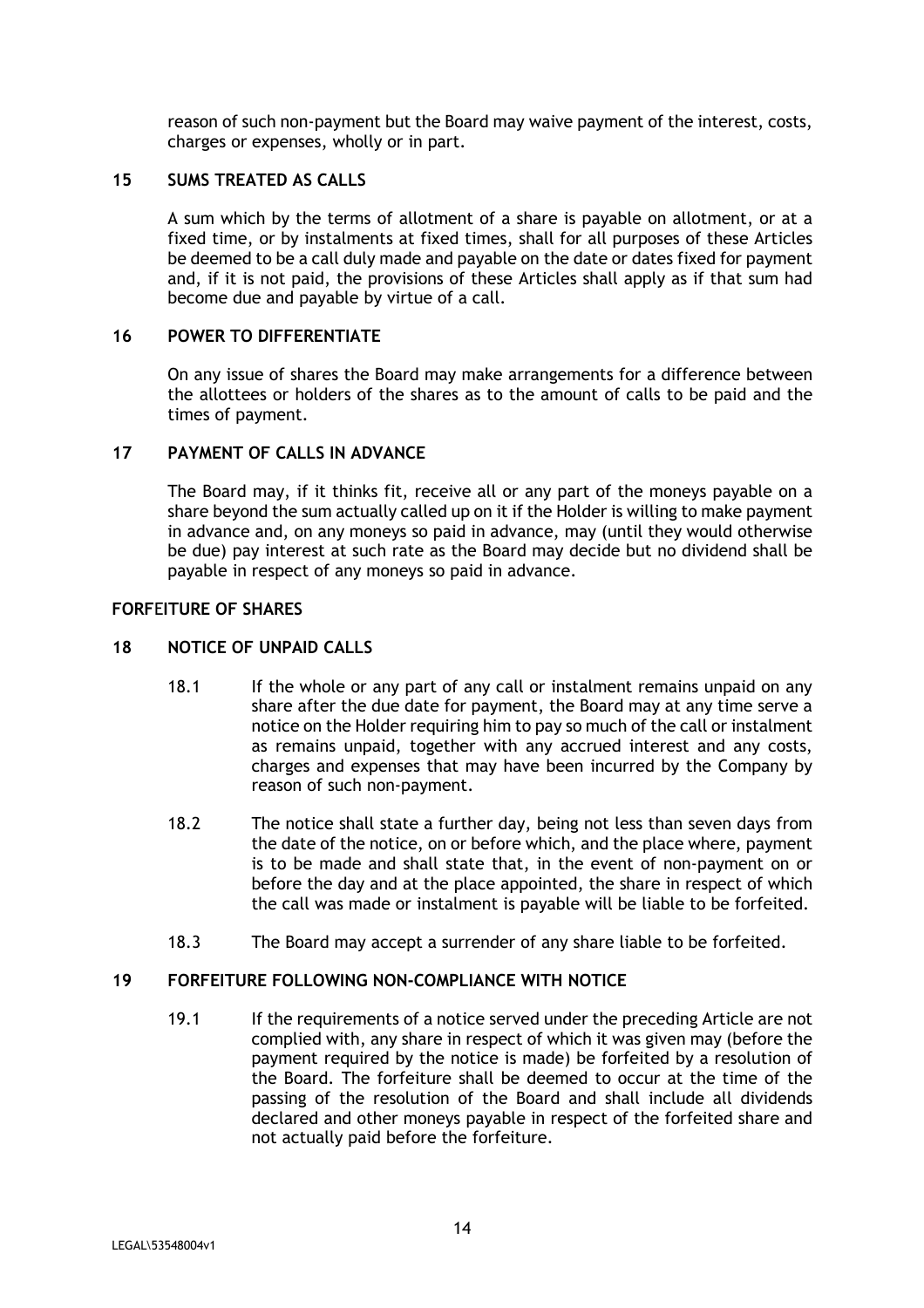19.2 If a share is forfeited, notice of the forfeiture shall be given to the person who was before the forfeiture the holder of the share or (as the case may be) the person entitled to the share by transmission and an entry that notice of the forfeiture has been given, with the relevant date, shall be made in the Register; but no forfeiture shall be invalidated by any omission or neglect to give such notice or to make such entry.

#### **20 POWER TO ANNUL FORFEITURE OR SURRENDER**

The Board may, at any time before the forfeited or surrendered share has been sold, re-allotted or otherwise disposed of, annul the forfeiture or surrender upon payment of all calls and interest due on or incurred in respect of the share and on such further conditions (if any) as it thinks fit.

# **21 DISPOSAL OF FORFEITED OR SURRENDERED SHARES**

- 21.1 Every share which is forfeited or surrendered shall become the property of the Company and (subject to the provisions of the Statutes) may be sold, re-allotted or otherwise disposed of, upon such terms and in such manner as the Board shall decide either to the person who was, before the forfeiture, the Holder of the share or to any other person and whether with or without all or any part of the amount previously paid up on the share being credited as so paid up. The Board may for the purposes of a disposal authorise a person to transfer the forfeited or surrendered share to, or in accordance with the directions of, any person to whom the same has been sold or disposed of.
- 21.2 A statutory declaration by a director or the secretary that a share has been forfeited or surrendered on a specified date shall, as against all persons claiming to be entitled to the share, be conclusive evidence of the facts stated in it and shall (subject to the execution of any necessary transfer) constitute a good title to the share. The new Holder of the share shall not be bound to see to the application of the consideration for the disposal (if any); nor shall his title to the share be affected by any irregularity or invalidity in the proceedings connected with the forfeiture, surrender, sale, re- allotment or disposal of the share.

# **22 ARREARS TO BE PAID NOTWITHSTANDING FORFEITURE OR SURRENDER**

A person, any of whose shares have been forfeited or surrendered, shall cease to be a member in respect of the forfeited or surrendered share and shall surrender to the Company for cancellation the certificate for the share forfeited or surrendered, but shall remain liable (unless payment is waived in whole or in part by the Board) to pay to the Company all moneys payable by him on or in respect of that share at the time of forfeiture or surrender, together with interest and all costs, charges and expenses incurred by the Company by reason of such non-payment of the call or instalment payable in respect of the share which is forfeited or surrendered from the time of forfeiture or surrender until payment at such rate as the Board shall decide, in the same manner as if the share had not been forfeited or surrendered. He shall also be liable to satisfy all the claims and demands (if any) which the Company might have enforced in respect of the share at the time of forfeiture or surrender. No deduction or allowance shall be made for the value of the share at the time of forfeiture or surrender or for any consideration received on its disposal.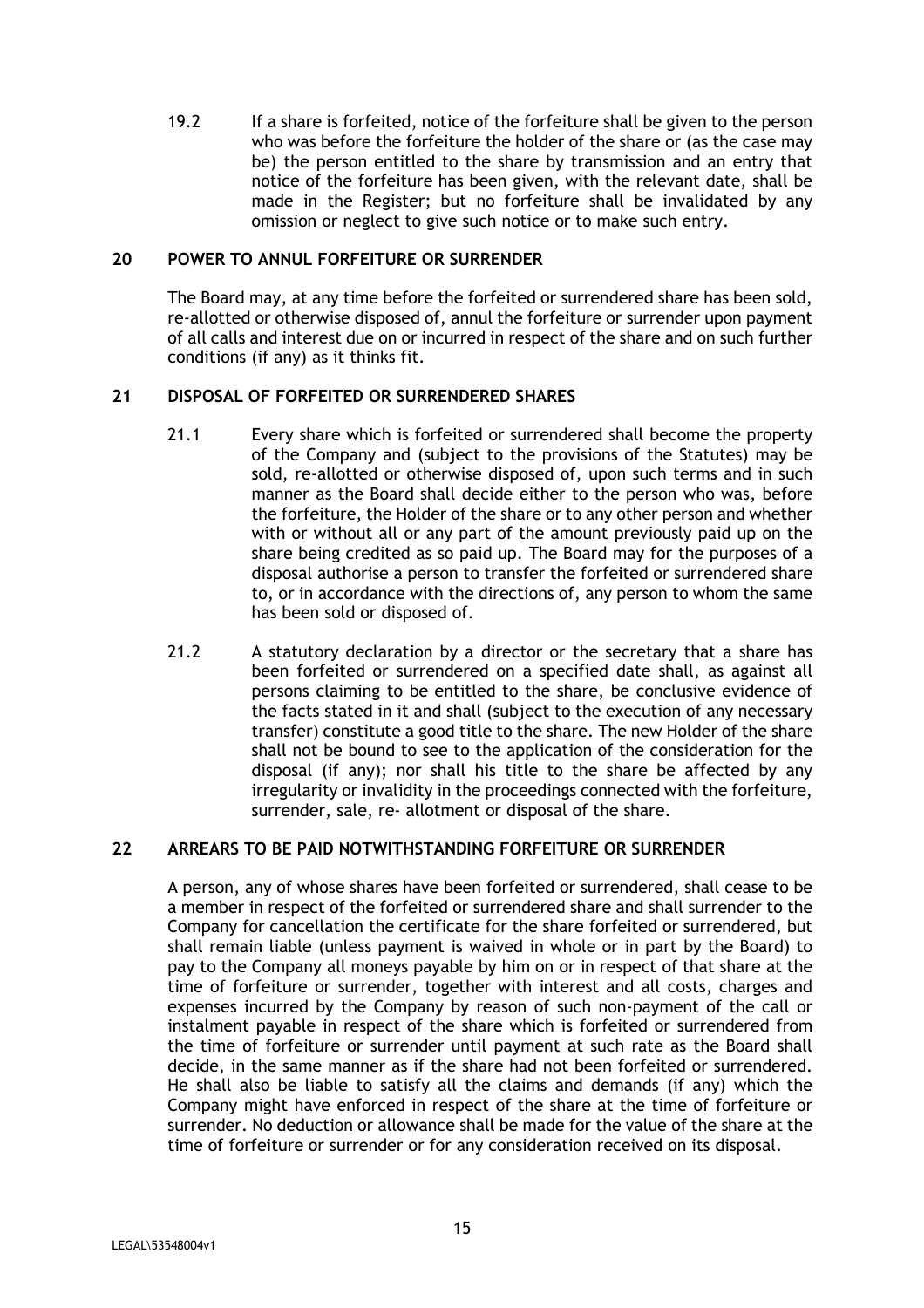#### **UNTRACED MEMBERS**

#### **23 SALE OF SHARES OF UNTRACED MEMBERS**

- 23.1 The Company may sell any share of a member, or any share to which a person is entitled by transmission, by giving to a person authorised to conduct business on the London Stock Exchange an instruction to sell it at the best price reasonably obtainable, if:
	- (a) during the relevant period at least three cash dividends have become payable in respect of the shares to be sold and have been sent by the Company in accordance with Article 108 (*Method of payment*);
	- (b) no cash dividend payable during the relevant period in respect of the shares has either been claimed by presentation to the paying back of the relevant cheque or warrant or been satisfied by the transfer of funds to a bank account designated by the Holder of, or Person entitled by Transmission to, the shares or by the transfer of funds by means of a relevant system at any time during the relevant period;
	- (c) so far as any director of the Company at the end of the relevant period is then aware, during the relevant period no communication has been received by the Company from the member or the Person entitled by Transmission to the shares;
	- (d) after expiry of the relevant period the Company has published advertisements in both a national newspaper and in a newspaper circulating in the area in which the Office is located, in each case giving notice of its intention to sell the shares;
	- (e) during the period of three months following the publication of those advertisements and after that period until the exercise of the power to sell the shares, the Company has not received any communication from the member or the Person entitled by Transmission to the shares; and
	- (f) the Company has given notice of its intention to make such sale to the nominated advisor appointed by the Company for the purposes of the AIM Rules, if shares of the class concerned are admitted to trading on AIM.

For the purposes of this Article 23.1 the "**relevant period**" means the period of 12 years immediately preceding the date of publication of the first of any advertisement published pursuant to Article 23.1(d).

23.2 The Company shall also be entitled to sell at the best price reasonably obtainable any additional shares in the Company issued during the relevant period in respect of a share to which Article 23.1 applies (or in respect of any share to which this Article 23.2 applies) if the conditions in Article 23.1(a) to Article 23.1(e) (inclusive) are satisfied in relation to the additional shares.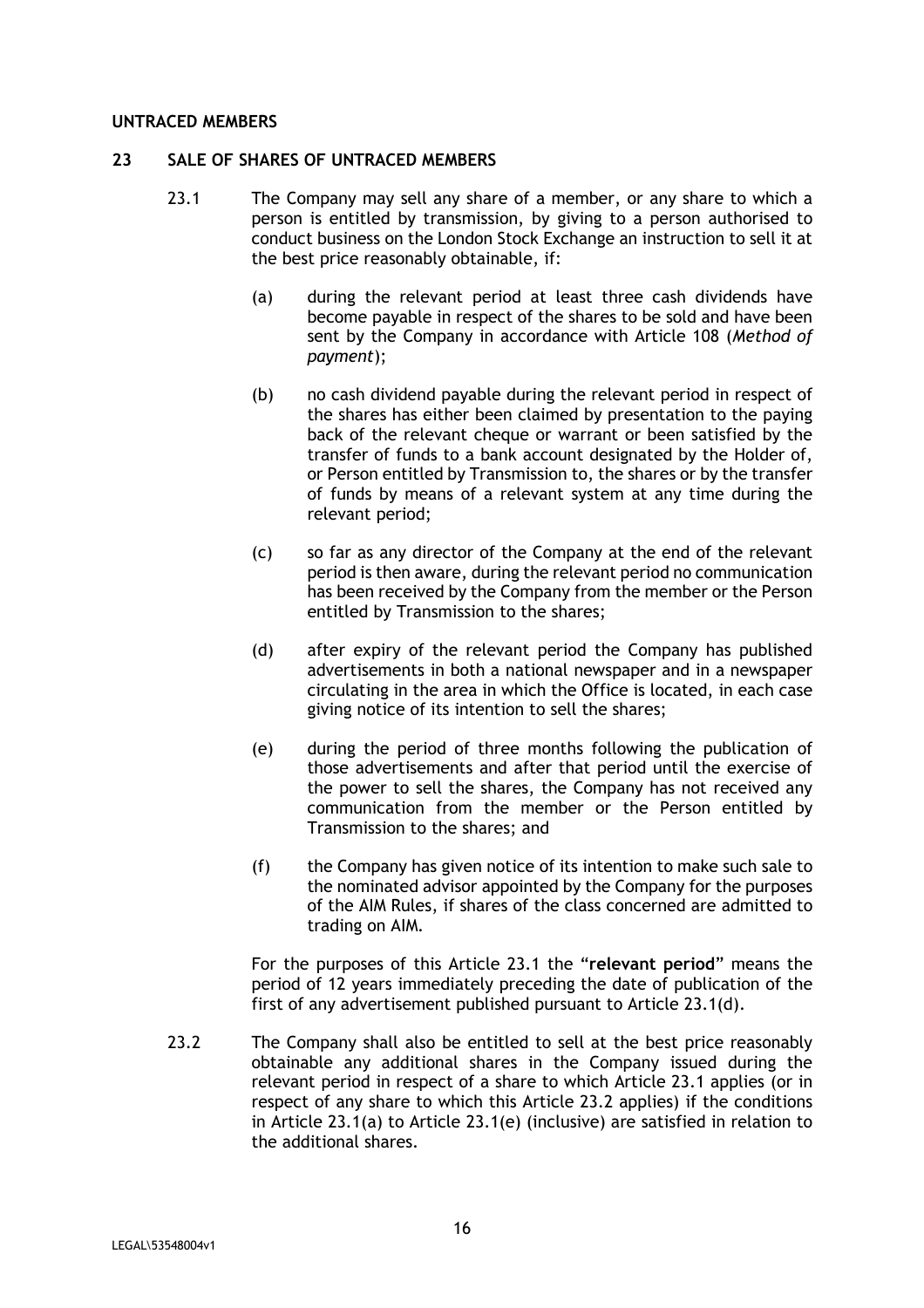23.3 To give effect to any sale, the Board may authorise some person to transfer the share to, or in accordance with the directions of, the purchaser and the new Holder of the share shall not be bound to see to the application of the purchase money; nor shall his title to the share be affected by any irregularity or invalidity in the proceedings connected with the sale.

# **24 APPLICATION OF PROCEEDS OF SALE**

- 24.1 The Company shall account to the person entitled to the share at the date of sale for a sum equal to the net proceeds of sale and shall be deemed to be his debtor, and not a trustee for him, in respect of them.
- 24.2 Pending payment of the net proceeds of sale to such person, the proceeds may either be employed in the business of the Company or invested in such investments (other than shares of the Company or its holding company, if any) as the Board may from time to time decide.
- 24.3 No interest shall be payable in respect of the net proceeds and the Company shall not be required to account for any moneys earned on the net proceeds.

#### **TRANSFER OF SHARES**

#### **25 RIGHT TO TRANSFER SHARES**

Subject to these Articles, a member may transfer all or any of his shares in any manner which is permitted by the Statutes or in any other manner which is from time to time approved by the Board.

## **26 TRANSFER OF CERTIFICATED SHARES**

A transfer of a Certificated share shall be in Writing in the usual common form or in any other form permitted by the Statutes and is from time to time approved by the Board. The instrument of transfer shall be executed by or on behalf of the transferor and, if the Certificated share is not fully paid, by or on behalf of the transferee.

## **27 TRANSFER OF UNCERTIFICATED SHARES**

Subject to these Articles, a member may transfer an Uncertificated share by means of the relevant system or in any other manner which is permitted by the Statutes and is from time to time approved by the Board.

# **28 POWER TO REFUSE REGISTRATION OF TRANSFERS OF CERTIFICATED SHARES**

- 28.1 The Board may, in its absolute discretion, refuse to register any transfer of a Certificated share of any class which is not fully paid provided that, where any such shares are admitted to trading on AIM such discretion may not be exercised in such a way as to prevent dealings in shares in the Company from taking place on an open and proper basis.
- 28.2 The Board may also decline to register any transfer of a Certificated share unless:
	- (a) the transfer is in respect of only one class of shares;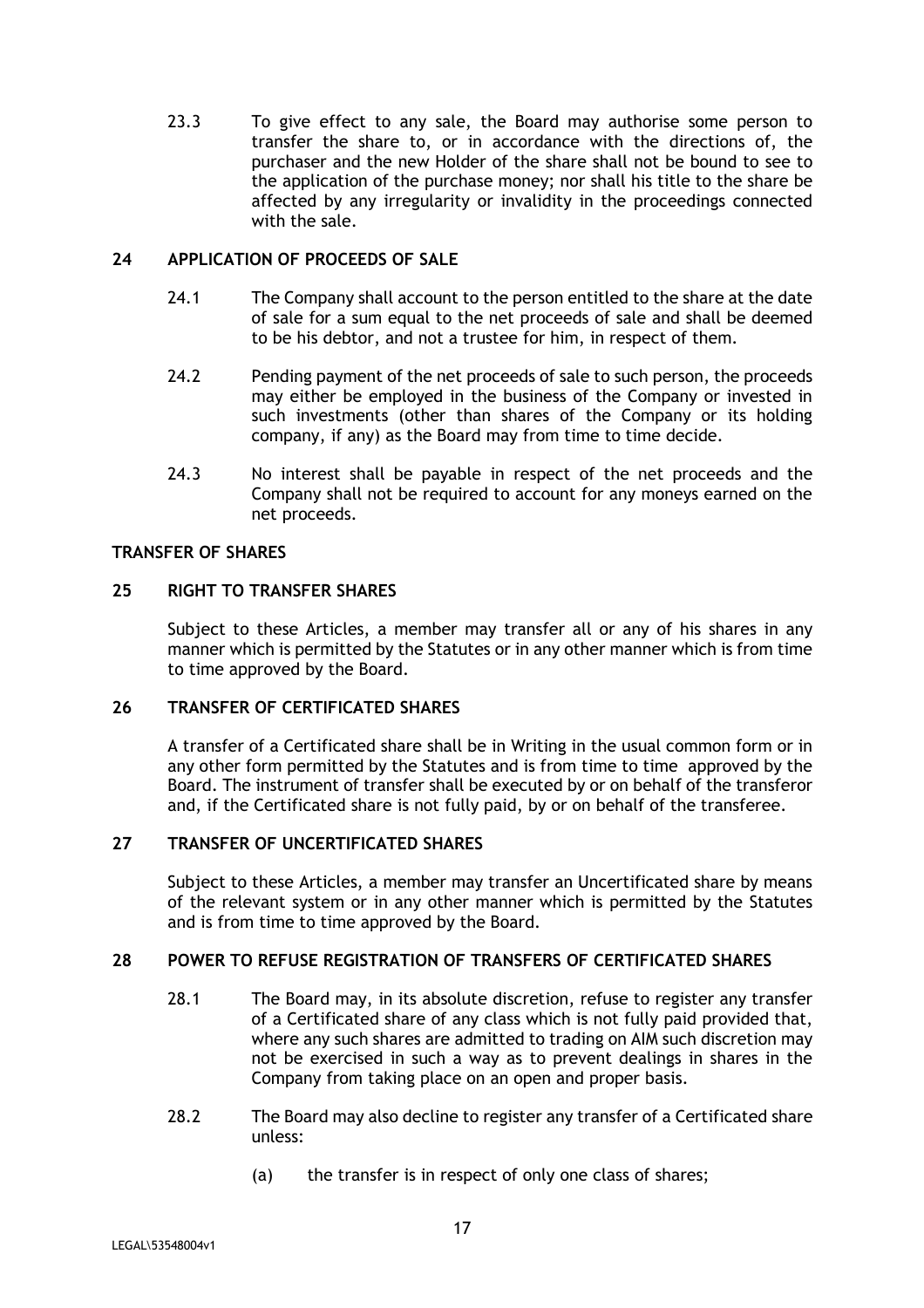- (b) it is in favour of no more than four transferees; and
- (c) the instrument of transfer is duly stamped or duly certified or otherwise shown to the satisfaction of the Board to be exempt from stamp duty and is deposited at the Office of the Company or such other place as the Board may from time to time determine, accompanied by the certificate for the shares to which it relates if it has been issued, and such other evidence as the Board may reasonably require to show the right of the transferor to make the transfer and, if the transfer is signed by some other person on his behalf, the authority of that person so to do.

#### **29 POWER TO REFUSE REGISTRATION OF TRANSFERS OF UNCERTIFICATED SHARES**

The Board may refuse to register any transfer of an Uncertificated share where permitted by the Regulations.

#### **30 OTHER PROVISIONS ON TRANSFERS**

- 30.1 The transferor shall be deemed to remain the Holder of the Certificated shares transferred until the name of the transferee is entered in the Register in respect of those shares.
- 30.2 No fee shall be charged in respect of the registration of any transfer, probate, letters of administration or other document or instruction relating to or affecting the title to any shares.
- 30.3 Any instrument of transfer which is registered shall, subject to Article 129 (*Destruction of documents*), be retained by the Company, but any instrument of transfer which the Board refuses to register shall (except in any case of fraud) be returned to the person depositing the same with the notice of refusal.

#### **31 BRANCH REGISTER**

- 31.1 Subject to Article 31.2 and to the extent permitted by the Statutes, the Company or the Board on behalf of the Company may cause to be kept in any territory a branch register of members resident in such territory and the Board may make and vary such regulations as it thinks fit respecting the keeping of any such register.
- 31.2 A member of the Company who holds a share in Uncertificated form shall not be entered as the Holder of that share on an overseas branch register.

# **32 RENUNCIATIONS OF ALLOTMENT**

For all purposes of these Articles relating to the registration of transfers of shares, the renunciation of the allotment of any shares by the allottee in favour of some other person shall be deemed to be a transfer and the Board shall have the same powers of refusing to give effect to such a renunciation as if it were a transfer.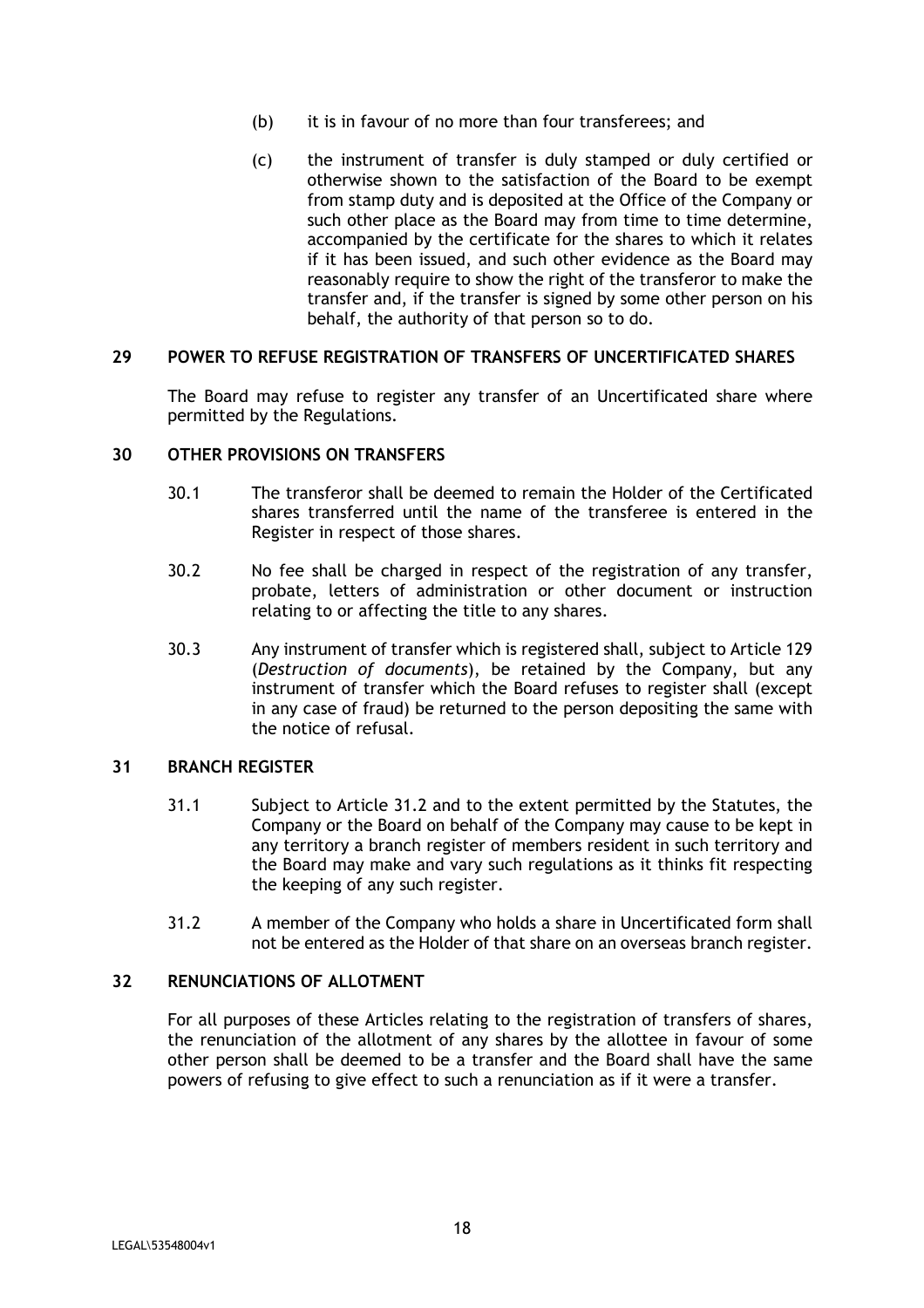#### **TRANSMISSION OF SHARES**

### **33 TRANSMISSION ON DEATH**

If a member dies, the survivor, where the deceased was a joint Holder, and his personal representatives where he was a sole or the only surviving Holder, shall be the only person or persons recognised by the Company as having any title to his shares; but nothing in these Articles shall release the estate of a deceased Holder from any liability in respect of any share held by him solely or jointly.

#### **34 ELECTION OF PERSON ENTITLED BY TRANSMISSION**

- 34.1 A person becoming entitled to a share in consequence of the death or bankruptcy of a member or of any other event giving rise to a transmission by operation of law may, on producing such evidence as the Board may require and subject as provided in this Article, elect either to be registered himself as the Holder of the share or to have some person nominated by him registered as the Holder of the share.
- 34.2 If he elects to be registered himself, he shall give to the Company a notice signed by him to that effect. If he elects to have another person registered, he shall execute a transfer of the share to that person.
- 34.3 A Person entitled by Transmission to a share in Uncertificated form who elects to have himself or some other person registered as the Holder of the share, shall take any action the Board may require (including, without limitation, the signing of any document and the giving of any instruction by means of the relevant systems) to enable himself or that person to be registered as the Holder of the share.
- 34.4 All the provisions of these Articles relating to the transfer of shares shall apply to the notice or instrument of transfer as if it were an instrument of transfer signed by the person from whom the title by transmission is derived and the death or bankruptcy of the member had not occurred.

# **35 RIGHTS OF PERSON ENTITLED BY TRANSMISSION**

- 35.1 A person becoming entitled to a share in consequence of a death or bankruptcy of a member or of any other event giving rise to a transmission by operation of law shall have the right to receive and give a discharge for any dividends or other moneys payable in respect of the share and shall have the same rights in relation to the share as he would have if he were the Holder except that, until he becomes the Holder, he shall not be entitled to attend or vote at any general meeting of the Company or any separate general meeting of the Holders of any class of shares in the Company.
- 35.2 The Board may at any time give notice requiring any such person to elect either to be registered himself or to transfer the share and, if after 90 days the notice has not been complied with, the Board may withhold payment of all dividends or other moneys payable in respect of the share until the requirements of the notice have been complied with.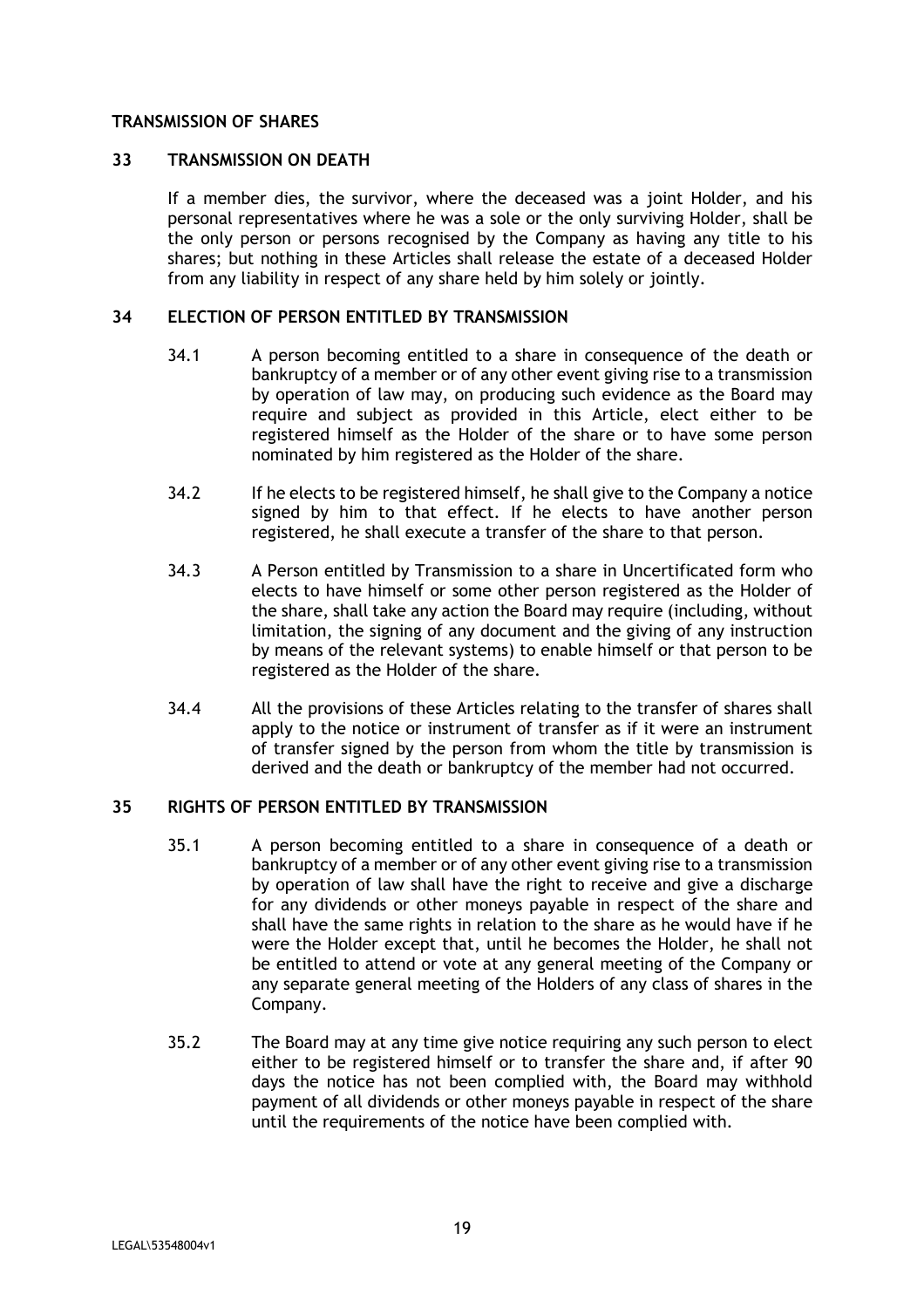#### **UNCERTIFICATED SHARES**

#### **36 UNCERTIFICATED SHARES – GENERAL POWERS**

- 36.1 Notwithstanding anything in these Articles to the contrary, any share may be issued, held, registered, converted to or transferred in Uncertificated form and may be converted from Uncertificated form to Certificated form in accordance with the Regulations and the requirements and practices of the Operator of the relevant system.
- 36.2 In relation to any share which is for the time being held in Uncertificated form:
	- (a) the Company may utilise the relevant system in which it is held to the fullest extent available from time to time in the exercise of any of its powers or functions under the Statutes or these Articles or otherwise in effecting any actions and the Board may from time to time determine the manner in which such powers, functions and actions shall be so exercised or effected;
	- (b) any provision in these Articles which is inconsistent with:
		- (i) the holding or transfer of that share in the manner prescribed or permitted by the Statutes;
		- (ii) any other provision of the Statutes relating to shares held in Uncertificated form; or
		- (iii) the exercise of any powers or functions by the Company or the effecting by the Company of any actions by means of a relevant system,

shall not apply;

- (c) the Company may, by notice to the Holder of any such share, require the Holder to convert such share into Certificated form within such period as may be specified in the notice or, alternatively, may, to the extent permitted by the Regulations, give notice to the Operator of the relevant system requiring such share to be converted into Certificated form; and
- (d) the Company shall not issue a certificate.
- 36.3 Unless the Board otherwise determines, holdings of the same Holder or joint Holders in Certificated form and Uncertificated form shall be treated as separate holdings.
- 36.4 References in these Articles to a requirement to execute or deliver an instrument of transfer or certificate or other document which shall not be appropriate in the case of Uncertificated shares shall, in the case of Uncertificated shares, be treated as references to a requirement to comply with any relevant requirements of the relevant system and any relevant arrangements or regulations which the Board may make from time to time pursuant to Article 36.7.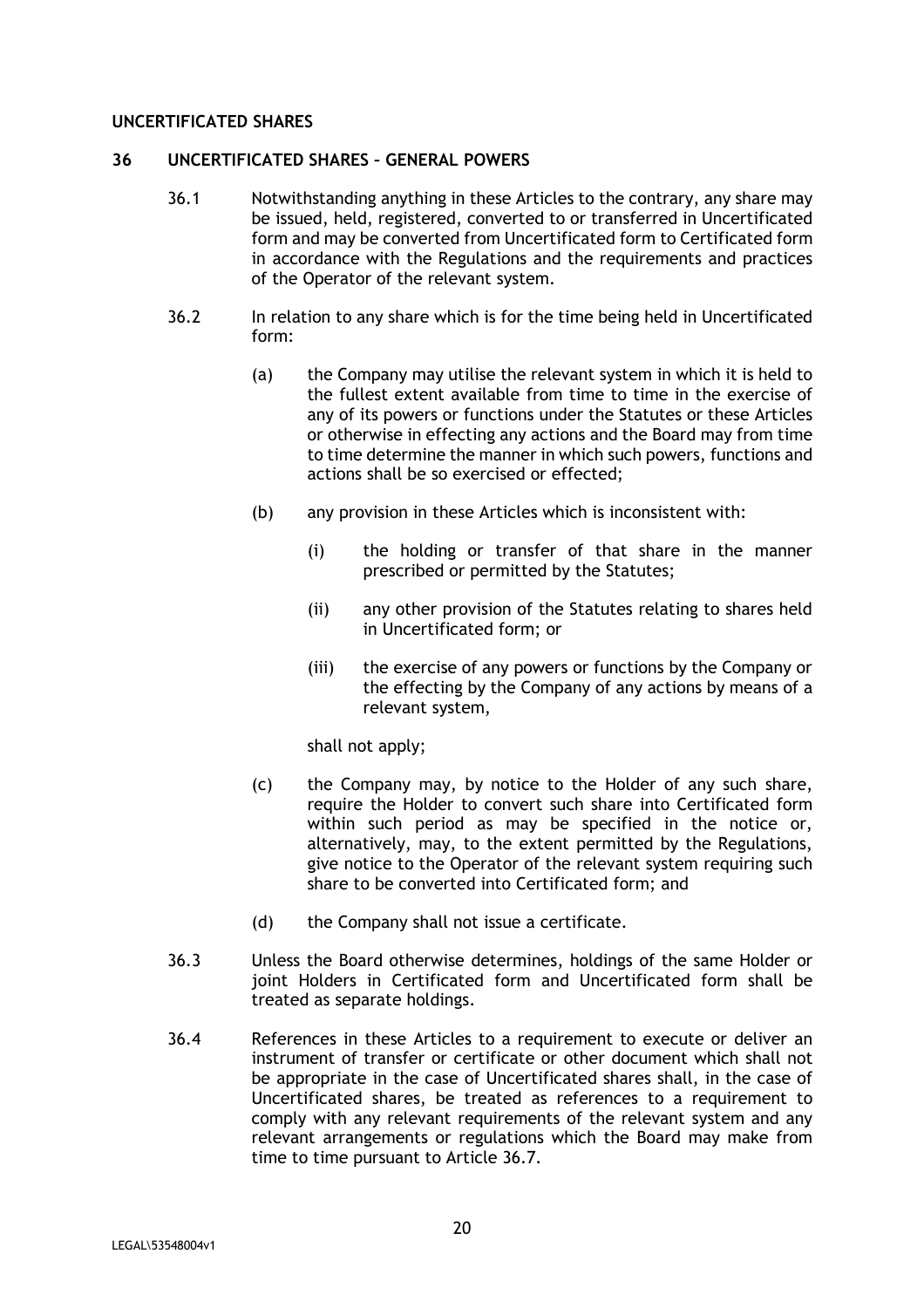- 36.5 A class of share shall not be treated as two classes by virtue only of that class comprising both Certificated shares and Uncertificated shares or as a result of any provision of these Articles or the Regulations which applies only in respect of Certificated shares or Uncertificated shares.
- 36.6 References in these Articles to instruments of transfer shall, so far as may be consistent with the Regulations and the requirements of the relevant system, include, in relation to Uncertificated shares, instructions and/or notifications made in accordance with the relevant system relating to the transfer of such shares.
- 36.7 Subject to the Regulations and the requirements of the relevant system, the Board may make such arrangements or regulations (if any) as it may from time to time, in its absolute discretion, think fit in relation to the evidencing and transfer of Uncertificated shares or otherwise for the purpose of implementing and/or supplementing the provisions of this Article and the Regulations and the facilities and requirements of the relevant system and such arrangements and regulations (as the case may be) shall have the same effect as if set out in this Article.
- 36.8 The Board may resolve that a class of shares is to become a participating security and may at any time determine that a class of shares shall cease to be a participating security.
- 36.9 Where any class of shares in the capital of the Company is a participating security and the Company is entitled under any provisions of the Statutes or the rules made and practices instituted by the Operator of any relevant system or under these Articles to dispose of, forfeit, enforce a lien or sell or otherwise procure the sale of any share which is held in Uncertificated form, such entitlement (to the extent permitted by the Regulations and the rules made and practices instituted by the Operator of the relevant system) shall include the right to:
	- (a) request or require the deletion of any entries in the Operator register of members;
	- (b) require any Holder of any Uncertificated share which is the subject of any exercise by the Company of any such entitlement, by notice in Writing to the Holder concerned, to change his holding of such Uncertificated share into Certificated form within such period as may be specified in the notice, prior to completion of any disposal, sale or transfer of such share or direct the Holder to take such steps, by instructions given by means of a relevant system or otherwise, as may be necessary to sell or transfer such share;
	- (c) appoint any person to take such other steps, by instruction given by means of a relevant system or otherwise, in the name of the Holder of such share as may be required to effect a transfer of such share and such steps shall be as effective as if they had been taken by the registered Holder of the Uncertificated share concerned;
	- (d) otherwise rectify or change the issuer register of members in respect of that share in such manner as may be appropriate; and/or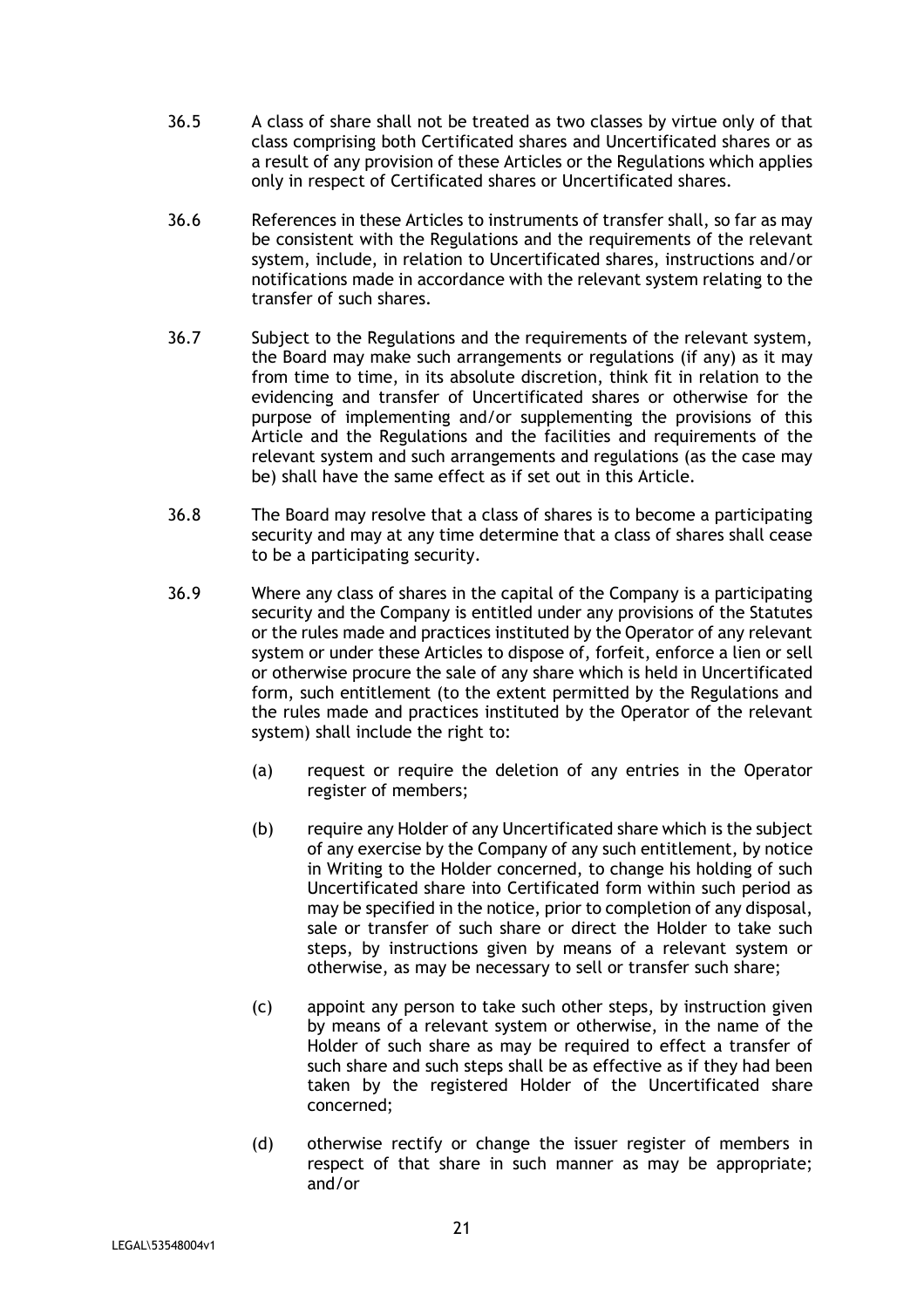(e) take such other action as may be necessary to enable that share to be registered in the name of the person to whom the share has been sold or disposed of or as directed by him.

# **37 SHARE WARRANTS**

- 37.1 The Board may issue a share warrant in respect of any fully paid share.
- 37.2 Share warrants must be issued in such form, and executed in such manner, as the Board decide.
- 37.3 A share represented by a share warrant may be transferred by delivery of the warrant representing it.
- 37.4 The Board may make provision for the payment of dividends in respect of any share represented by a share warrant.
- 37.5 Subject to these Articles, the Board may decide the conditions on which any share warrant is issued. In particular, they may:
	- (a) decide the conditions on which new warrants are to be issued in place of warrants which are damaged or defaced, or said to have been lost, stolen or destroyed;
	- (b) decide the conditions on which bearers of warrants are entitled to attend and vote at general meetings;
	- (c) decide the conditions subject to which bearers of warrants may surrender their warrant so as to hold their shares in Certificated or Uncertificated form instead; and
	- (d) vary the conditions of issue of any warrant from time to time,

and the bearer of a warrant is subject to the conditions and procedures in force in relation to it, whether or not they were decided or specified before the warrant was issued.

- 37.6 Subject to the conditions on which the warrants are issued from time to time, bearers of share warrants have the same rights and privileges as they would if their names had been included in the Register as Holders of the shares represented by their warrants.
- 37.7 The Company must not in any way be bound by or recognise any interest in a share represented by a share warrant other than the absolute right of the bearer of that warrant to that warrant.

## **DISCLOSURE OF INTERESTS IN SHARES**

#### **38 DISCLOSURE OF INTERESTS IN SHARES**

38.1 This Article applies where the Company gives to the Holder of a share or to any person appearing to be interested in a share a notice requiring any of the information mentioned in section 793 of CA2006 (a "**section 793 notice**").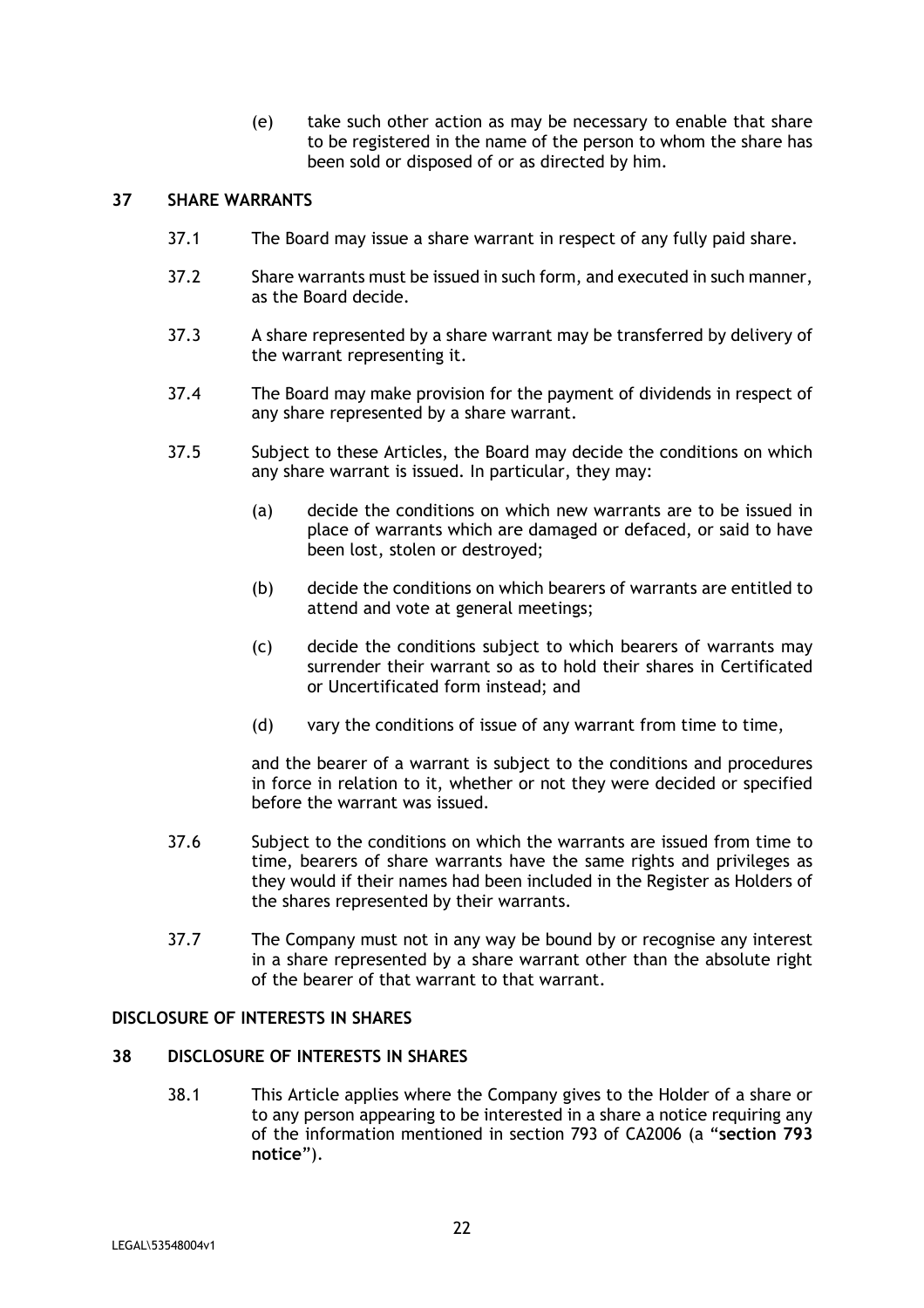- 38.2 If a section 793 notice is given by the Company to a person appearing to be interested in any share, a copy shall at the same time be given to the Holder, but the accidental omission to do so or the non-receipt of the copy by the Holder shall not prejudice the operation of the following provisions of this Article.
- 38.3 If the Holder of, or any person appearing to be interested in, any share has been served with a section 793 notice and, in respect of that share (a "**default share**"), has been in default for a period of 14 days after service of the section 793 notice in supplying to the Company the information required by the section 793 notice, the restrictions referred to below shall apply. Those restrictions shall continue for the period specified by the Board provided that such period shall end not later than seven days after the earliest of:
	- (a) due compliance to the satisfaction of the Board with the section 793 notice; or
	- (b) receipt by the Company of notice that the shareholding has been sold to a third party pursuant to an arm's length transfer,

and provided further that the Board may waive all or any of such restrictions.

- 38.4 The restrictions referred to above are as follows:
	- (a) if the default shares in which any one person is interested or appears to the Company to be interested represent less than 0.25% of the issued shares of the class (calculated exclusive of treasury shares), the Holders of the default shares shall not be entitled, in respect of those shares, to attend and vote at a general meeting of the Company, either personally or by proxy; or
	- (b) if the default shares in which any one person is interested or appears to the Company to be interested represent at least 0.25% of the issued shares of the class (calculated exclusive of treasury shares), the Holders of the default shares shall not be entitled, in respect of those shares:
		- (i) to attend and vote at a general meeting of the Company, either personally or by proxy; or
		- (ii) to receive any dividend (including shares issued in lieu of dividend); or
		- (iii) to transfer or agree to transfer any of those shares or any rights in them.
- 38.5 The restrictions in Article 38.4 shall not prejudice the right of either the member holding the default shares or, if different, any person having a power of sale over those shares to sell or agree to sell those shares under an arm's length transfer.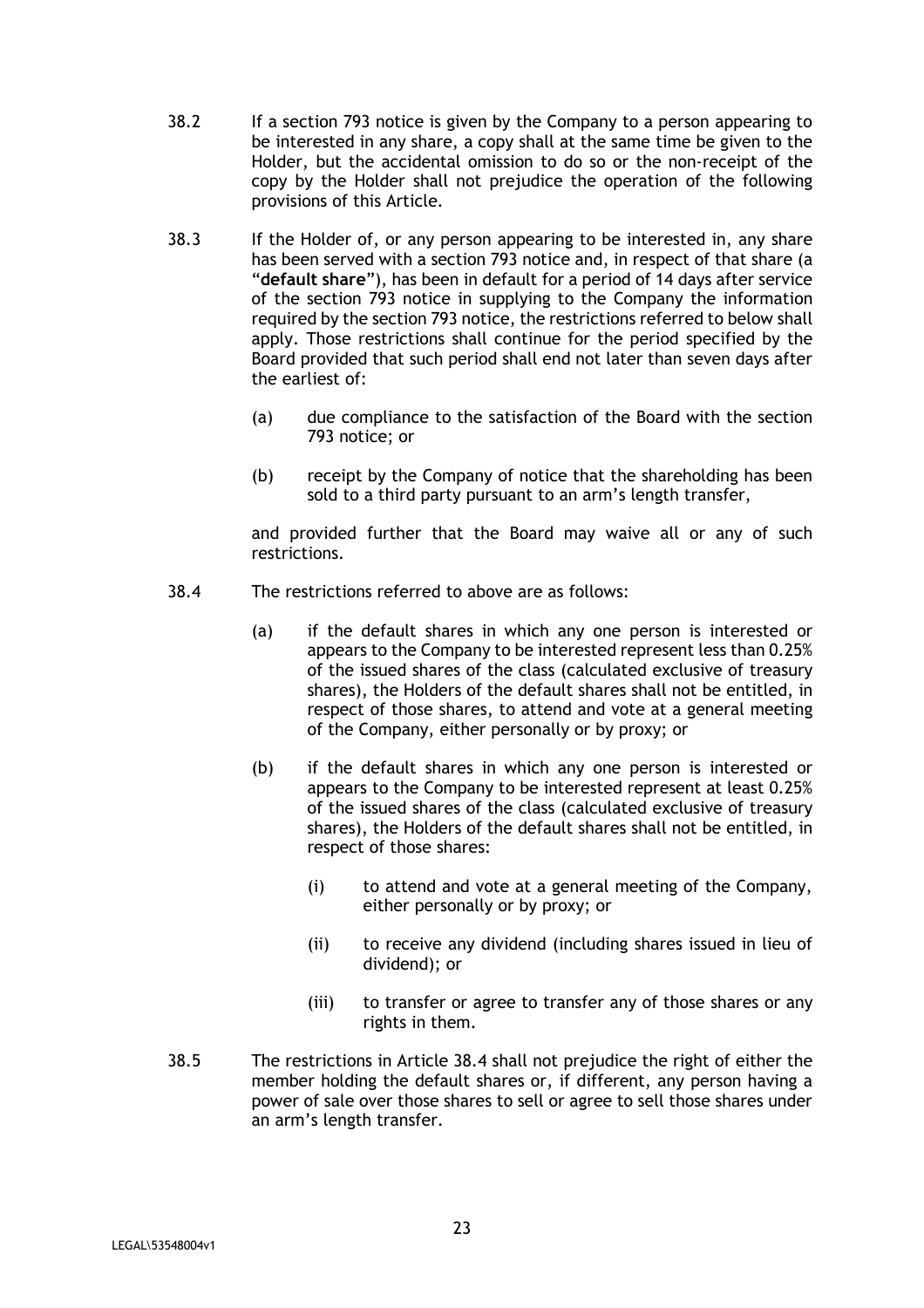- 38.6 If any dividend is withheld under Article 38.4(b)(ii) the member shall be entitled to receive it as soon as practicable after the restriction contained in Article 38.4(b)(ii) shall cease to apply.
- 38.7 If, while any of the restrictions referred to above apply to a share, another share is allotted as of right pursuant to the rights attached to such share, the same restrictions shall apply to that other share as if it were a default share. For this purpose, shares which the Company allots, or procures to be offered, pro rata (disregarding fractional entitlements and shares not offered to certain members by reason of legal or practical problems associated with issuing or offering shares outside the United Kingdom) to Holders of shares of the same class as the default share shall be treated as shares allotted in right of existing shares from the date on which the allotment is unconditional or, in the case of shares so offered, the date of the acceptance of the offer.
- 38.8 For the purposes of this Article:

an **"arm's length transfer"** in relation to any shares is a transfer pursuant to:

- (a) a bona fide sale of the whole of the beneficial ownership of those shares to a third party unconnected in any respect with the member or with any person appearing to be interested in such shares including any such sale on a recognised investment exchange or on any stock exchange outside the United Kingdom on which the shares are listed or normally traded; or
- (b) a takeover offer (being an offer made to all the Holders, or all the Holders other than the person making the offer and his nominees, of the shares in the Company to acquire those shares or a specified proportion of them or to all the Holders, or all the Holders other than the person making the offer and his nominees, of a particular class of those shares to acquire the shares of that class or a specified proportion of them) which relates to those shares;
- 38.9 For the purpose of this Article:
	- (a) the percentage of the issued shares of a class represented by a particular holding shall be calculated by reference to the shares in issue (including any shares held as treasury shares) at the time when the section 793 notice is given;
	- (b) sections 820 to 825 of CA2006 shall apply to determine whether a person has an interest in shares for the purpose of these Articles; and
	- (c) a person shall be treated as appearing to be interested in any share if the Company has given to the member holding such share a section 793 notice and either (i) the member has named the person as being interested in the share or (ii) (after taking into account any response to any section 793 notice and any other relevant information) the Company knows or has reasonable cause to believe that the person in question is or may be interested in the share.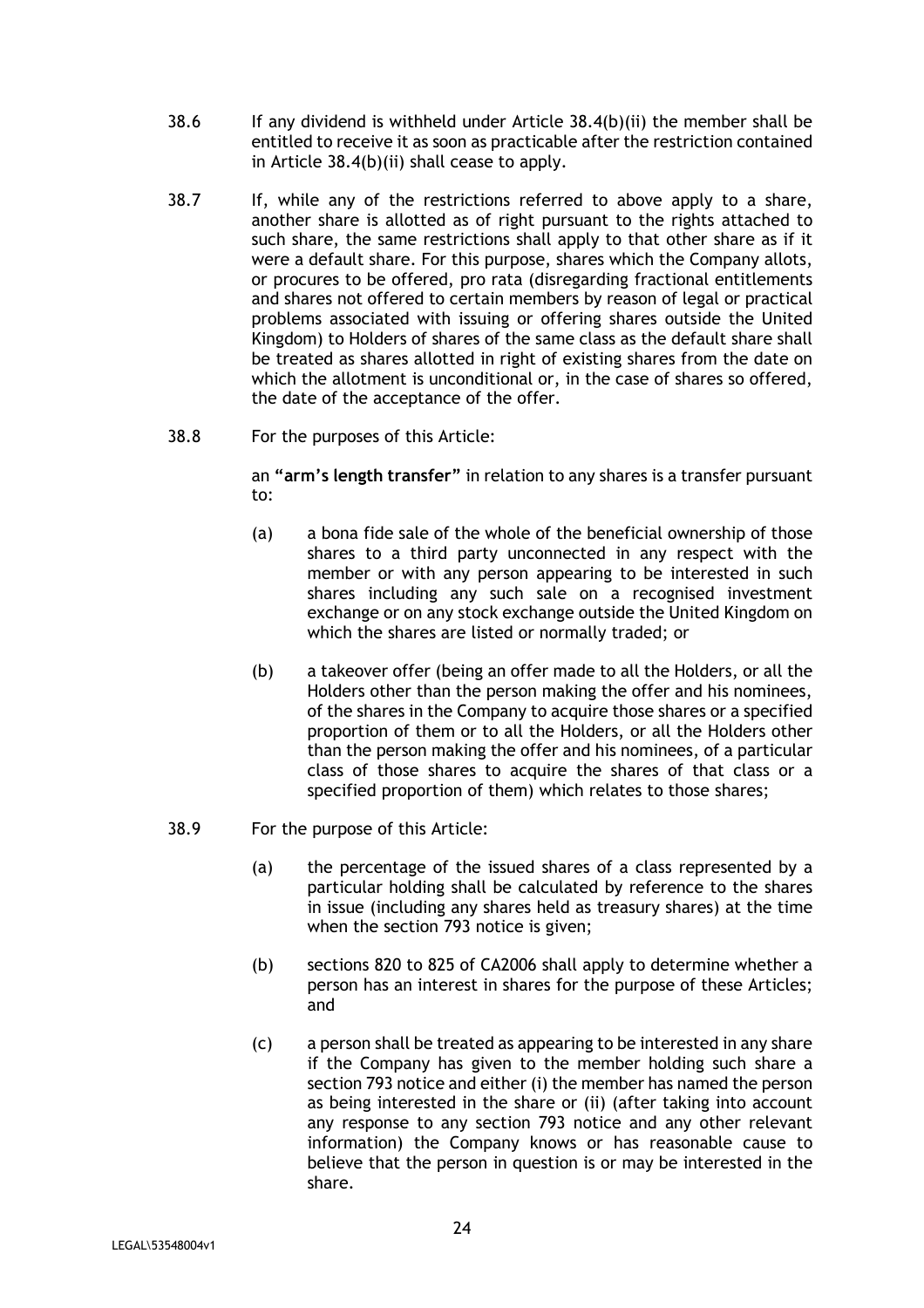38.10 The provisions of this Article are without prejudice to the provisions of section 794 of CA2006 and, in particular, the Company may apply to the court under section 794(1) of CA2006 whether or not the provisions of this Article apply or have been applied.

#### **GENERAL MEETINGS**

#### **39 ANNUAL GENERAL MEETINGS**

The Board shall convene and the Company shall hold annual general meetings in accordance with the requirements of the Statutes.

#### **40 CONVENING OF GENERAL MEETINGS**

- 40.1 All meetings other than annual general meetings shall be called general meetings. The Board may convene a general meeting whenever it thinks fit.
- 40.2 A general meeting may also be convened in accordance with Article 80 (*Power to act notwithstanding vacancy*).
- 40.3 A general meeting shall also be convened by the Board on the requisition of members pursuant to the provisions of the Statutes or, in default, may be convened by such requisitions, as provided by the Statutes.
- 40.4 The Board shall comply with the provisions of the Statutes regarding the giving and circulation, on the requisition of members, of notices of resolutions and of statements with respect to matters relating to any resolution to be proposed or business to be dealt with at any general meeting of the Company.

#### **41 ORDERLY CONDUCT OF MEETINGS AND PARTICIPATION BY ELECTRONIC FACILITIES**

- 41.1 The Board may, both prior to and during any general meeting, make any arrangements and impose any restrictions which it considers appropriate to ensure the security and/or the orderly conduct of any such general meeting, including, without limitation, arranging for any person attending any such meeting to be searched, for items of personal property which may be taken into any such meeting to be restricted and for any person (whether or not a member of the Company) who refuses to comply with any such arrangements or restrictions to be refused entry to or excluded from any such meeting.
- 41.2 The chairman of any general meeting of the Company shall take such action as he thinks fit to promote the orderly conduct of the business of the meeting as laid down in the notice of the meeting, including, without limitation, asking any person or persons (whether or not a member or members of the Company) to leave the meeting and, if necessary, having such person or persons excluded from the meeting. The decision of the chairman on matters relating to the orderly conduct of a meeting and on any other matters of procedure or arising incidentally from the business of the meeting shall be final as shall be his determination, acting in good faith, as to whether any matter is of such nature. Nothing in this Article 41.2 shall limit any other power vested in the chairman.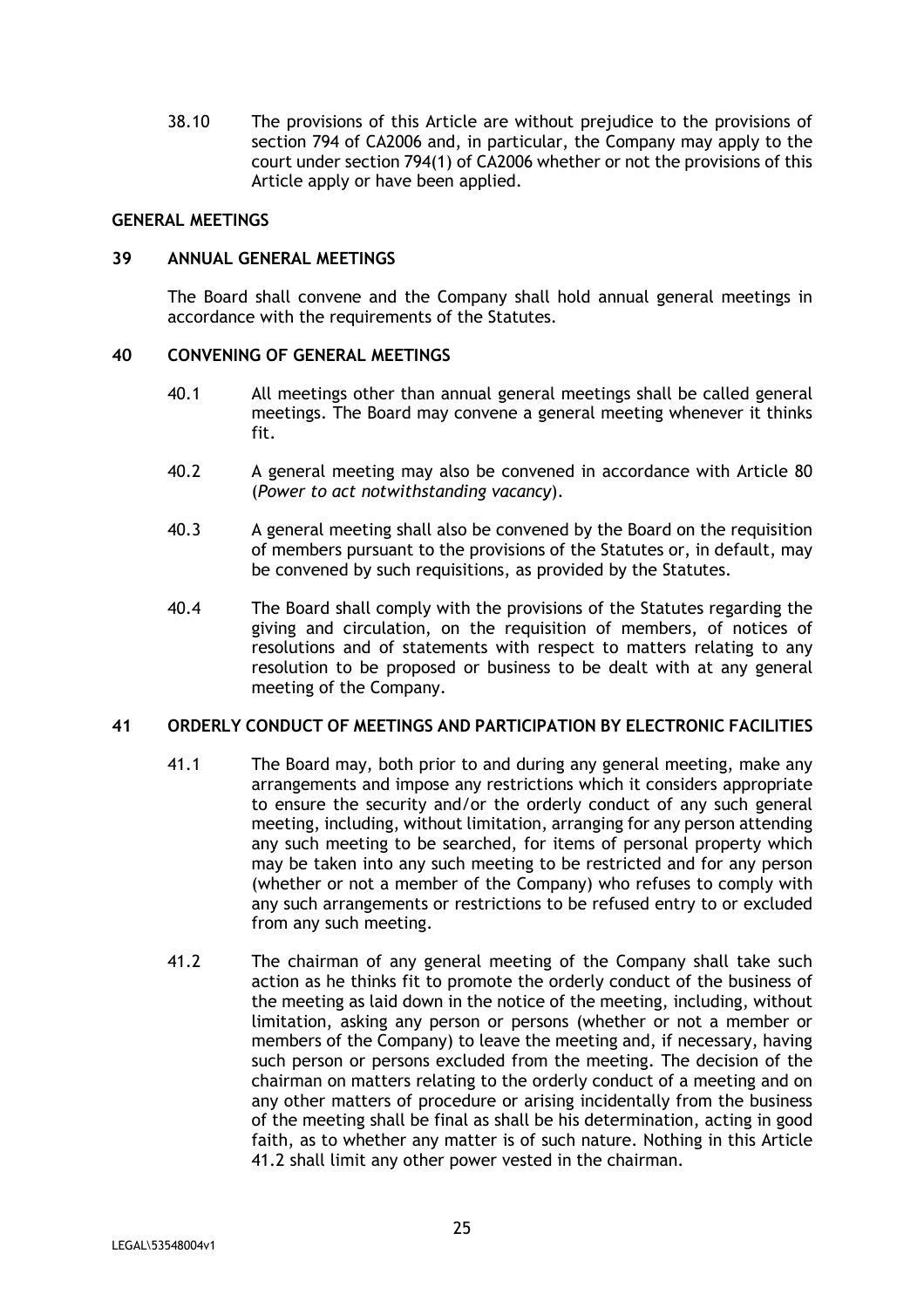- 41.3 The Board may make such arrangements as it shall in its absolute discretion consider to be appropriate for any of the following purposes:
	- (a) to regulate the level of attendance at any place specified for the holding of a general meeting or any adjournment of such a meeting;
	- (b) to ensure the safety of people attending at any such place; or
	- (c) to facilitate attendance at such meeting or adjournment,

and may from time to time vary any such arrangements or make new arrangements in their place. Such arrangements may include, without prejudice to the generality of the foregoing, the issue of tickets or the use of some random means of selection or otherwise as the Board shall consider to be appropriate.

- 41.4 The Board may when specifying the place of the meeting:
	- (a) direct that the meeting shall be held at a place specified in the notice ("**Main Meeting Place**") at which the chairman of the meeting shall preside; and
	- (b) make arrangements for simultaneous attendance and participation at another place or other places by members and proxies otherwise entitled to attend the general meeting but excluded from it under the provisions of this Article 41.4 or who wish to attend at the other place or any of such other places.
- 41.5 Such arrangements for simultaneous attendance may include arrangements for regulating the level of attendance in the manner aforesaid at the other place or any of such other places.
- 41.6 The members present in person or by proxy at the other place or places pursuant to the provisions of Article 41.4(b) shall be counted in the quorum for, and entitled to vote at, the meeting in question, and that meeting shall be duly constituted and its proceedings shall be duly constituted and its proceedings valid if the chairman of the meeting is satisfied that adequate facilities are available throughout the meeting to ensure that members attending all the meeting places are able to:
	- (a) participate in the business for which the meeting has been convened;
	- (b) microphones, loudspeakers, audio-visual communications equipment or otherwise) in the Main Meeting Place and the other place or places for the meeting; and
	- (c) be heard and seen by all other persons present in the same way.
- 41.7 If it appears to the chairman of the meeting that the facilities at the Main Meeting Place or at the other place or places have become inadequate for the purpose referred to in Article 41.6, then the chairman may, without the consent of the meeting, interrupt or adjourn the meeting. All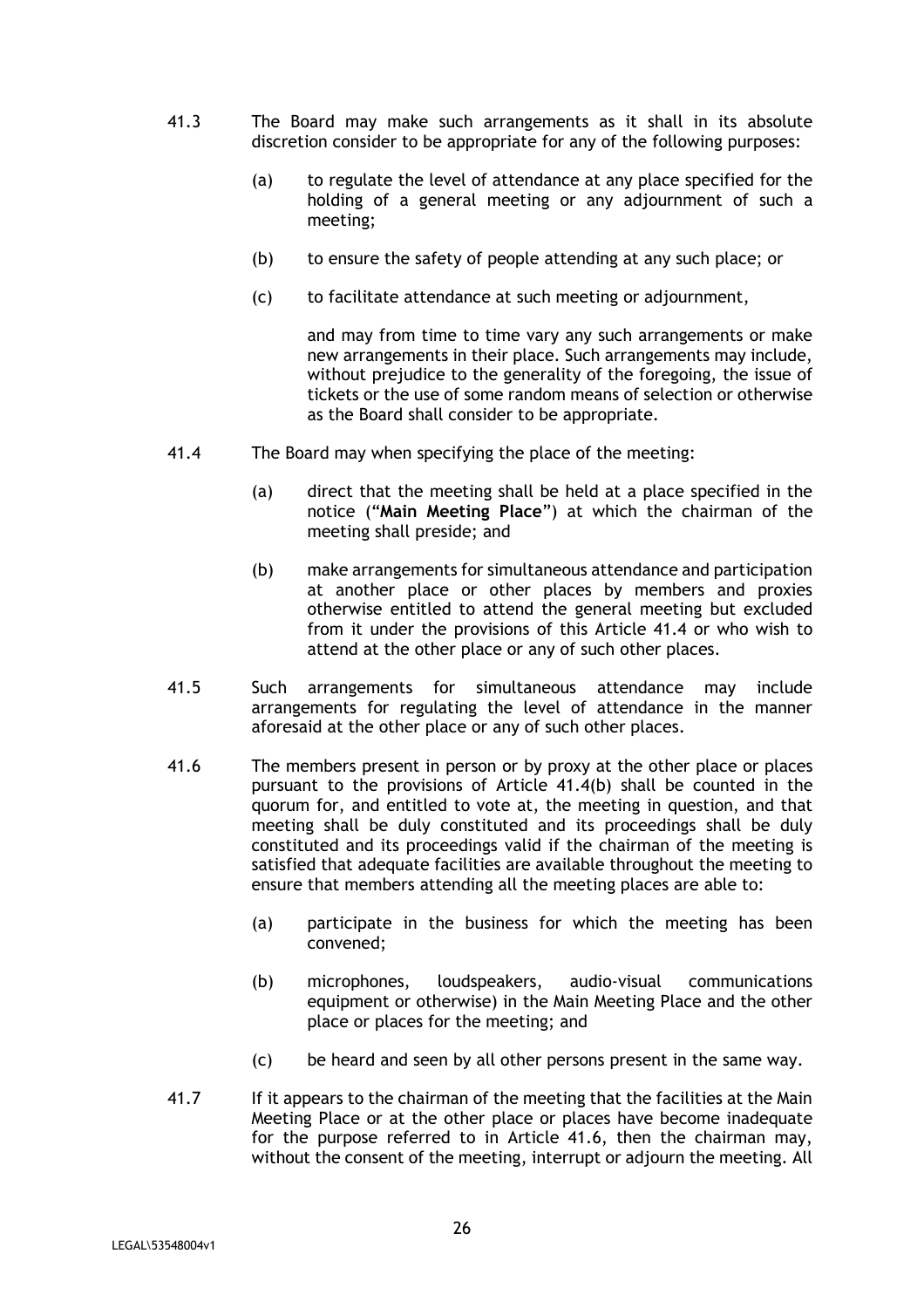business conducted at that meeting up to the time of adjournment shall be valid. The provisions of Article 48.2 shall apply to that adjournment.

- 41.8 For the purposes of all other provisions of these Articles (unless the context requires otherwise) the members shall be deemed to be meeting in one place, and that shall be the Main Meeting Place.
- 41.9 If after the sending of notice of a general meeting but before the meeting is held, or after the adjournment of a general meeting but before the adjourned meeting is held (whether or not notice of the adjourned meeting is required), the Board decides that it is impracticable or unreasonable for any reason to hold the meeting on the date or at the time or at the Main Meeting Place specified in the notice calling the meeting (or any of the other places, in the case of a meeting to which Article 41.4(b) applies), it may postpone the meeting to another date, time and/or place. When a meeting is postponed, notice of the date, time and place of the postponed meeting shall, be placed in at least two national newspapers in the United Kingdom. No new notice of the meeting need be sent. The Board shall take reasonable steps to ensure that a member trying to attend the meeting at the original date, time and place is informed of the new arrangements.
- 41.10 An appointment of a proxy in relation to a postponed meeting may, if in Hard Copy Form, be delivered to the Office or to such other place within the United Kingdom as may be specified by or on behalf of the Company in accordance with Article 59.1(a) or, if in Electronic Form, be received at the address (if any) specified by or on behalf of the Company in accordance with Article 59.1(b), at any time not less than 48 hours (not taking into account non-working days) before any time appointed for holding the postponed meeting.
- 41.11 The Board may resolve to enable persons entitled to attend and participate in a general meeting to do so partly (but not wholly) by simultaneous attendance and participation by means of electronic facility or facilities, and may determine the means, or all different means, of attendance and participation used in relation to the general meeting. The members present in person or by proxy by means of an electronic facility or facilities (as so determined by the Board) shall be counted in the quorum for, and be entitled to participate in, the general meeting in question. That meeting shall be duly constituted and its proceedings valid if the chair is satisfied that adequate facilities are available throughout the meeting to ensure that members attending the meeting by all means (including the means of an electronic facility or facilities) are able to:
	- (a) participate in the business for which the meeting has been convened;
	- (b) hear all persons who speak at the meeting; and
	- (c) be heard by all other persons attending and participating in the meeting.
- 41.12 If a general meeting is held partly by means of an electronic facility or facilities pursuant to Article 41.11, the Board and the chair may make any arrangement and impose any requirement or restriction that is: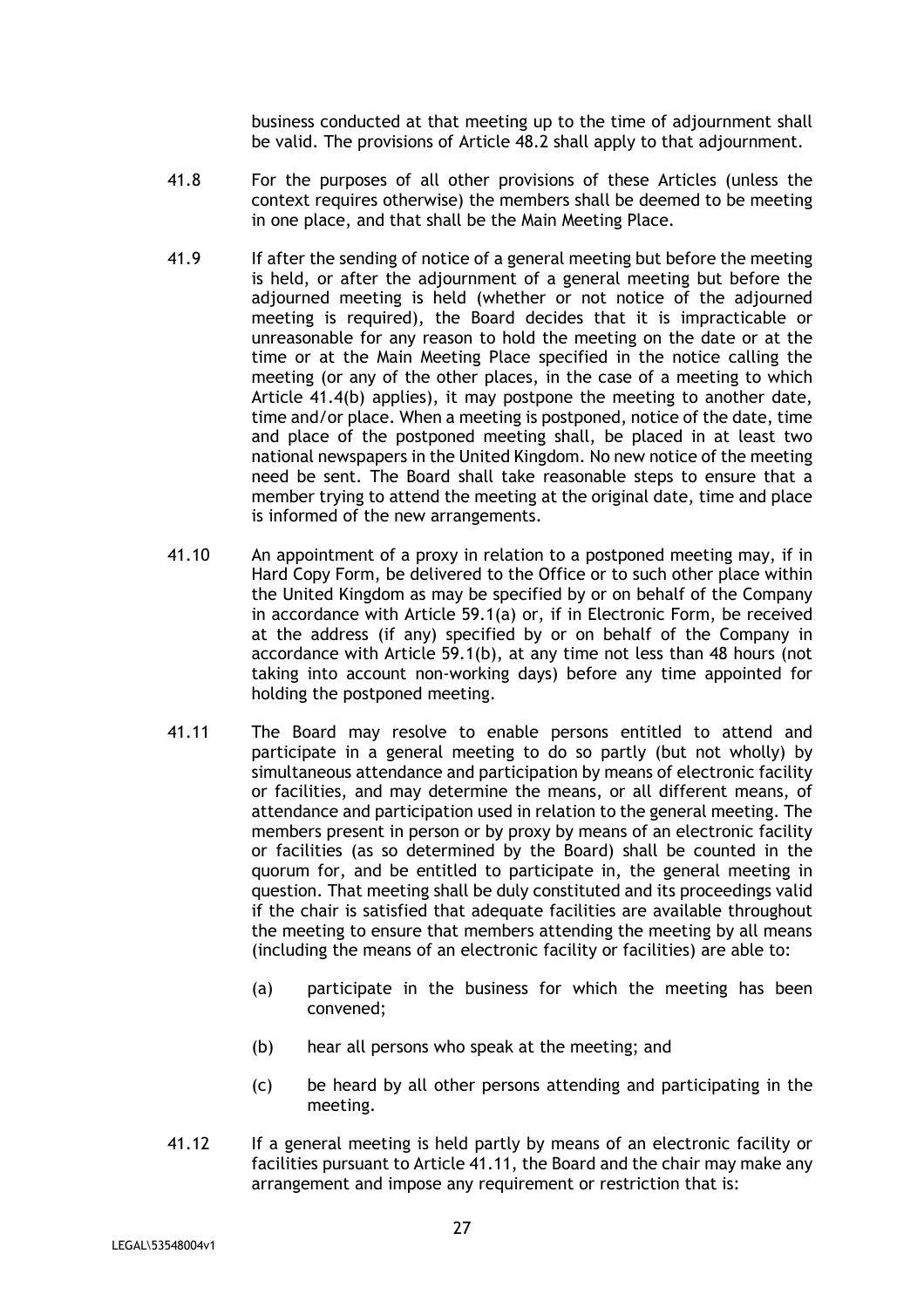- (a) necessary to ensure the identification of those taking part by means of such electronic facility or facilities and the security of the electronic communication; and
- (b) in his view, proportionate to those objectives.

In this respect, the Board may authorise any voting application, system or facility for attendance and participation as it sees fit.

### **NOTICE OF GENERAL MEETINGS**

#### **42 LENGTH AND FORM OF NOTICE**

- 42.1 Subject to the provisions of the Statutes, an annual general meeting and all other general meetings of the Company shall be called by at least such minimum period of notice as is prescribed under the Statutes for the type of meeting concerned.
- 42.2 The notice shall specify the place, day and time of the meeting (including without limitation any satellite meeting place arranged for the purposes of Article 41.4, which shall be identified as such in the notice) and the general nature of the business to be transacted.
- 42.3 Notice of every general meeting shall be given to all members other than any who, under the provisions of these Articles or the terms of issue of the shares which they hold, are not entitled to receive such notices from the Company, and also to the auditors (or, if more than one, each of them) and to each director.
- 42.4 Every notice of meeting shall state with reasonable prominence that a member entitled to attend, speak and vote at the meeting may appoint one or more proxies to attend, speak and vote at that meeting instead of him and that a proxy need not be a member of the Company.
- 42.5 If pursuant to Article 41.11 the Board determines that a general meeting shall be held partly by means of electronic facility or facilities, the notice shall:
	- (a) include a statement to that effect;
	- (b) specify the means, or all different means, of attendance and participation thereat, and any access, identification and security arrangements determined pursuant to Article 41; and
	- (c) state how it is proposed that persons attending or participating in the meeting electronically should communicate with each other during the meeting.

# **43 AMENDMENTS TO RESOLUTIONS**

43.1 No amendment to a resolution duly proposed as a special resolution (other than a mere clerical amendment to correct an obvious error) may be considered.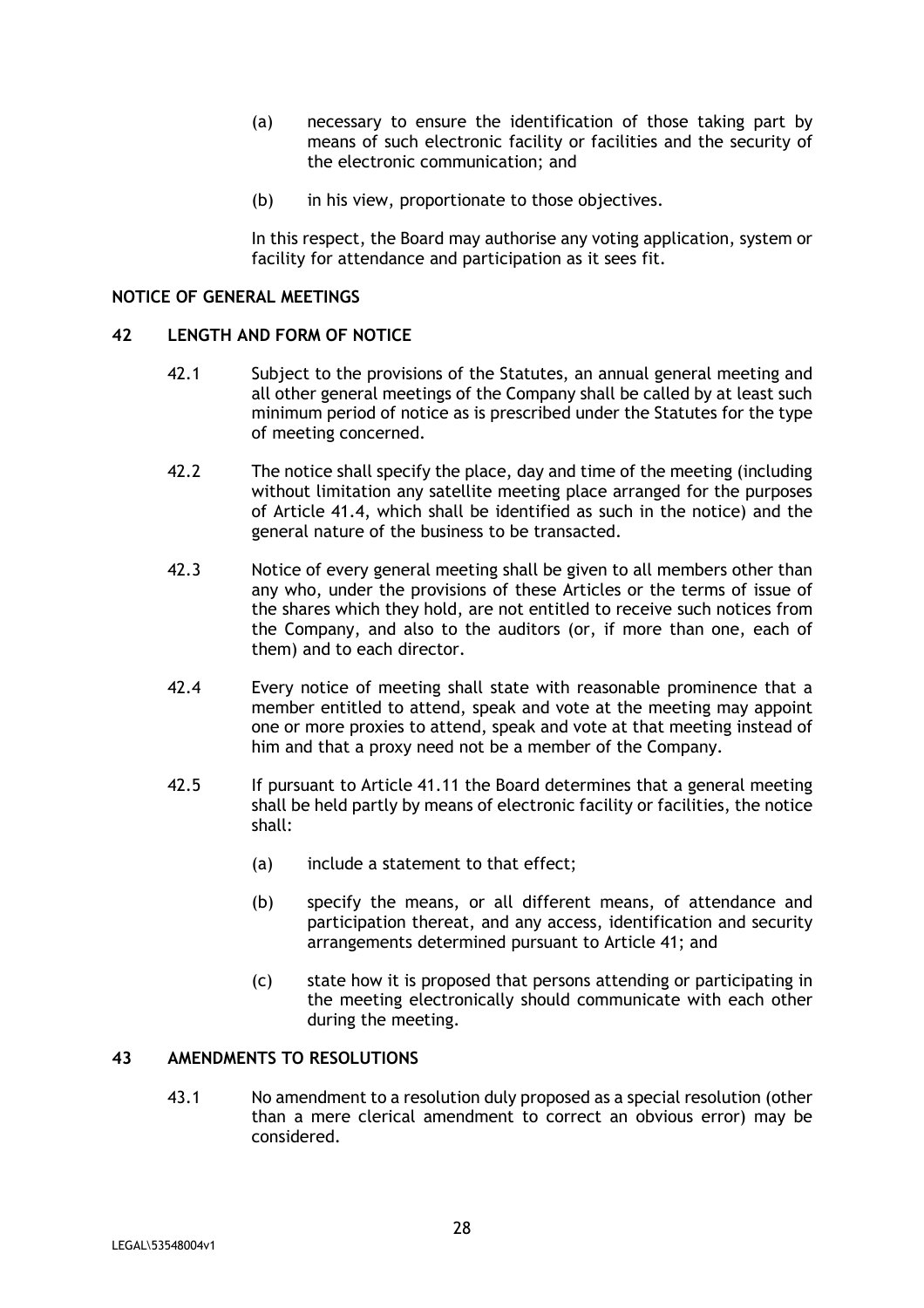- 43.2 No amendment to a resolution duly proposed as an ordinary resolution may be considered or voted on (other than a mere clerical amendment to correct an obvious error) unless:
	- (a) it is duly proposed by a person who was entitled to receive notice of meetings in accordance with Article 125.1;
	- (b) at least 48 hours (not taking into account non-working days) prior to the time appointed for holding the meeting or adjourned meeting at which such ordinary resolution is to be proposed, notice in Writing of the terms of the amendment has been delivered in Hard Copy Form to the Office or to such other place as may be specified by or on behalf of the Company for that purpose, or received in Electronic Form at such address (if any) as may for the time being have been specified by or on behalf of the Company for that purpose; and
	- (c) the proposed amendment does not, in the reasonable opinion of the chairman, materially alter the scope of the resolution.
- 43.3 If an amendment shall be proposed to any resolution but shall be ruled out of order by the chairman, acting in good faith, the proceedings on the substantive resolution shall not be invalidated by any error in such ruling.

# **44 OMISSION OR NON-RECEIPT OF NOTICE**

The accidental omission to give notice of a meeting or the accidental omission to send or supply any document or other information relating to any meeting to, or the non-receipt (even if the Company becomes aware of such failure to send or supply or non-receipt) of any such notice, document or other information by, any person entitled to receive the notice, document or other information, shall not invalidate the proceedings at that meeting.

#### **PROCEEDINGS AT GENERAL MEETINGS**

#### **45 QUORUM**

- 45.1 No business shall be transacted at any general meeting unless a quorum is present when the meeting proceeds to business, but the absence of a quorum shall not preclude the choice or appointment of a chairman of the meeting which shall not be treated as part of the business of the meeting.
- 45.2 Except as otherwise provided by these Articles, two persons entitled to attend and to vote on the business to be transacted, each being a member present in person or by proxy or a duly authorised representative of a corporation which is a member, shall be a quorum.
- 45.3 If within 15 minutes (or such longer time not exceeding one hour as the chairman of the meeting may decide to wait) from the time appointed for the commencement of the meeting a quorum is not present, or if during the meeting a quorum ceases to be present, the meeting:
	- (a) if convened by or on the requisition of members, shall be dissolved; and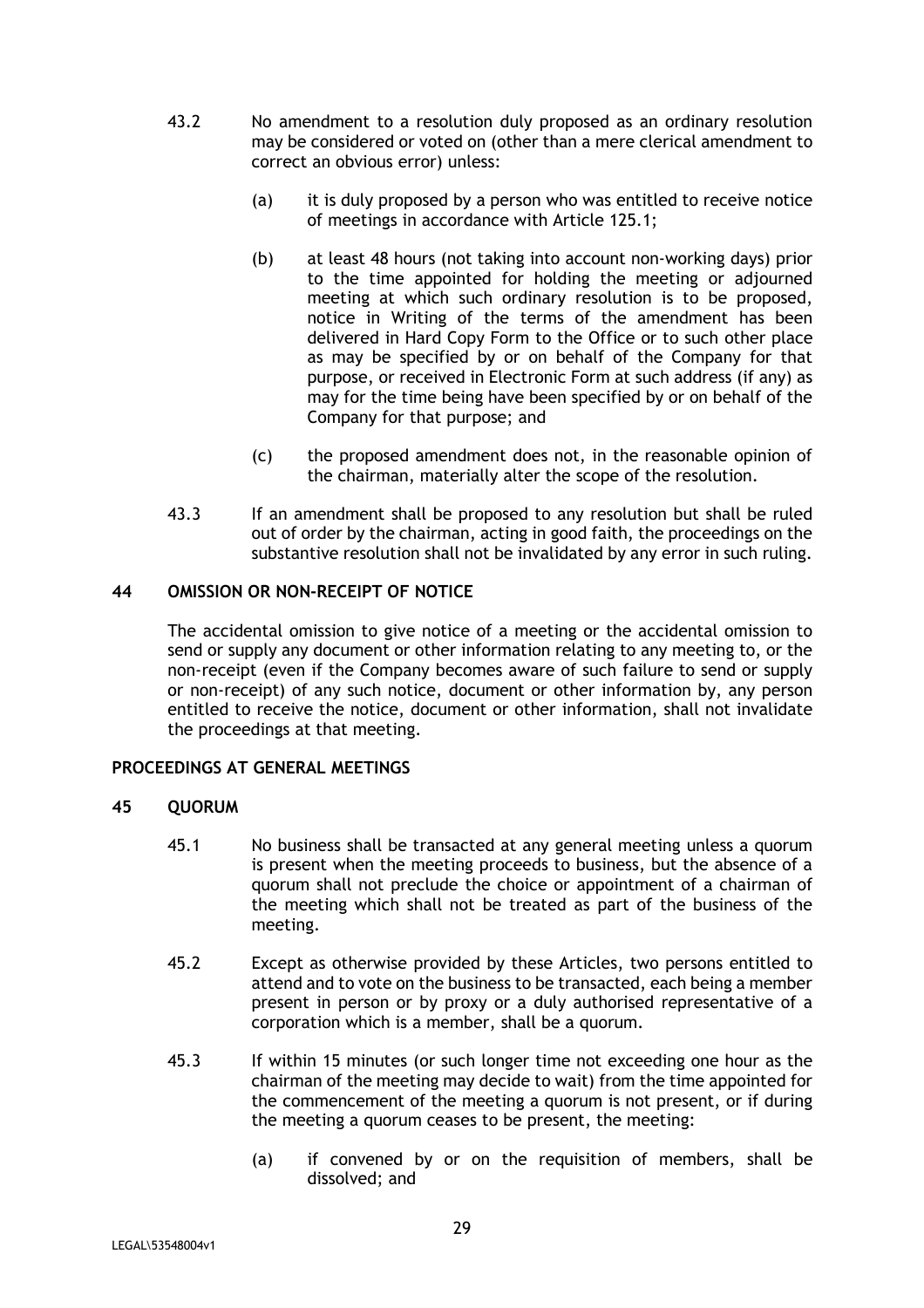- (b) in any other case, it shall stand adjourned to such other day, time and place as the chairman may, subject to the Statutes, determine (notice of such adjourned meeting being given in accordance with Article 48.5).
- 45.4 If at an adjourned meeting a quorum is not present within 15 minutes from the time fixed for holding the meeting, or if during the meeting a quorum ceases to be present, the adjourned meeting shall be dissolved.

## **46 CHAIRMAN**

At each general meeting, the chairman of the Board or, if he is absent or unwilling, the deputy chairman shall preside as chairman at every general meeting. If there is no chairman or deputy chairman, or if at any meeting neither the chairman nor the deputy chairman is present within 15 minutes after the time appointed for the commencement of the meeting, or if neither the chairman nor the deputy chairman is willing to act as chairman, the directors present shall choose one of their number to act, or if one director only is present he shall preside as chairman of the meeting if willing to act. If no director is present, or if each of the directors present declines to take the chair, the persons present and entitled to vote shall appoint one of their number to be chairman of the meeting.

# **47 DIRECTORS AND OTHERS ENTITLED TO ATTEND AND SPEAK**

- 47.1 Each director shall be entitled to attend and speak at any general meeting of the Company and at any separate general meeting of the Holders of any class of shares of the Company.
- 47.2 The chairman of the meeting may invite other persons who are not members or otherwise entitled to exercise the rights of members in relation to general meetings to attend and speak at any general meeting where he considers that this will assist in the deliberations of the meeting.

#### **48 ADJOURNMENT**

- 48.1 With the consent of any meeting at which a quorum is present the chairman of the meeting may (and if so directed by the meeting shall) adjourn the meeting either sine die or to another time or place.
- 48.2 In addition, the chairman of the meeting may, at any time without the consent of the meeting, adjourn the meeting (whether or not it has commenced or a quorum is present) either sine die or to another time or place if, in his opinion, it would facilitate the conduct of the business of the meeting to do so, notwithstanding that by reason of such adjournment some members may be unable to be present at the adjourned meeting. Any such member may nevertheless appoint a proxy for the adjourned meeting in accordance with Article 59.1.
- 48.3 When a meeting is adjourned sine die the time and place for the adjourned meeting shall be fixed by the Board. No business shall be transacted at any adjourned meeting other than the business which might properly have been transacted at the meeting had the adjournment not taken place.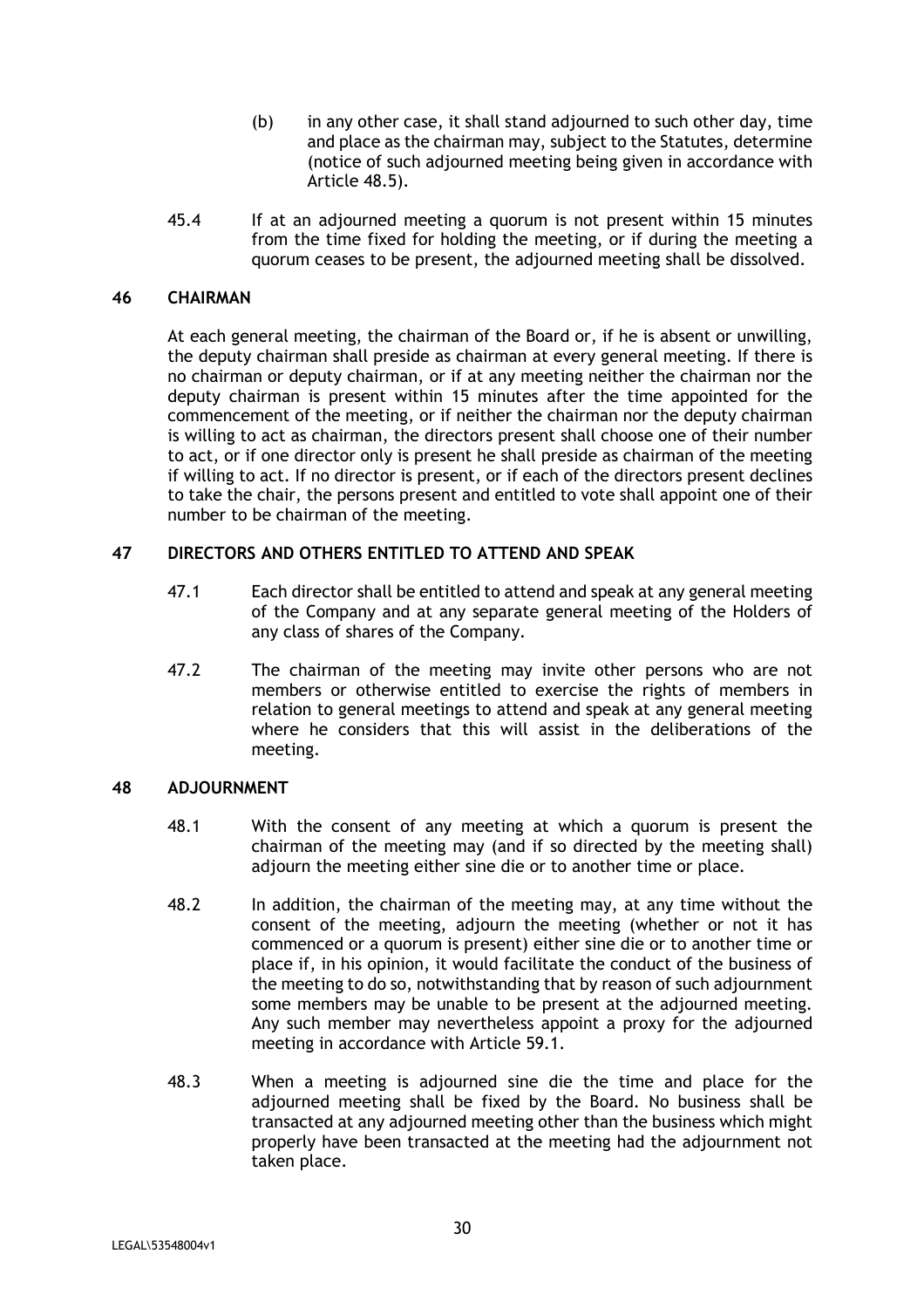- 48.4 Nothing in this Article shall limit any other power vested in the chairman to adjourn the meeting.
- 48.5 Whenever a meeting is adjourned for 30 days or more, at least seven Clear Days' notice of the adjourned meeting shall be given in any manner in which notice of a meeting may lawfully be given for the time being. Except as provided in this Article, it shall not be necessary to give any notice of an adjourned meeting or of the business to be transacted at an adjourned meeting.

#### **49 METHOD OF VOTING AND DEMAND FOR POLL**

- 49.1 At a general meeting, a resolution put to the vote of the meeting shall be decided on a show of hands, unless (before or immediately after the declaration of the result of the show of hands or on the withdrawal of any other demand for a poll) a poll is demanded by:
	- (a) the chairman of the meeting; or
	- (b) any two directors; or
	- (c) not less than five members present in person or by proxy having the right to vote on the resolution; or
	- (d) a member or members present in person or by proxy representing in aggregate not less than 10% of the total voting rights of all the members having the right to vote on the resolution (excluding any voting rights attached to any shares in the Company held as treasury shares); or
	- (e) a member or members present in person or by proxy holding shares conferring the right to vote on the resolution on which an aggregate sum has been paid up equal to not less than 10% of the total sum paid up on all the shares conferring that right (excluding any shares in the Company conferring a right to vote at the meeting which are held as treasury shares),

and a demand for a poll by a person as proxy for a member shall be as valid as if the demand were made by the member himself.

- 49.2 No poll may be demanded in respect of a resolution to elect a chairman of the meeting.
- 49.3 A demand for a poll may, before the poll is taken, be withdrawn but only with the consent of the chairman of the meeting and a demand so withdrawn shall not be taken to have invalidated the result of a show of hands declared before the demand was made. If a poll is demanded before the declaration of the result of a show of hands and the demand is duly withdrawn, the meeting shall continue as if the demand had not been made.
- 49.4 Unless a poll is demanded (and the demand is not withdrawn), a declaration by the chairman of the meeting that a resolution on a show of hands has been carried, or carried unanimously, or has been carried by a particular majority, or lost, or not carried by a particular majority, shall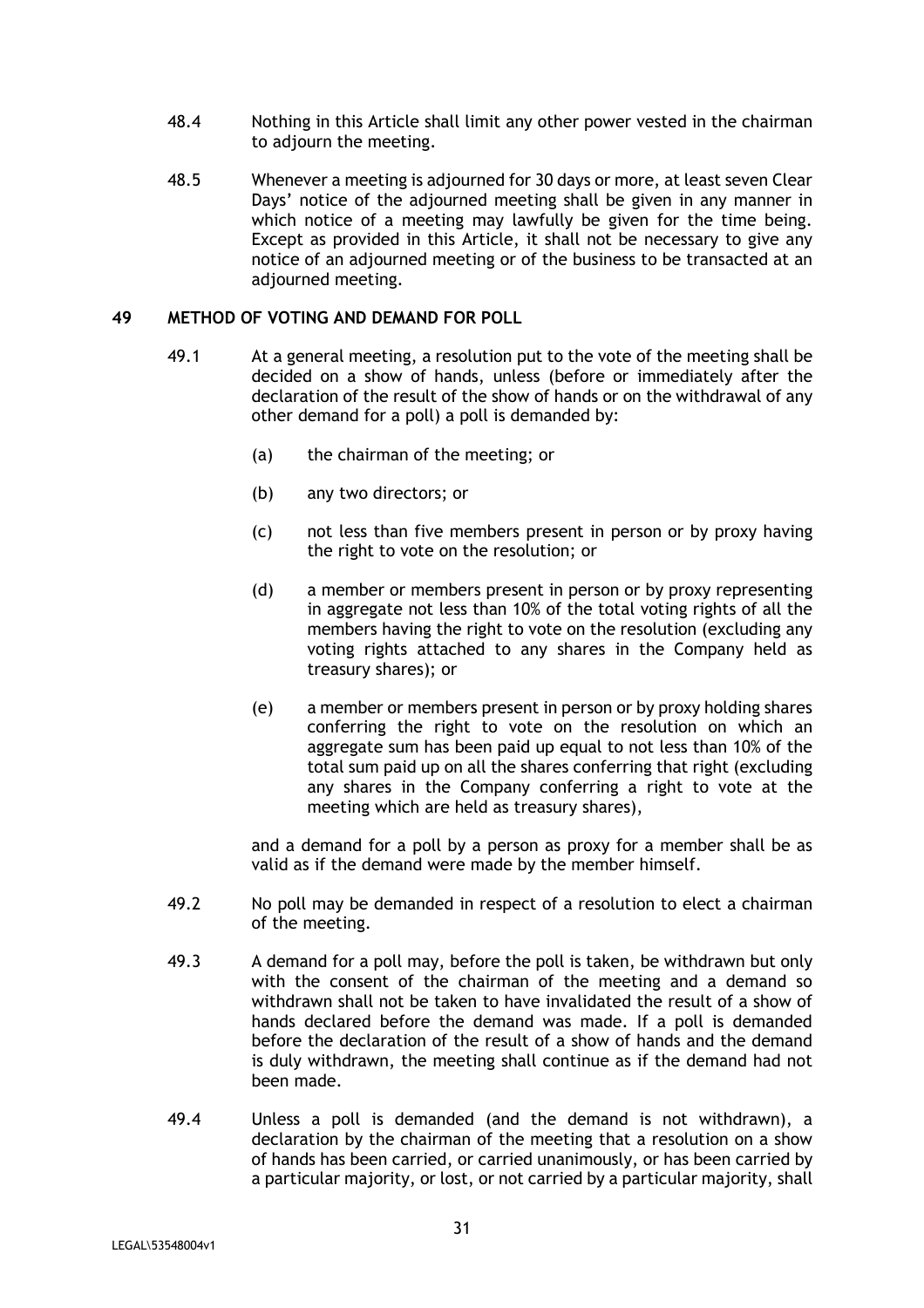be conclusive, and an entry to that effect in the minutes of the meeting shall be conclusive evidence of that fact, without proof of the number or proportion of the votes recorded in favour of or against the resolution or withheld.

# **50 TAKING A POLL**

- 50.1 If a poll is demanded (and the demand is not withdrawn), it shall be taken at such time (either at the meeting at which the poll is demanded or within 30 days after the meeting), at such place and in such manner as the chairman of the meeting shall direct and he may appoint scrutineers (who need not be members).
- 50.2 A poll demanded on a question of adjournment shall be taken forthwith at the meeting.
- 50.3 It shall not be necessary (unless the chairman of the meeting otherwise directs) for notice to be given of a poll not taken immediately if the time and place at which it is to be taken are announced at the meeting at which it was demanded. In any other case, at least seven Clear Days' notice shall be given specifying the time and place at which the poll is to be taken.
- 50.4 On a poll votes may be given either personally or by proxy and a member entitled to more than one vote need not use all his votes or cast all the votes he uses in the same way.

## **51 CONTINUANCE OF BUSINESS AFTER DEMAND FOR POLL**

The demand for a poll shall not prevent the continuance of a meeting for the transaction of any business other than the question on which a poll has been demanded.

# **VOTES OF MEMBERS**

# **52 VOTING RIGHTS**

- 52.1 Subject to the provisions of these Articles and to any special rights or restrictions as to voting for the time being attached to any shares, on a show of hands:
	- (a) every member who (being an individual) is present in person or by proxy or (being a corporation) is present by a duly authorised representative shall have one vote; and
	- (b) every proxy appointed by a member shall have one vote save that every proxy appointed by one or more members to vote for the resolution and by one or more other members to vote against the resolution, has one vote for and one vote against.
- 52.2 Subject to any rights or restrictions attached to any shares, on a vote on a resolution on a poll every member present in person or by proxy shall have one vote for every share of which he is the Holder.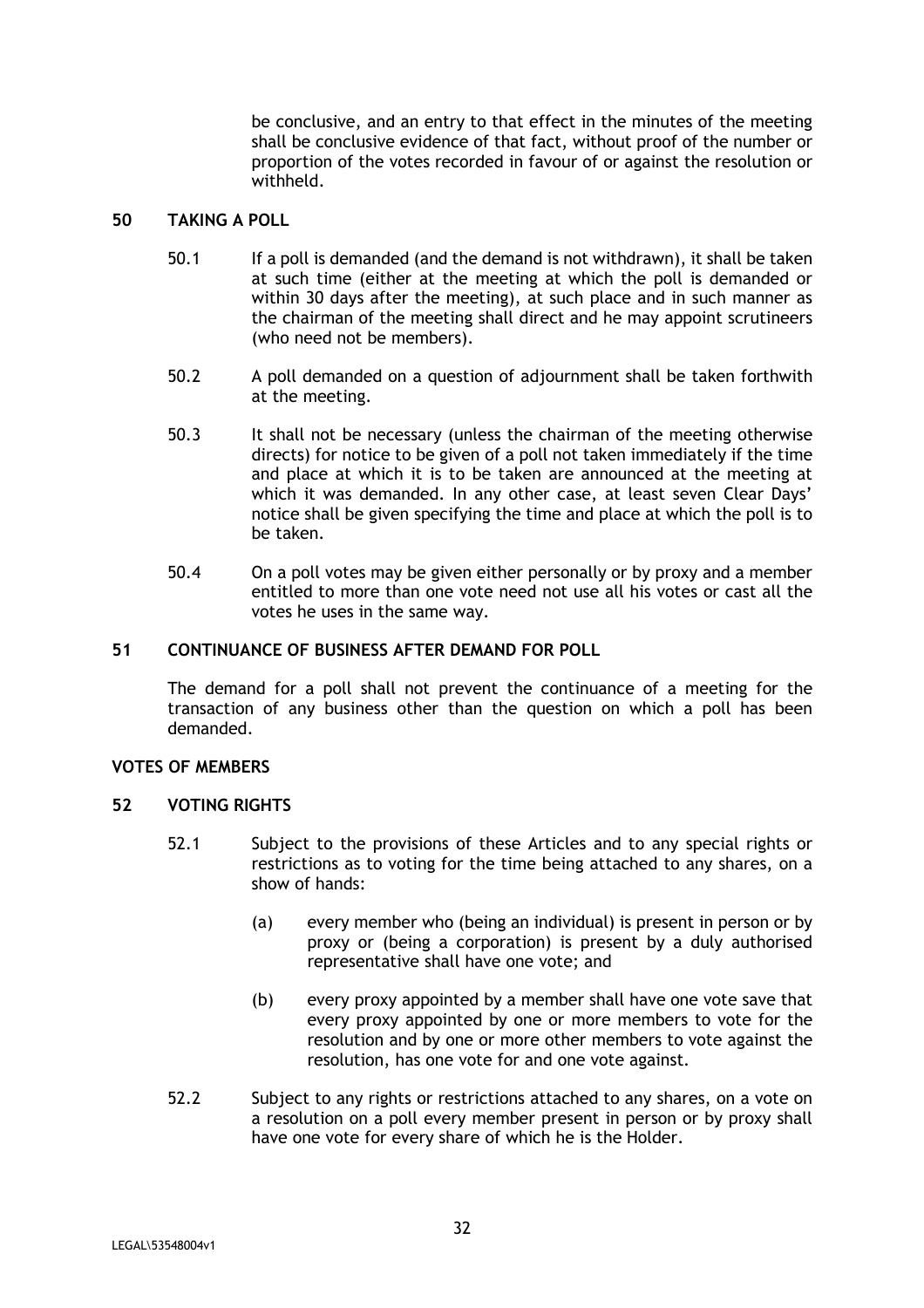#### **53 VOTING RIGHTS OF JOINT HOLDERS**

If more than one of the joint Holders of a share tenders a vote on the same resolution, whether personally or by proxy, the vote of the senior who tenders a vote shall be accepted to the exclusion of the vote(s) of the other joint Holder(s); and for this purpose seniority shall be determined by the order in which the names stand in the Register in respect of the relevant share.

#### **54 VOTING RIGHTS OF MEMBERS INCAPABLE OF MANAGING THEIR AFFAIRS**

A member in respect of whom an order has been made by any competent court or official on the ground that he is or may be suffering from mental disorder or is otherwise incapable of managing his affairs may vote at any general meeting of the Company and may exercise any other right conferred by membership in relation to general meetings by or through any person authorised in such circumstances to do so on his behalf (and that person may vote by proxy), provided that evidence to the satisfaction of the Board of the authority of the person claiming to exercise the right to vote or such other right has been received by the Company not later than the last time at which appointments of proxy must be deposited in order to be valid for use at the meeting or adjourned meeting or on the holding of the poll.

#### **55 VOTING RIGHTS SUSPENDED WHERE SUMS OVERDUE**

Unless the Board otherwise decides, a member shall not be entitled to vote, either in person or by proxy, at any general meeting or at any separate general meeting of the Holders of any class of shares in the Company in respect of any share held by him unless all calls and other sums presently payable by him in respect of that share have been paid.

# **56 OBJECTIONS OR ERRORS IN VOTING**

- 56.1 If:
	- (a) any objection shall be raised to the qualification of any voter; or
	- (b) any votes have been counted which ought not to have been counted or which might have been rejected; or
	- (c) any votes are not counted which ought to have been counted;

the objection or error shall not vitiate the decision of the meeting or adjourned meeting on any resolution unless it is raised or pointed out at the meeting or, as the case may be, the adjourned meeting at which the vote objected to is given or tendered or at which the error occurs. Any objection or error shall be referred to the chairman of the meeting and shall only vitiate the decision of the meeting on any resolution if the chairman decides that the same may have affected the decision of the meeting. The decision of the chairman on such matters shall be conclusive.

56.2 The Company shall not be obliged to check that any proxy or corporate representative exercises the votes of the appointing members, either at all or as in accordance with the voting instructions given.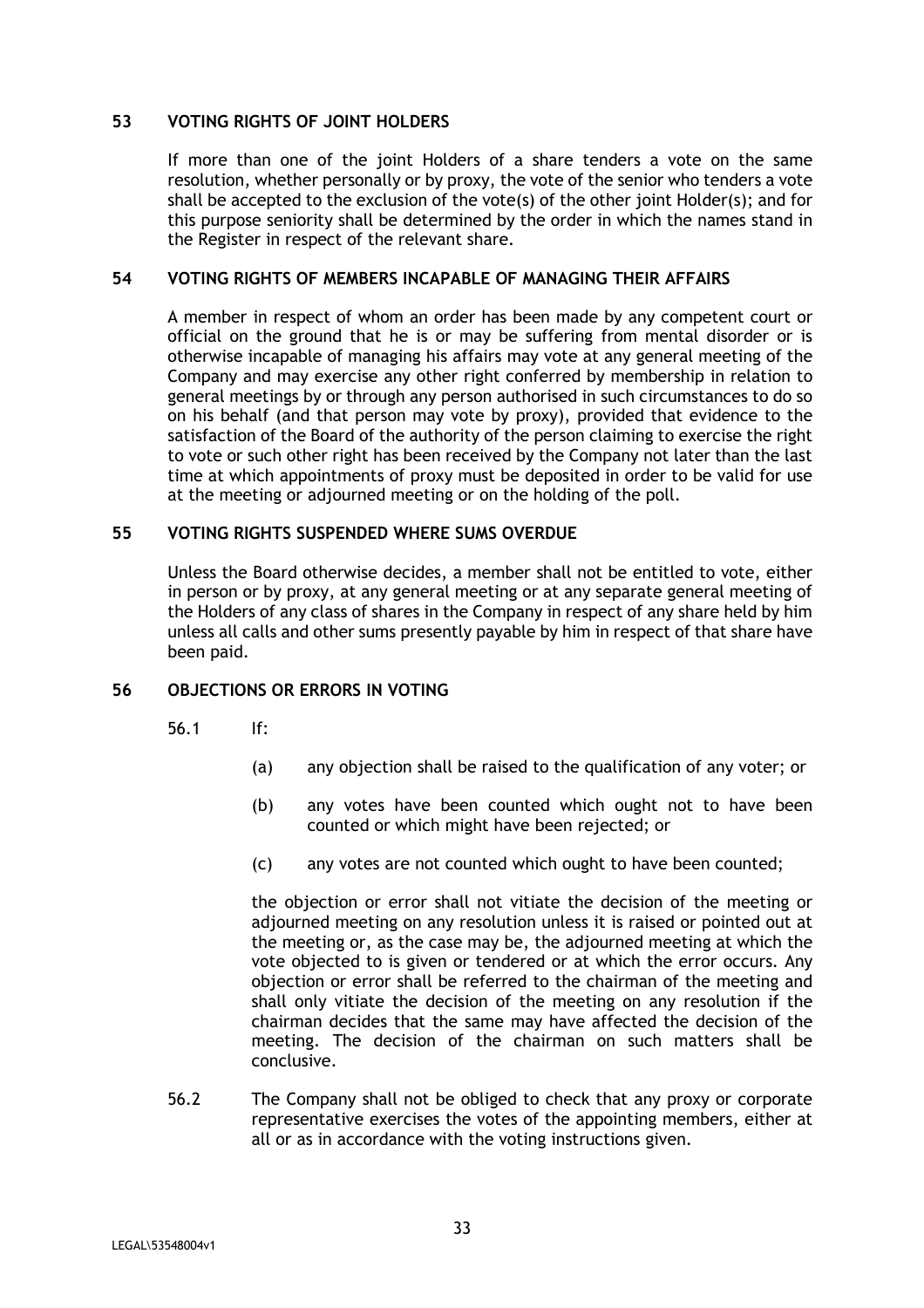56.3 No vote at any general meeting of the Company shall be declared or deemed invalid by virtue of any failure by any proxy or corporate representative to vote in accordance with the voting instructions given to him by the appointing member.

# **PROXIES**

# **57 PROXIES**

- 57.1 A proxy need not be a member of the Company and a member may appoint more than one proxy in relation to a meeting to attend and to speak and to vote on the same occasion provided that each proxy is appointed to exercise the rights attached to a different share or shares held by a member. References in these Articles to an appointment of a proxy includes references to an appointment of multiple proxies.
- 57.2 If a member appoints more than one proxy in relation to a meeting (whether by one or more different forms of proxy), each proxy being for a specified number of shares which in aggregate exceeds the number of shares registered in the name of the member, the Company shall have the right either to treat all such proxies as invalid or to treat only some of such proxies as invalid provided that the remaining proxies which are treated as valid are for a specified number of shares which in aggregate do not exceed the number of shares registered in the name of the member.
- 57.3 Deposit of an appointment of a proxy shall not preclude a member from attending and voting in person at the meeting or on the poll concerned.

# **58 FORM OF PROXY**

- 58.1 An appointment of a proxy shall be in Writing:
	- (a) in hard copy in any usual form or in any other form which the Board may approve, signed by the appointor or his agent duly authorised in Writing, or, if the appointor is a corporation, shall either be executed under its common seal or be signed by some agent or officer authorised to sign it; or
	- (b) in Electronic Form.
- 58.2 The signature on an appointment of a proxy need not be witnessed.

# **59 DEPOSIT OF PROXY**

- 59.1 The appointment of a proxy shall:
	- (a) if in Hard Copy Form, be delivered by hand or by post to the Office or such other place within the United Kingdom as may be specified by or on behalf of the Company for that purpose:
		- (i) in the notice convening the meeting; or
		- (ii) in any form of proxy sent by or on behalf of the Company in relation to the meeting;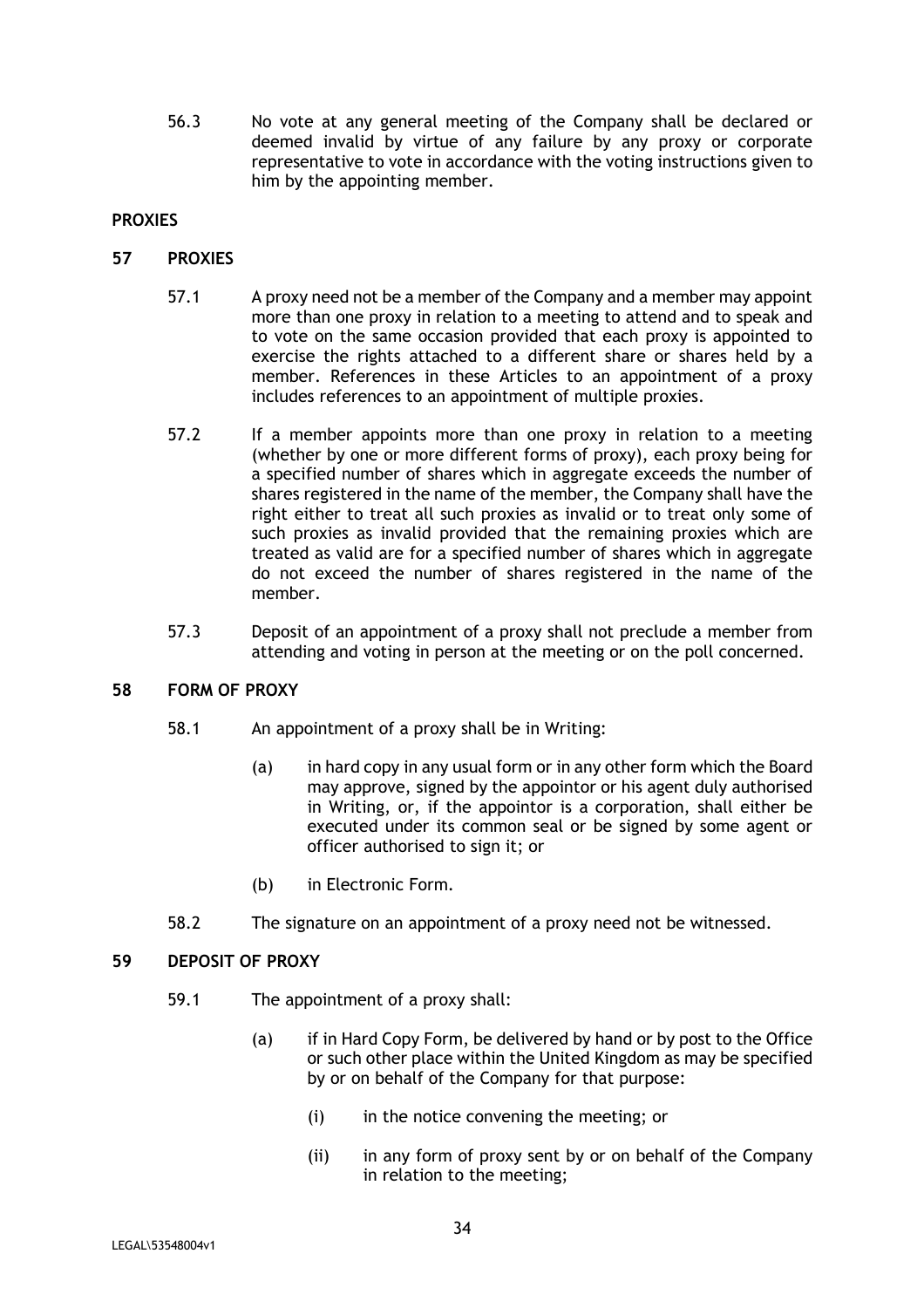not less than 48 hours before the time appointed for holding the meeting or adjourned meeting (or any postponed time appointed for holding the meeting pursuant to Article 41.9) to which it relates; or

- (b) if in Electronic Form, be received at any address specified (or which is deemed by a provision in CA2006 to have been specified) by or on behalf of the Company for the purpose of receiving documents or information in Electronic Form:
	- (i) in the notice convening the meeting; or
	- (ii) in any form of proxy sent by or on behalf of the Company in relation to the meeting; or
	- (iii) in any invitation to appoint a proxy issued by or on behalf of the Company in relation to the meeting; or
	- (iv) on a website that is maintained by or on behalf of the Company and identifies the Company;

not less than 48 hours before the time appointed for holding the meeting or adjourned meeting (or any postponed time appointed for holding the meeting pursuant to Article 41.9) to which it relates; or

- (c) in the case of a poll taken more than 48 hours after it was demanded, be delivered or received as aforesaid not less than 24 hours before the time appointed for the taking of the poll; or
- (d) in the case of a poll which is not taken at the meeting at which it is demanded but is taken not more than 48 hours after it was demanded, be delivered in Hard Copy Form at the meeting at which the poll was demanded to the chairman, or to the secretary or to any director.
- 59.2 The Board may at its discretion determine that, in calculating the periods mentioned in this Article, no account shall be taken of any part of a day that is not a working day, as defined in section 1173 of CA2006.
- 59.3 Without limiting the foregoing, in relation to any shares which are held in Uncertificated form, the Board may from time to time permit appointments of a proxy to be made by Electronic Means and/or by means of a website in the form of an Uncertificated proxy instruction (that is, a properly authenticated dematerialised instruction, and/or other instruction or notification, which is sent by means of the relevant system concerned and received by such participant in that system acting on behalf of the Company as the Board may prescribe, in such form and subject to such terms and conditions as may from time to time be prescribed by the Board (subject always to the facilities and requirements of the relevant system concerned)); and may in a similar manner permit supplements to, or amendments or revocations of, any such Uncertificated proxy instruction to be made by like means. The Board may in addition prescribe the method of determining the time at which any such properly authenticated dematerialised instruction (and/or other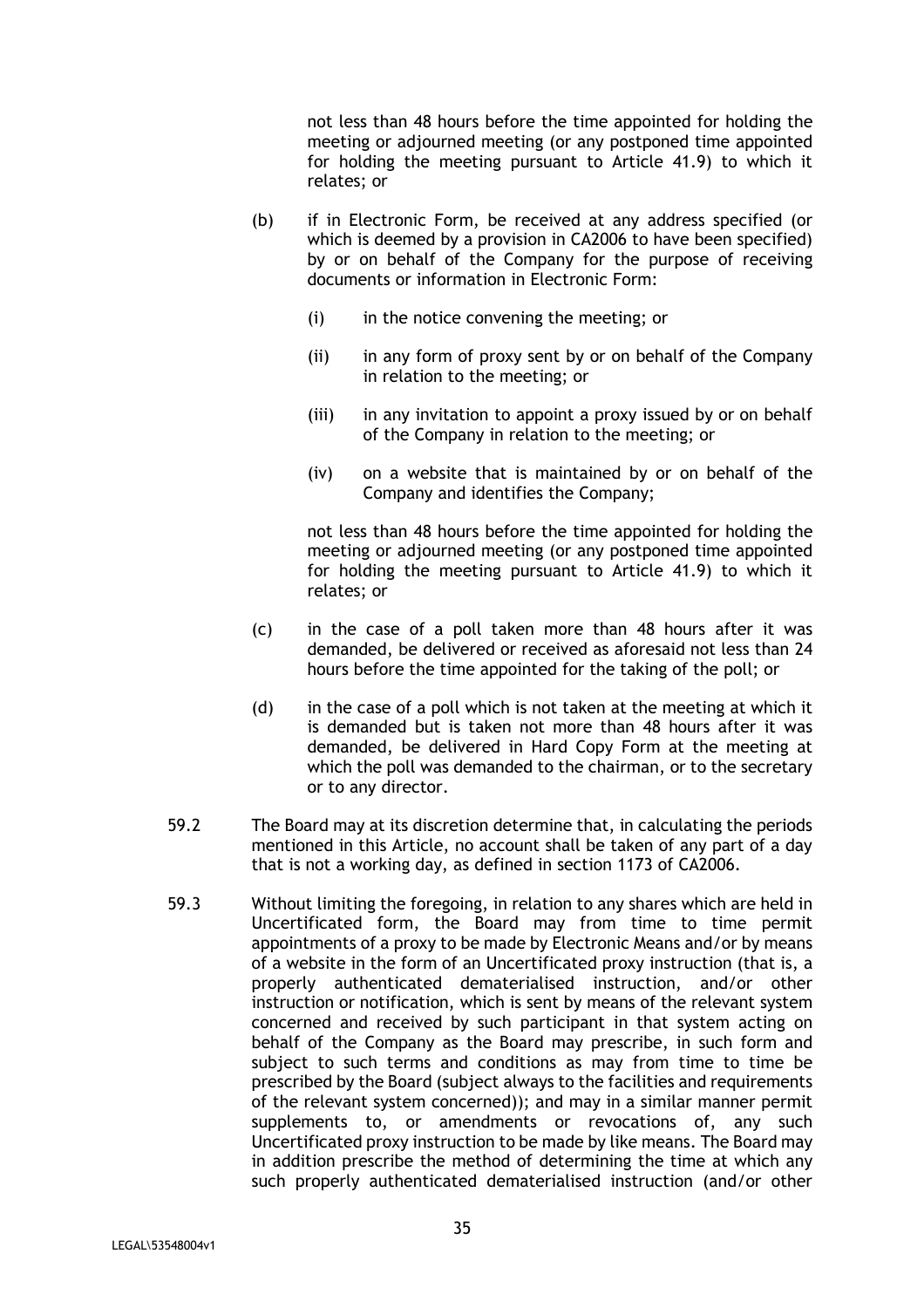instruction or notification) is to be treated as received by the Company or such participant. The Board may treat any such Uncertificated proxy instruction which purports to be or is expressed to be sent on behalf of a Holder of a share as sufficient evidence of the authority of the person sending that instruction to send it on behalf of that Holder.

- 59.4 An appointment of a proxy relating to more than one meeting (including any adjournment thereof) having once been so received for the purposes of any meeting shall not be required to be received again for the purposes of any subsequent meeting to which it relates.
- 59.5 Where the appointment of a proxy is expressed to have been or purports to have been signed by a person on behalf of the Holder of a share:
	- (a) the Company may treat the appointment as sufficient evidence of the authority of that person to sign the appointment on behalf of that Holder; and
	- (b) that Holder shall, if requested by or on behalf of the Company at any time, send or procure the sending of any written authority under which the appointment has been signed, or a copy of such authority certified notarially or in some other way approved by the Board, to such address and by such time as may be specified in the request and, if the request is not complied with in any respect, the appointment may be treated as invalid.
- 59.6 An appointment of a proxy which is not delivered or received in accordance with Article 59.1, or in respect of which Article 59.5 has not been complied with, shall be invalid.
- 59.7 No appointment of a proxy shall be valid after 12 months have elapsed from the date of its receipt save that, unless the contrary is stated in it, an appointment of a proxy shall be valid for use at an adjourned meeting or a poll after a meeting or an adjourned meeting even after 12 months, if it was valid for the original meeting.
- 59.8 The appointment of a proxy shall be deemed to confer authority to vote on any amendment of a resolution put to, or any other business which may properly come before, the meeting for which it is given as the proxy thinks fit. The appointment of a proxy shall, unless it provides to the contrary, be valid for any adjournment of the meeting as well as for the meeting to which it relates.
- 59.9 When two or more valid but differing appointments of a proxy are received in respect of the same share for use at the same meeting or poll, the one which is last delivered or received (regardless of its date or of the date or time of its signature or transmission) shall be treated as replacing and revoking the others as regards that share. The Board may determine at its discretion when an appointment of a proxy shall be treated as delivered or received for the purposes of these Articles.
- 59.10 The Company shall not be required to check whether a proxy or corporate representative votes in accordance with any instructions given by the member by whom he is appointed. Any failure to vote as instructed shall not invalidate the proceedings on the resolution.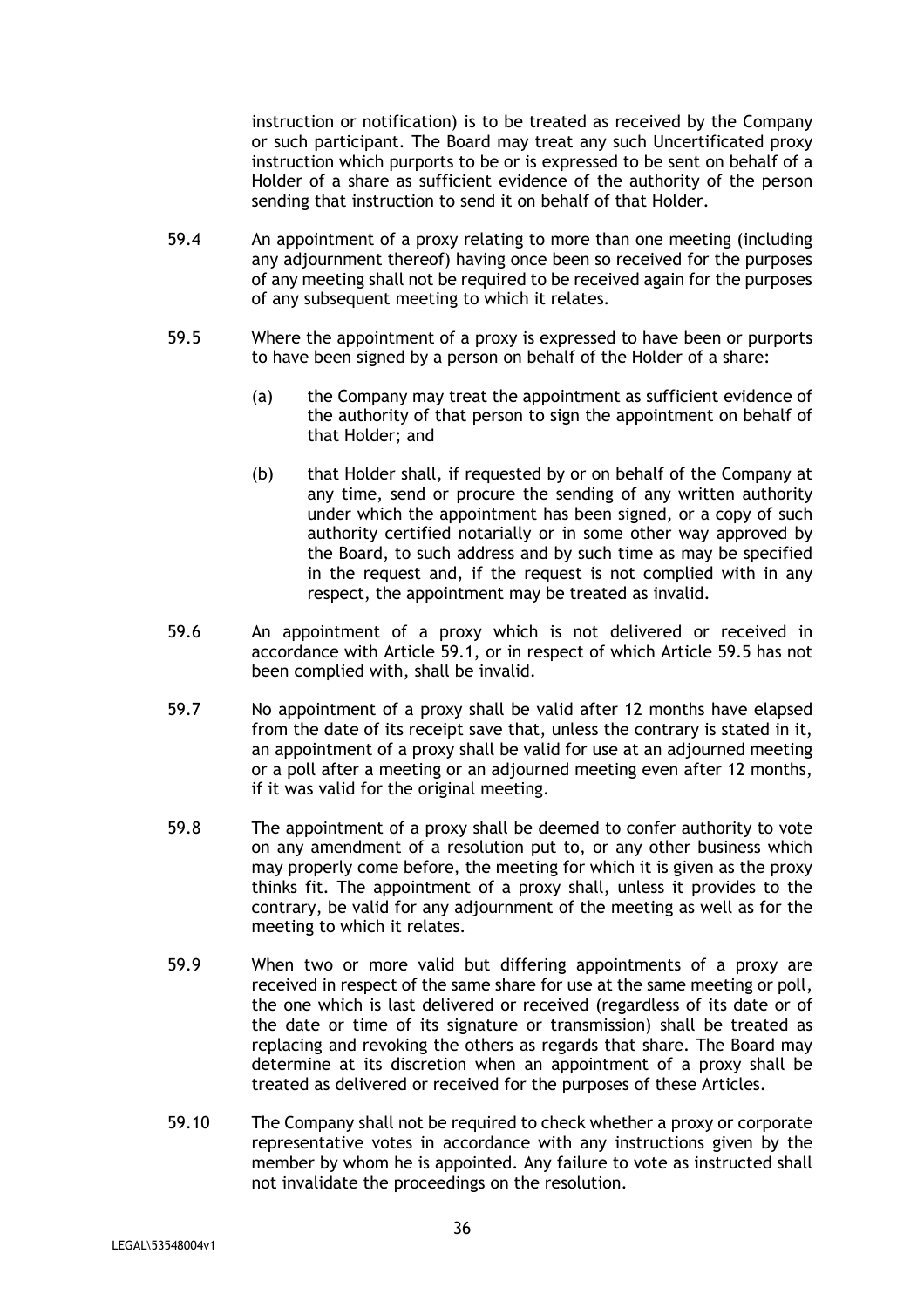#### **60 NOTICE OF REVOCATION OF PROXY**

- 60.1 Notice of the revocation of the appointment of a proxy may be given in any lawful manner which complies with the regulations (if any) made by the Board to govern the revocation of a proxy.
- 60.2 A vote cast or a poll demanded by a proxy or by the duly authorised representative of a corporation shall not be rendered invalid notwithstanding the previous determination of the authority of the person voting or demanding a poll, unless notice in Writing of the determination was received by the Company not later than the latest time at which the proxy would need to have been delivered to or received by the Company in order to be valid for use at the meeting or adjourned meeting at which the proxy is used, or in the case of a poll, not later than the latest time at which the proxy would need to have been delivered to or received by the Company to enable the proxy to vote on the poll. Such notice of determination shall be either in Hard Copy Form, delivered to the Office or to such other place within the United Kingdom as may be specified by or on behalf of the Company in accordance with Article 59.1(a) or in Electronic Form received at the address (if any) specified by or on behalf of the Company in accordance with Article 59.1(b), regardless of whether any relevant appointment of a proxy was effected in hard copy or Electronic Form.

## **DIRECTORS**

## **61 NUMBER OF DIRECTORS**

Unless otherwise determined by ordinary resolution of the Company, the directors (other than alternate directors) shall not be less than two but there shall be no maximum number of directors.

#### **62 DIRECTORS NEED NOT BE MEMBERS**

A director need not be a member of the Company.

# **63 AGE OF DIRECTORS**

Subject to the Statutes, no person shall be disqualified from being appointed a director, and no director shall be required to vacate that office, by reason only of his age.

#### **APPOINTMENT, RETIREMENT AND REMOVAL OF DIRECTORS**

## **64 APPOINTMENT OF DIRECTORS**

- 64.1 Subject to the provisions of these Articles, any person who is willing to act to be a director, either to fill a vacancy or as an additional director may be appointed by:
	- (a) the Company by ordinary resolution; or
	- (b) the Board.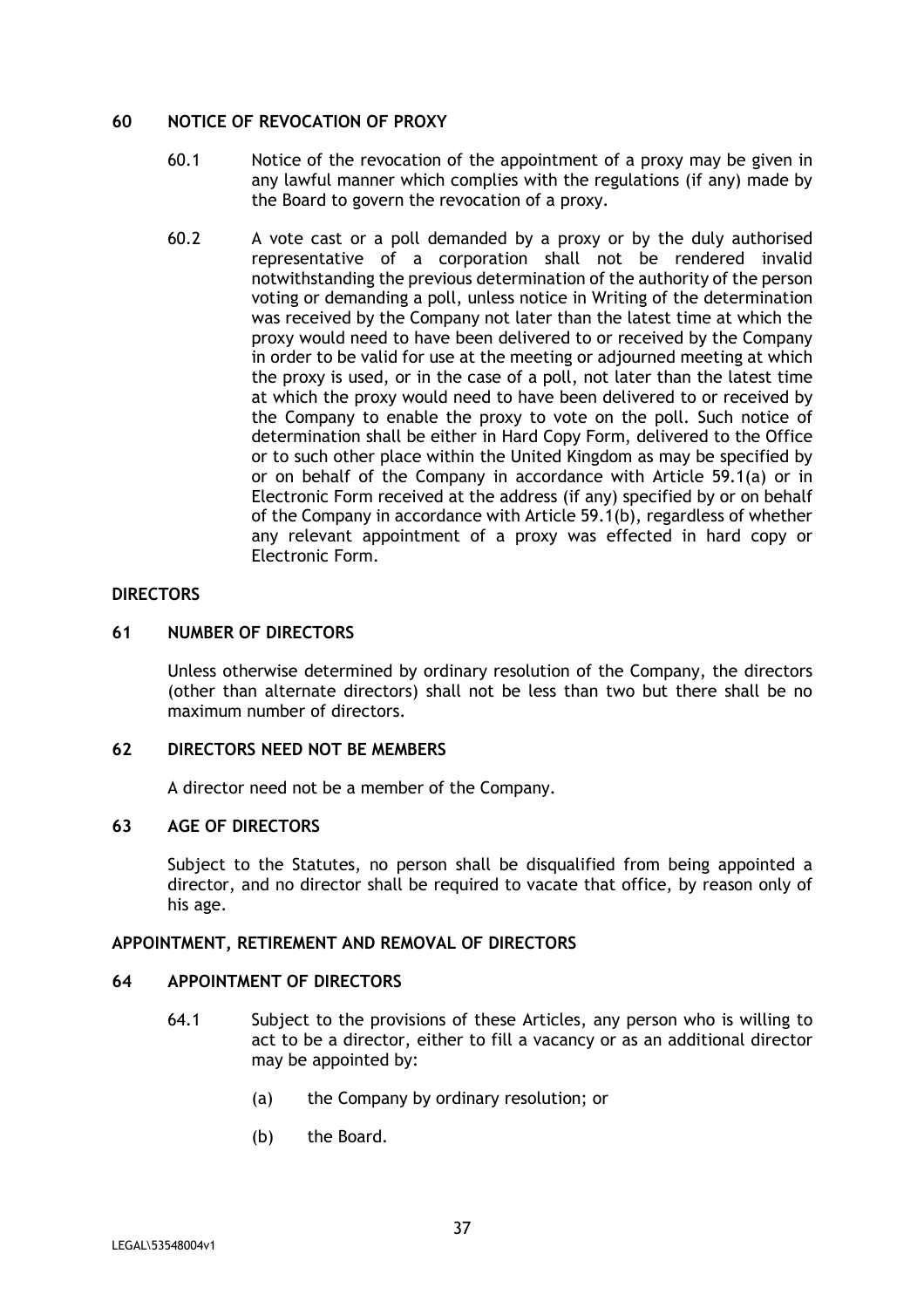but so that the total number of directors shall not at any time exceed any maximum number fixed by or in accordance with these Articles. Any director so appointed shall retire at the next annual general meeting and shall then be eligible for re- appointment.

- 64.2 No person (other than a director retiring in accordance with these Articles) shall be appointed or re-appointed a director at any general meeting unless:
	- (a) he is recommended by the Board; or
	- (b) not less than seven nor more than 42 Clear Days before the date appointed for the meeting, notice in Writing by a member qualified to vote at the meeting (other than the person to be proposed) has been given to the Company of the intention to propose that person for appointment or re- appointment together with confirmation in Writing by that person of his willingness to be appointed or re-appointed and the particulars, which would, if he were so appointed or re-appointed, be required to be included in the Company's register of directors.

# **65 SEPARATE RESOLUTIONS FOR APPOINTMENT OF EACH DIRECTOR**

Every resolution of a general meeting for the appointment of a director shall relate to one named person and a single resolution for the appointment of two or more persons shall be void, unless a resolution that it shall be so proposed has been first agreed to by the meeting without any vote being cast against it.

## **66 FILLING VACANCIES**

Subject to the provisions of these Articles, at the meeting at which a director retires the Company can pass an ordinary resolution to re-appoint the director or to elect some other eligible person in his place.

#### **67 RETIREMENT OF DIRECTORS BY ROTATION**

- 67.1 At the first annual general meeting each director must retire from office and may offer himself for re-appointment by the members.
- 67.2 At every subsequent annual general meeting any director:
	- (a) who has been appointed by the Board since the previous annual general meeting;
	- (b) who held office at the time of the two preceding annual general meetings and who did not retire at either of them; or
	- (c) who has held office with the Company, other than employment or executive office, for a continuous period of nine years or more at the date of the meeting,

shall retire from office and may offer himself for re-appointment by the members.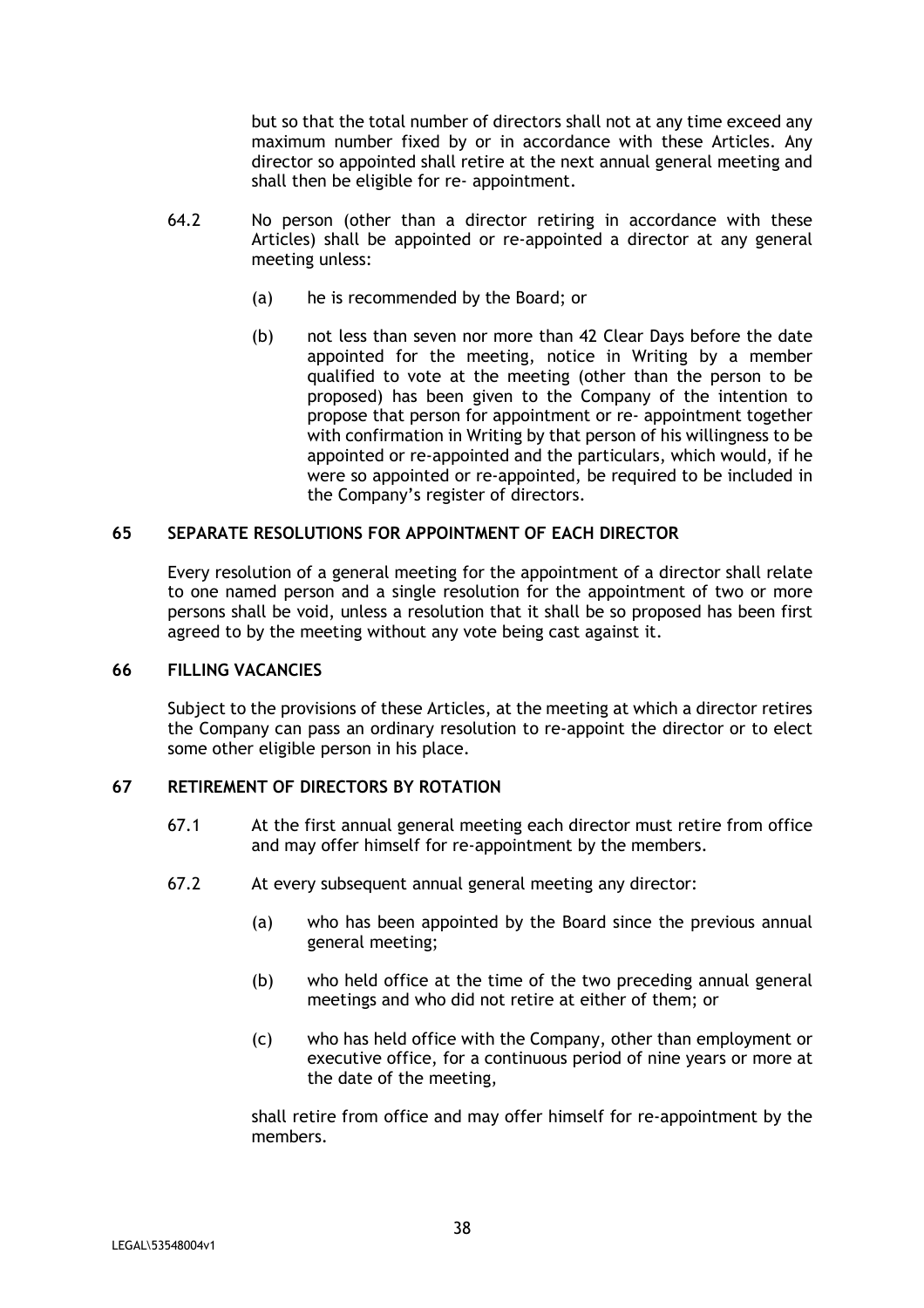67.3 The names of the directors to retire by rotation shall be stated in the notice of the annual general meeting or in any document accompanying the notice. The directors to retire on each occasion (both as to number or identity) shall be determined by the composition of the Board on the day which is 14 days prior to the date of the notice convening the annual general meeting and no directors shall be required to retire or be relieved from retiring by reason of any change in the number or identity of the directors after that time but before the close of the meeting.

## **68 POSITION OF RETIRING DIRECTORS**

A director who retires at an annual general meeting (whether by rotation or otherwise) may, if willing to continue to act, be re-appointed. If he is re-appointed he is treated as continuing in office throughout. Subject to Article 69 (*Procedure if insufficient directors appointed*) if he is not re-appointed, he shall retain office until the end of the meeting or (if earlier) when a resolution is passed to appoint someone in his place or when a resolution to re-appoint the director is put to the meeting and lost.

## **69 PROCEDURE IF INSUFFICIENT DIRECTORS APPOINTED**

- If:
- 69.1 any resolution or resolutions for the appointment or re-appointment of the persons eligible for appointment or re-appointment as directors are put to the annual general meeting and lost; and
- 69.2 at the end of that meeting the number of directors is fewer than any minimum number of directors required under Article 61 (*Number of directors*)

all retiring directors who stood for re-appointment at that meeting (the "**Retiring Directors**") shall be deemed to have been re-appointed as directors and shall remain in office, but the Retiring Directors may only:

- (a) act for the purpose of filling vacancies and convening general meetings of the Company; and
- (b) perform such duties as are appropriate to maintain the Company as a going concern and to comply with the Company's legal and regulatory obligations,

but not for any other purpose.

#### **70 PROVISIONS FOR MEETING CONVENED UNDER ARTICLE 69**

- 70.1 The Retiring Directors shall convene a general meeting as soon as reasonably practicable following the meeting referred to in Article 69 (*Procedure if insufficient directors appointed*) and they shall retire from office at that meeting if the number of directors appointed or ratified by the Company at that meeting is equal to or more than the minimum number of directors required under Article 61 (*Number of directors*).
- 70.2 If at the end of the meeting convened under Article 70.1 the number of directors is fewer than any minimum number of directors required under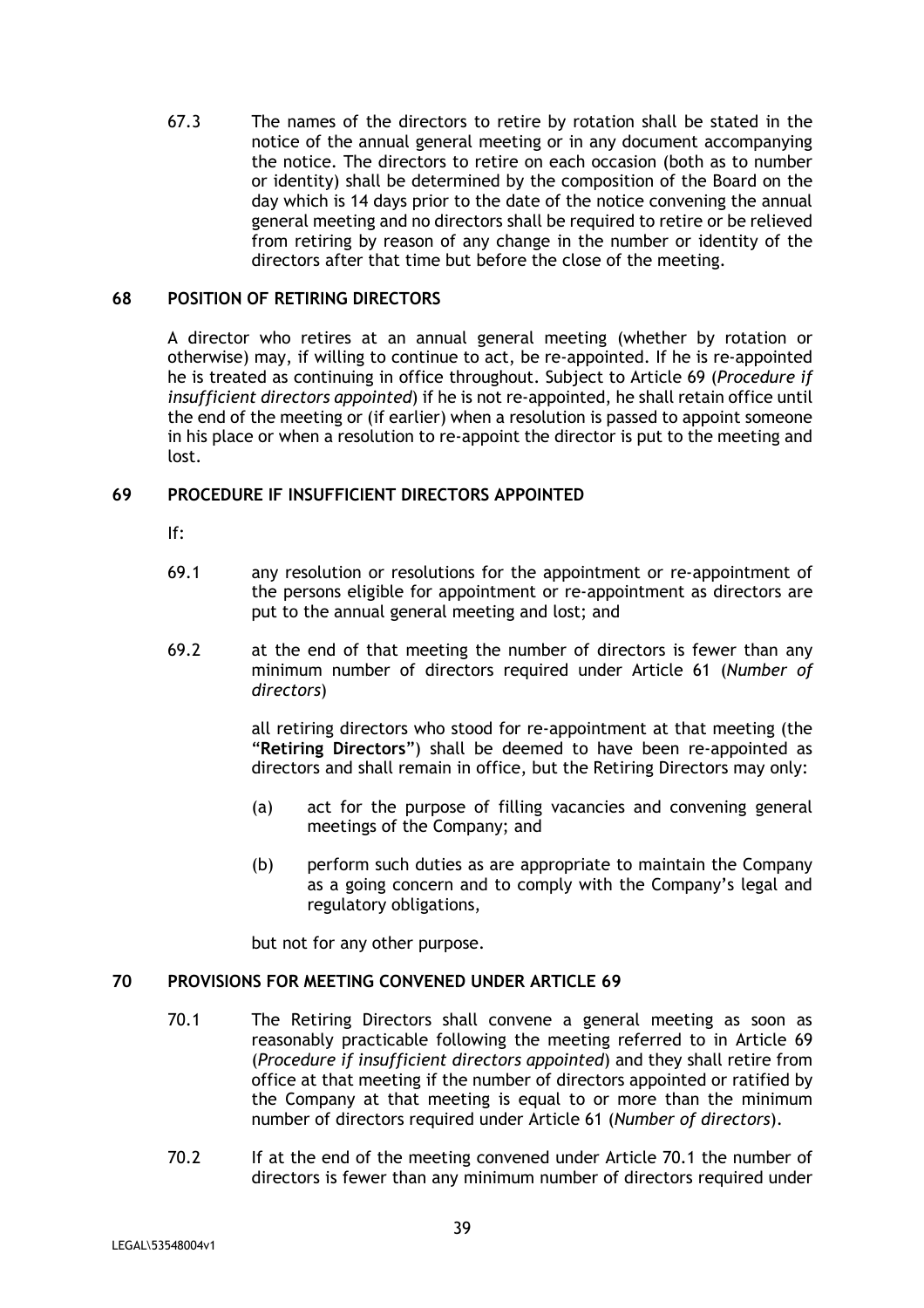Article 61 (*Number of directors*), the provisions of Article 69 (*Procedure if insufficient directors appointed*) and Article 70 (*Provisions for meeting convened under article*) shall also apply to that meeting.

# **71 REMOVAL OF DIRECTORS**

- 71.1 The Company may by ordinary resolution of which special notice has been given in accordance with the Statutes, remove any director before his period of office has expired notwithstanding anything in these Articles or in any agreement between him and the Company. No special notice need be given of any resolution to remove a director in accordance with this Article and no director proposed to be removed in accordance with this Article has any special right to protest against his removal.
- 71.2 A director may also be removed from office by the service on him of a notice to that effect signed by all the other directors (which, for the avoidance of doubt, may be signed in counterpart).
- 71.3 Any removal of a director under this Article shall be without prejudice to any claim which such director may have for damages for breach of any agreement between him and the Company.

# **72 VACATION OF OFFICE OF DIRECTOR**

- 72.1 Without prejudice to the provisions of these Articles for retirement or removal, the office of a director shall be vacated:
	- (a) if he ceases to be a director by virtue of any provision of the Statutes or is removed from office pursuant to these Articles;
	- (b) if he is prohibited by law from being a director;
	- (c) if he becomes bankrupt or he makes any arrangement or composition with his creditors generally;
	- (d) if a registered medical practitioner who is treating that person gives a written opinion to the Company stating that that person has become physically or mentally incapable of acting as a director and may remain so for more than three months;
	- (e) in the case of a person who is also an employee of the Company he ceases to be such an employee;
	- (f) if for more than six months he is absent (whether or not an alternate director attends in his place), without special leave of absence from the Board, from meetings of the Board held during that period and the Board resolves that his office be vacated; or
	- (g) if he serves on the Company notice of his wish to resign, in which event he shall vacate office on the service of that notice on the Company or at such later time as is specified in the notice.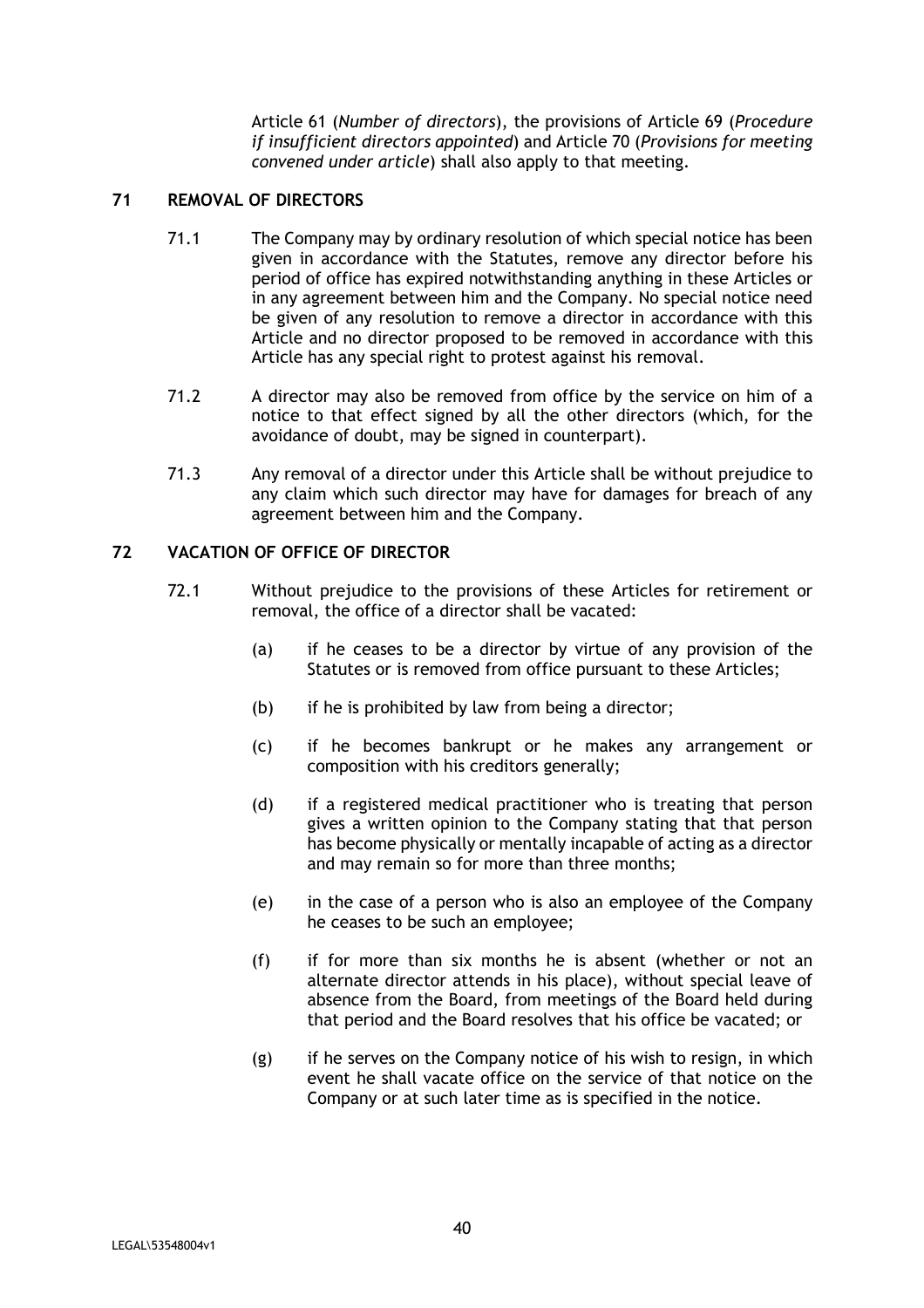# **73 EXECUTIVE DIRECTORS**

- 73.1 The Board or any Committee authorised by the Board may from time to time appoint one or more directors to hold any employment or executive office with the Company (including that of chairman, chief executive or managing director) for such period (subject to the provisions of the Statutes) and on such terms as it may decide and may revoke or terminate any appointment so made without prejudice to any claim for damages for breach of any contract of service between the director and the Company.
- 73.2 The remuneration of a director appointed to any executive office or employment shall be fixed by the Board and may be by way of salary, commission, participation in profits or otherwise and either in addition to or inclusive of his remuneration as a director.
- 73.3 A director appointed to any executive office or employment shall automatically cease to hold that office if he ceases to be a director.

# **ALTERNATE DIRECTORS**

## **74 POWER TO APPOINT ALTERNATE DIRECTORS**

- 74.1 Each director may appoint another director or any other person who is willing to act as his alternate and may remove him from that office. The appointment as an alternate director of any person who is not himself a director shall be subject to the approval of a majority of the directors or a resolution of the Board.
- 74.2 An alternate director shall be entitled to receive notice of all meetings of the Board and of all meetings of Committees of which the director appointing him is a member, to attend and vote at any such meeting at which the director appointing him is not personally present and at the meeting to exercise and discharge all the functions, powers and duties of his appointor as a director and for the purposes of the proceedings at the meeting the provisions of these Articles shall apply as if he were a director.
- 74.3 Every person acting as an alternate director shall (except as regards power to appoint an alternate and remuneration) be subject in all respects to the provisions of these Articles relating to directors and shall alone be responsible to the Company for his acts and defaults and shall be entitled to be indemnified by the Company to the same extent as if he were a director but shall not be entitled to receive from the Company any fee in his capacity as an alternate director, but may, at the discretion of the Board, be paid reasonable travelling, hotel and other expenses properly incurred by him in connection with the exercise of his powers and discharge of his duties.
- 74.4 Every person acting as an alternate director shall have one vote for each director for whom he acts as alternate, in addition to his own vote if he is also a director, but he shall count as only one for the purpose of determining whether a quorum is present.
- 74.5 Any person appointed as an alternate director shall vacate his office as alternate director if the director by whom he has been appointed vacates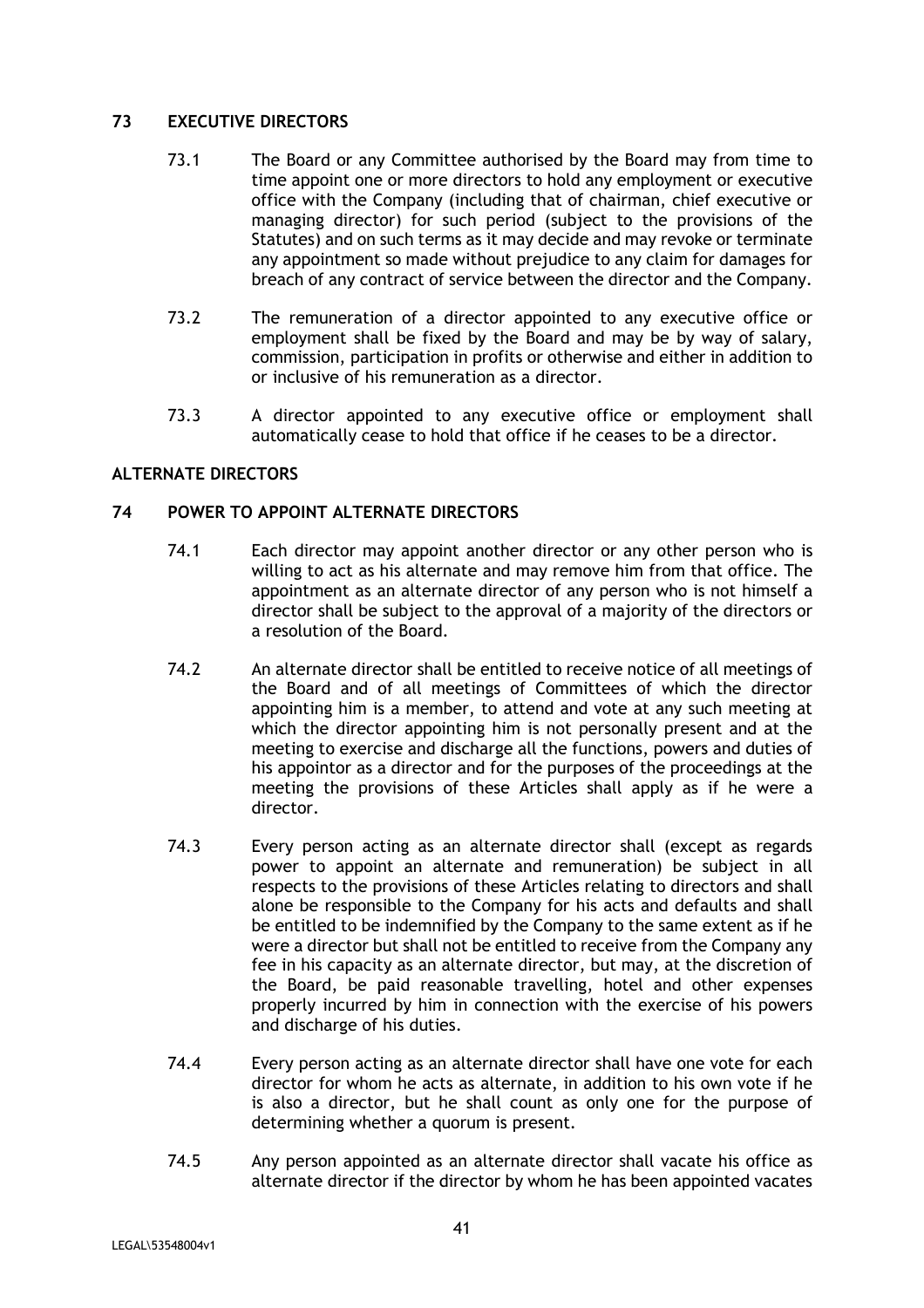his office as director (otherwise than by retirement at a general meeting of the Company at which he is re-elected) or removes him by notice to the Company or on the happening of any event which, if he is or were a director, causes or would cause him to vacate that office.

74.6 Every appointment or removal of an alternate director shall be by notice in Writing signed by the appointor (or in any other manner approved by the Board) and shall be effective (subject to Article 74.1) upon receipt by the secretary or at a meeting of the Board.

## **REMUNERATION, EXPENSES AND PENSIONS**

# **75 REMUNERATION OF DIRECTORS**

The directors (other than any director who for the time being holds an executive office of employment with the Company or a subsidiary of the Company) shall be paid out of the funds of the Company by way of remuneration for their services as directors such fees not exceeding in aggregate £500,000 per annum (or such larger sum as the Company may, by ordinary resolution, determine) as the directors may decide to be divided among them in such proportion and manner as they may agree or, failing agreement, equally. Any fee payable under this Article shall be distinct from any remuneration or other amounts payable to a director under other provisions of these Articles and shall accrue from day to day.

# **76 SPECIAL REMUNERATION**

- 76.1 The Board or any Committee authorised by the Board may grant special remuneration to any director who performs any special or extra services to or at the request of the Company.
- 76.2 Such extra or special remuneration may be paid by way of lump sum, salary, commission, participation in profits or otherwise as the Board may decide in addition to any remuneration provided for by or pursuant to any other Article.

# **77 EXPENSES**

A director shall be paid out of the funds of the Company all reasonable travelling, hotel and other expenses properly incurred by him in connection with the exercise of his powers and discharge of his duties, including his expenses of travelling to and from meetings of the Board, committee meetings, general meetings and separate meetings of the Holders of any class of securities of the Company.

# **78 PENSIONS AND OTHER BENEFITS**

The Board or any Committee authorised by the Board may exercise all the powers of the Company to pay, provide or procure the grant of pensions or other retirement or superannuation benefits and death, disability or other benefits, allowances or gratuities to any person who is or has been at any time a director of the Company or of any Associated Company or in the employment or service of the Company or of any Associated Company or of the predecessors in business of the Company or any Associated Company or the relatives or dependants of any such person. For that purpose the Board may procure the establishment and maintenance of, or participate in or contribute to, any non-contributory or contributory pension or superannuation fund, scheme or arrangement and pay insurance premiums.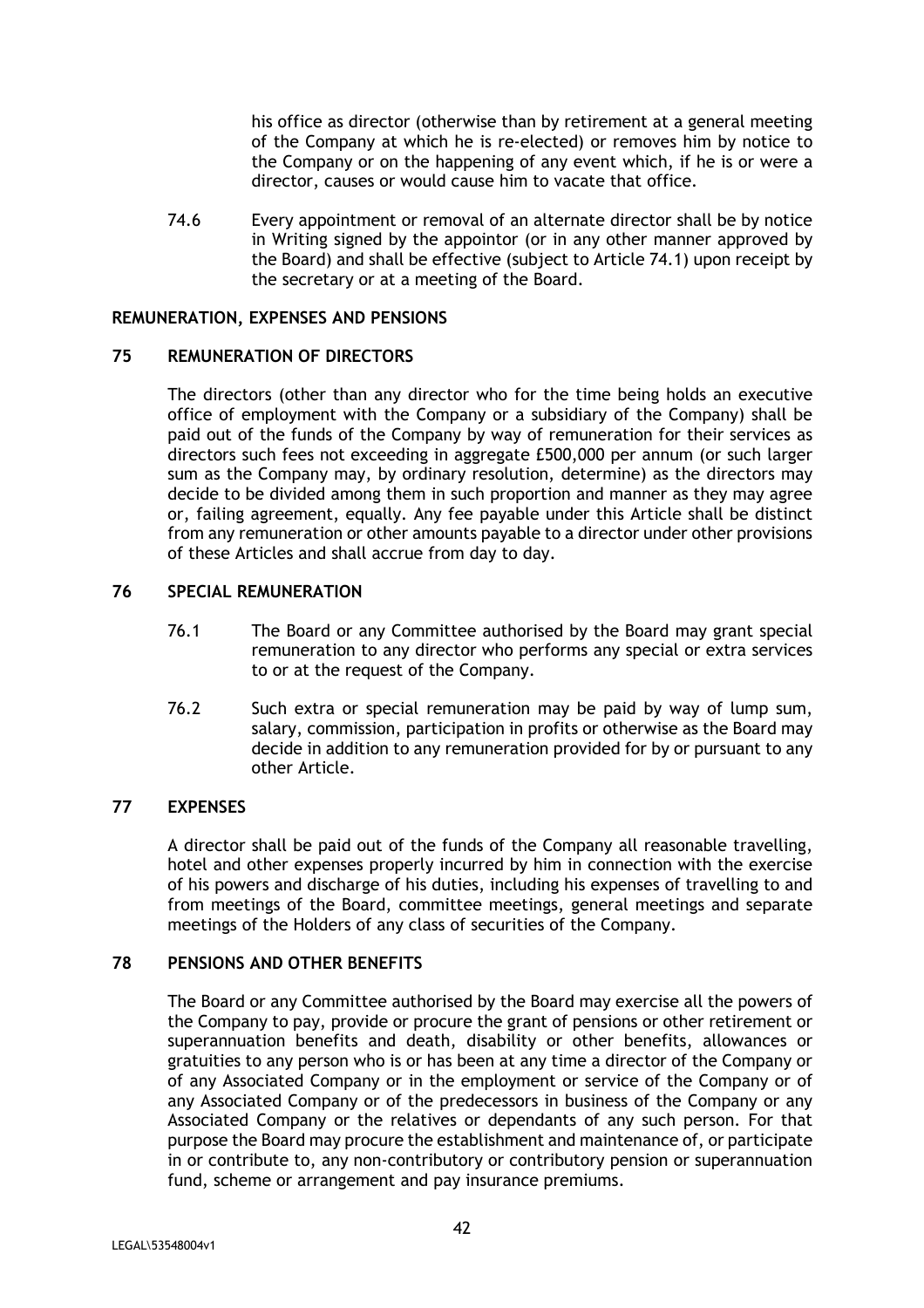### **POWERS OF THE BOARD**

## **79 GENERAL POWERS OF THE BOARD TO MANAGE COMPANY'S BUSINESS**

- 79.1 The business of the Company shall be managed by the Board which may exercise all the powers of the Company, subject to the provisions of the Statutes and these Articles. No alteration of these Articles shall invalidate any prior act of the Board which would have been valid if the alteration had not been made.
- 79.2 The powers given by this Article shall not be limited by any special authority or power given to the Board by any other Article or any resolution of the Company.

#### **80 POWER TO ACT NOTWITHSTANDING VACANCY**

The continuing directors or a sole continuing director at any time may act notwithstanding any vacancy in their number; but, if the number of directors is less than the minimum fixed as the quorum, the continuing directors or the sole continuing director may fill vacancies and summon general meetings for the purpose of appointing further directors. If there are no directors or director able or willing to act, then any two members (excluding any member holding shares as treasury shares) may summon a general meeting for the purpose of appointing directors.

### **81 PROVISIONS FOR EMPLOYEES**

The Board may exercise any of the powers conferred by the Statutes to make provision for the benefit of any persons employed or formerly employed by the Company or any of its subsidiaries in connection with the cessation or the transfer to any person of the whole or part of the Undertaking of the Company or any of its subsidiaries.

### **82 POWER TO BORROW MONEY**

- 82.1 Subject to the provisions of the Statutes and to Article 82.2, the Board may exercise all the powers of the Company:
	- (a) to borrow money;
	- (b) to mortgage or charge all or any part of the Company's undertaking, property and assets (both present and future) and uncalled capital;
	- (c) to issue debentures and other securities; and
	- (d) to give security either outright or as collateral security for any debt, liability or obligation of the Company or of any third party.
- 82.2 The Board shall restrict the borrowings of the Company and exercise all voting and other rights or powers of control exercisable by the Company in relation to its Subsidiary Undertakings (if any) so as to secure (but as regards Subsidiary Undertakings only so far as by such exercise it can secure) that the aggregate principal amount outstanding at any time in respect of all borrowings by the Group (exclusive of any Group Company's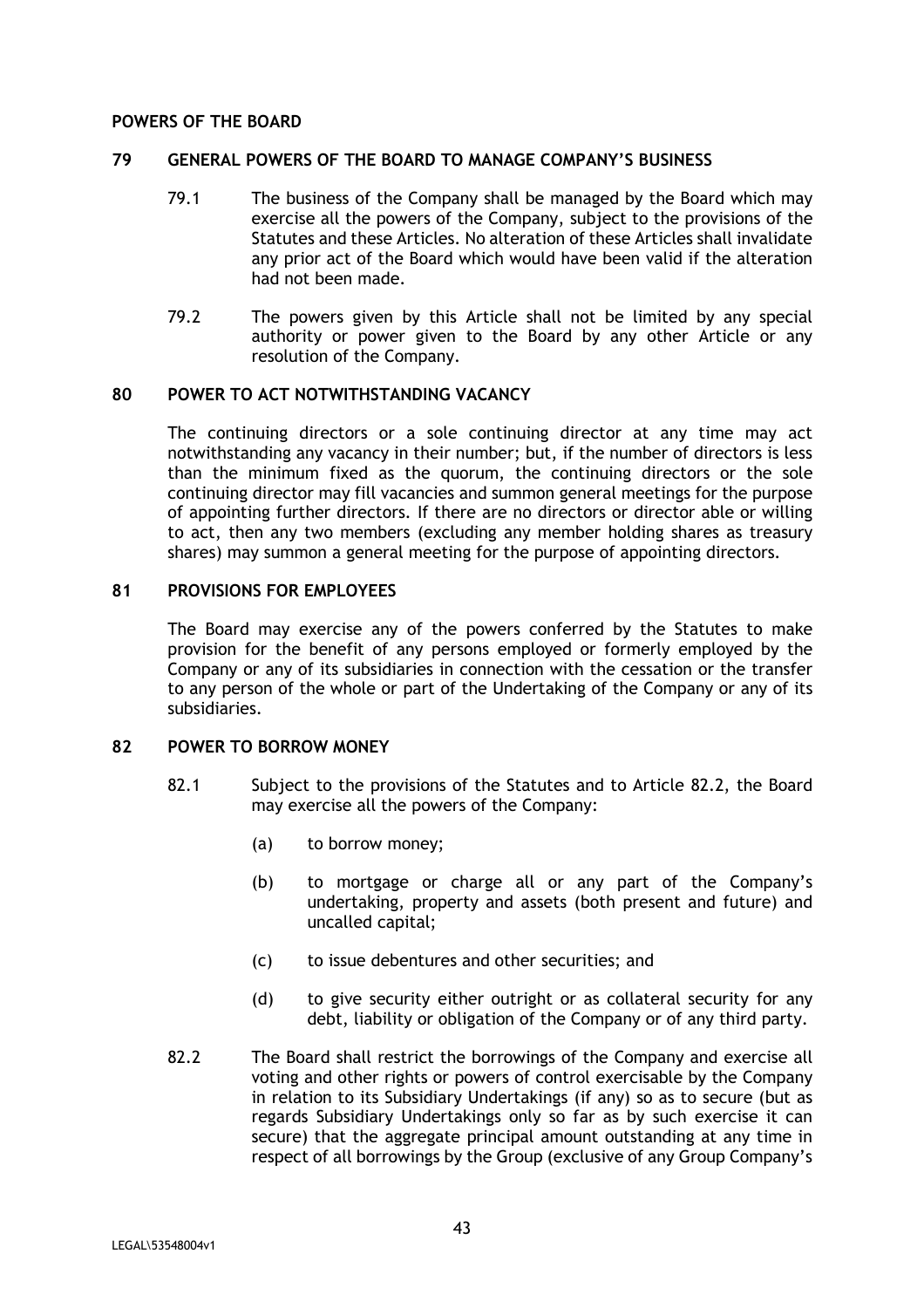borrowings which are owed to another Group Company) will not, without the previous sanction of the Company in general meeting, exceed:

- (a) three times adjusted capital and reserves; or
- (b) any higher limit fixed by ordinary resolution of the Company which is applicable at the relevant time.
- 82.3 In this Article:

**"adjusted capital and reserves"** means the aggregate of:

- (a) the amount paid up on the issued or allotted share capital of the Company; and
- (b) the amounts standing to the credit of the reserves of the Group (including share premium account, capital redemption reserve, property revaluation reserve and unappropriated balance of investment or other grants), after adding or deducting any balance standing to the credit or debit of the Group's profit and loss account,

all as shown in the Relevant Balance Sheet but after:

- (c) making such adjustments as may be appropriate in respect of:
	- (i) any variation in the amount of the paid up share capital, the share premium account or capital redemption reserve since the date of the Relevant Balance Sheet and so that for this purpose if any proposed allotment of shares by the Company for cash has been underwritten or agreed to be subscribed then these shares shall be deemed to have been allotted and the amount (including any premium) of the subscription moneys payable (not being moneys payable later than six months after the date of allotment) shall be deemed to have been paid up on the date when the issue of the shares was underwritten or agreed to be subscribed (or if the underwriting or subscription agreement was conditional, the date on which it became unconditional); and
	- (ii) any Undertaking which was not a Subsidiary Undertaking at the date of the Relevant Balance Sheet but which would be a Subsidiary Undertaking if Group accounts were prepared as at the relevant time (and as if such time were the end of the Company's financial year) or any Undertaking which was a Subsidiary Undertaking but which would no longer be so if Group accounts were to be so prepared at the relevant time;
- (d) excluding (so far as not already excluded):
	- (i) amounts attributable to the share capital of any Undertaking not owned by a Group Company;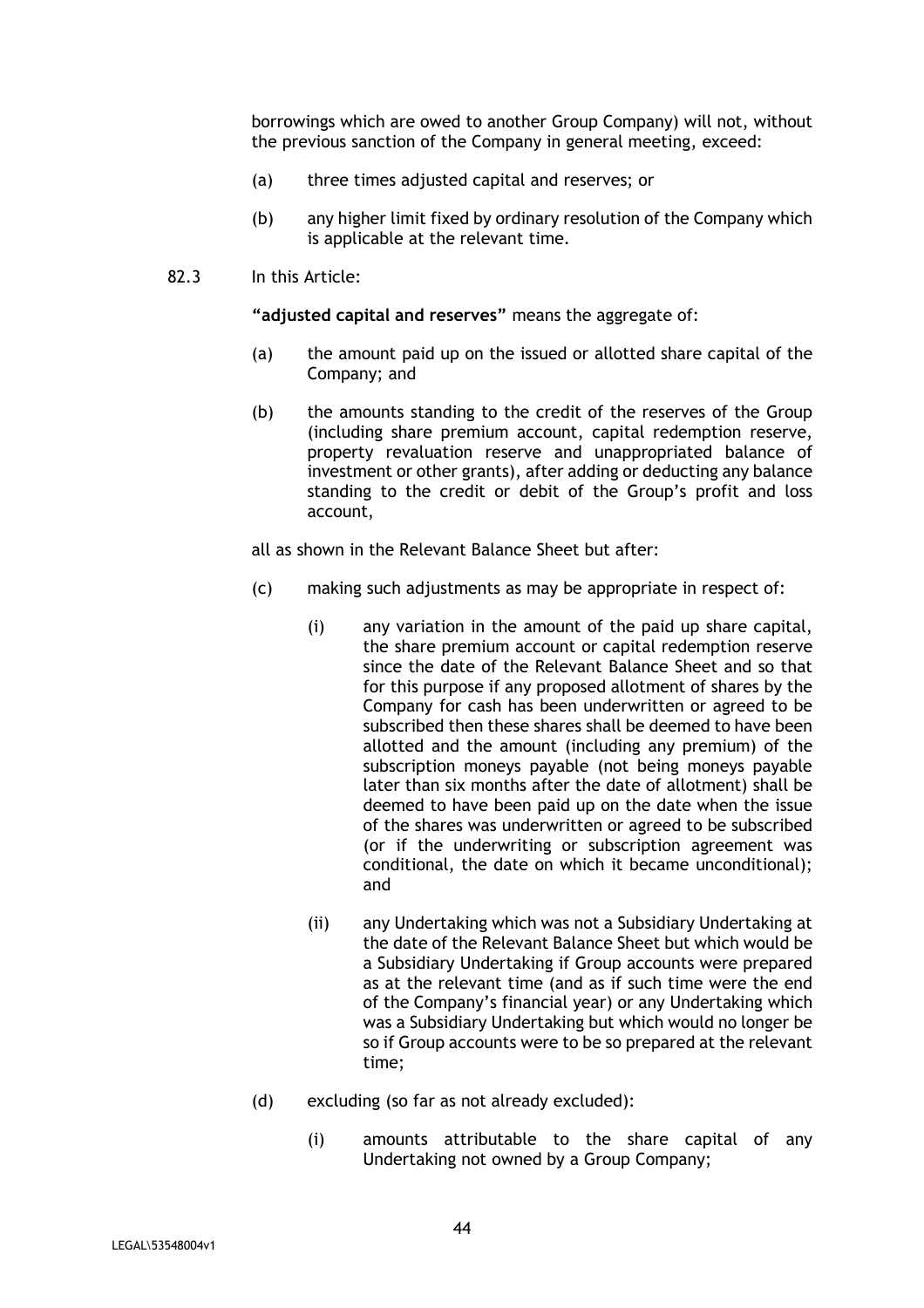- (ii) any sum set aside for taxation;
- (e) deducting the amount of any distribution declared, recommended or made by any Group Company to a person other than a Group Company out of profits accrued up to and including the date of (and not provided for in) the Relevant Balance Sheet; and
- (f) making such other adjustments (if any) as the Board may consider appropriate or necessary and as are approved by the auditors.

For the avoidance of doubt any balance representing the Company's own shares (whether held pursuant to an employees' share scheme (within the meaning of section 1166 of CA2006) or as treasury shares) shall reduce capital and revenue reserves of the Group for the purposes of Article 82.3(b).

**"borrowings"** include the following except insofar as otherwise taken into account:

- (g) the principal amount (together with any fixed or minimum premium payable on final repayment) of a debenture or loan capital of a Group Company, whether issued for cash or not;
- (h) the outstanding amount raised by acceptances under an acceptance credit or bills facility opened by a bank or acceptance house on behalf of or in favour of a Group Company, excluding acceptances of trade bills relating to goods purchased in the ordinary course of trading;
- (i) the nominal or principal amount of any share capital, debenture or borrowing of any person (together, in each case, with any fixed or minimum premium payable on final repayment) to the extent that a Group Company has guaranteed their payment or repayment or entered into any indemnity against their non-payment or nonrepayment or has given a mortgage or charge on the Undertaking or any asset or any uncalled share capital of a Group Company which secures their payment or repayment;
- (j) the nominal amount of any allotted or issued and paid up share capital (other than equity share capital) of any Subsidiary Undertaking of the Company, being a body corporate, where such capital is not for the time being beneficially owned by other members of the Group;
- (k) the aggregate amount owing by any member of the Group under finance leases (as determined in accordance with United Kingdom generally accepted accounting principles but excluding leaseholds of immovable property);
- (l) the principal amount of any book debts of any member of the Group which have been sold or agreed to be sold, to the extent that any member of the Group is for the time being liable to indemnify or reimburse the purchaser in respect of any nonpayment in respect of such book debts; and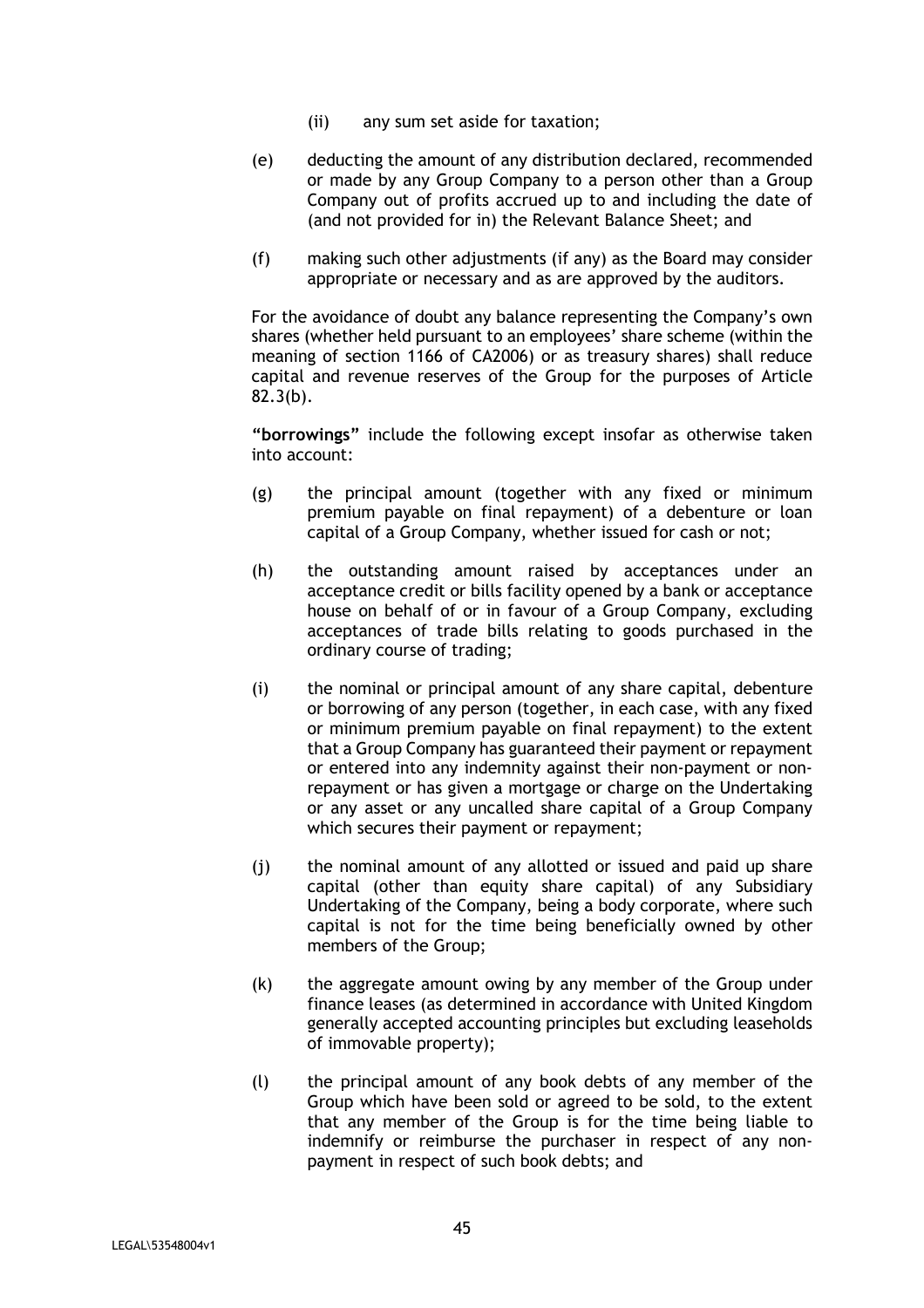(m) any part of the purchase price of any movable or immovable assets acquired by any member of the Group, the payment of which is deferred beyond the date of completion of the conveyance, assignment or transfer of the legal estate to such assets or, if no such conveyance, assignment or transfer is to take place within six months after the date on which the contract for such purchase is entered into or (if later) becomes unconditional, beyond that date,

but exclude the following:

- (n) borrowings made or incurred by a Group Company to repay within six months all or part of other borrowings made by it or another Group Company, but only pending their application for that purpose during that period;
- (o) a proportionate amount of the borrowings of a partly-owned Subsidiary Undertaking of the Company corresponding to the minority interest, that is to say, the proportion of the Undertaking's equity share capital not directly or indirectly attributable to the Company; and
- (p) the amount of an Undertaking's borrowings outstanding on the date when it became a Group Company and the amount of the borrowings of any person other than a Group Company which were secured by any mortgage or other security over an asset acquired by a Group Company and which were outstanding on the date of the acquisition, but only until six months after the date on which the Undertaking became a Group Company or the asset was acquired.
- 82.4 For the purpose of any calculation under this Article, a borrowing denominated or repayable in a currency other than sterling shall be translated into sterling:
	- (a) at the London exchange rate for the date as at which the calculation is being made; or
	- (b) if this would yield a lower ratio of borrowings to adjusted capital and reserves, at the London exchange rate on the first day of the financial year of the Company current when the calculation is being made.

In this Article 82.4 **"currency"** includes a unit of account defined by reference to several currencies; and "the London exchange rate" for any date is the spot rate of exchange quoted by a first class bank selected by the Board in London at or about 11.00 am on the Business Day before that date.

- 82.5 The limit imposed under this Article shall be deemed not to have been breached until the amount of borrowings has exceeded that limit for 30 consecutive days. This provision overrides all other provisions of this Article.
- 82.6 A certificate or report by the Company's auditors: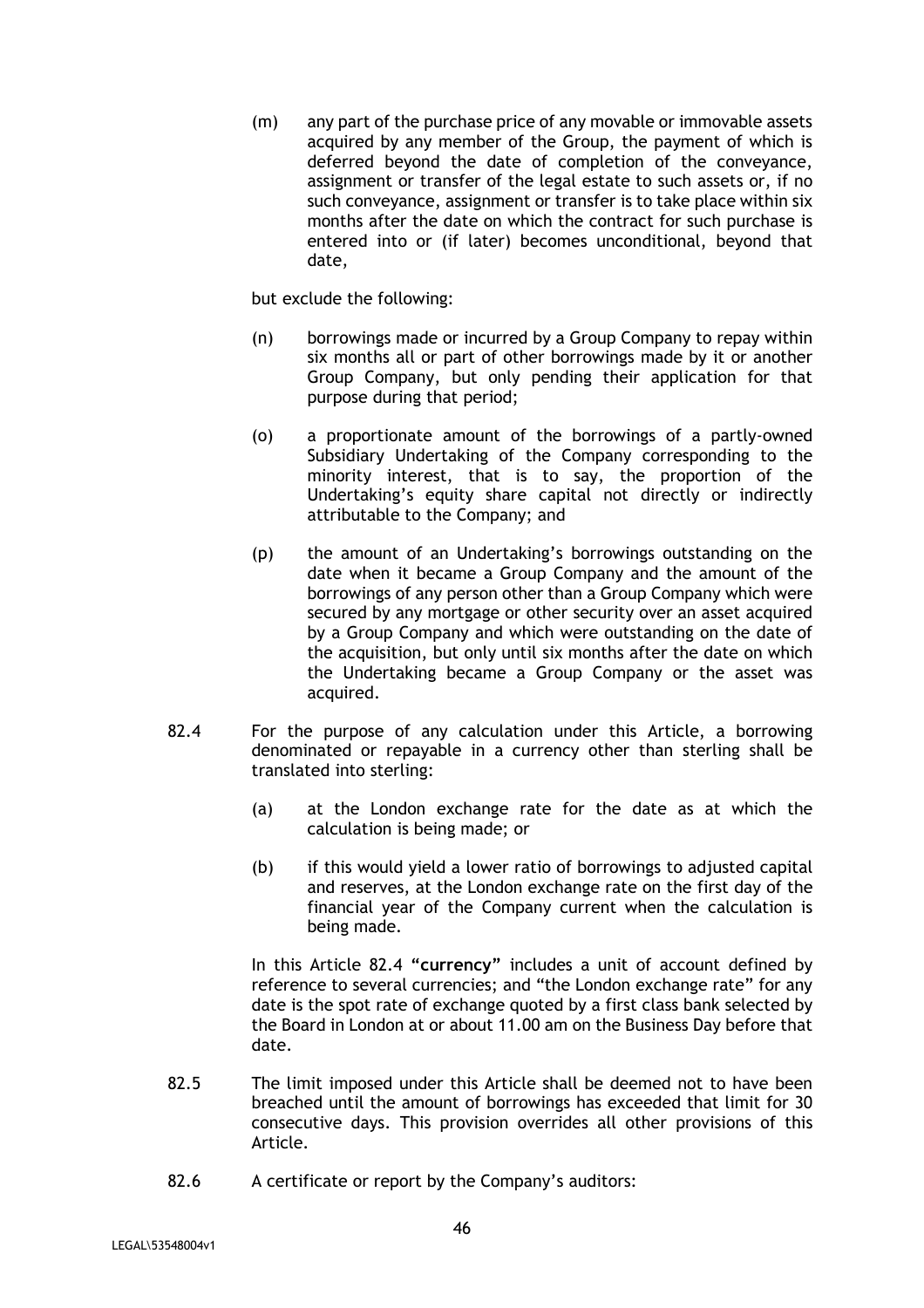- (a) as to the amount of adjusted capital and reserves or the amount of borrowings; or
- (b) to the effect that the limit imposed under this Article was not exceeded or breached at a particular date,

shall be conclusive evidence as to that amount or fact.

- 82.7 If the Company has joint auditors, references in this Article to the Company's auditors are to any of the joint auditors.
- 82.8 No lender or other person dealing with any Group Company need enquire whether the limit imposed under Article 82.2 has been or will be complied with.
- 82.9 A borrowing or security resulting in a breach of the limit shall not be void; nor shall it be voidable at the instance of the Company or any other Group Company.

### **DELEGATION OF BOARD'S POWERS**

## **83 DELEGATION TO INDIVIDUAL DIRECTORS**

The Board may entrust to and confer upon any director any of its powers, authorities and discretions (with power to sub-delegate) on such terms and conditions as it thinks fit and may revoke or vary all or any of them, but no person dealing in good faith shall be affected by any revocation or variation. The power to delegate contained in this Article shall be effective in relation to the powers, authorities and discretions of the Board generally and shall not be limited by the fact that in certain Articles, but not in others, express reference is made to particular powers, authorities or discretions being exercised by the Board or by a Committee authorised by the Board.

#### **84 COMMITTEES**

- 84.1 The Board may delegate any of its powers, authorities and discretions (with power to sub-delegate) including without prejudice to the generality of the foregoing all powers, authorities and discretions whose exercise involves or may involve the payment of remuneration to, or the conferring of any other benefit on, all or any of the directors, to any committee consisting of such person or persons (whether directors or not) as it thinks fit, provided that the majority of the members of the committee are directors and that no meeting of the committee shall be quorate for the purpose of exercising any of its powers, authorities or discretions unless a majority of those present are directors. The Board may make any such delegation on such terms and conditions as it thinks fit and may revoke or vary any such delegation and discharge any committee wholly or in part, but no person dealing in good faith shall be affected by any revocation or variation.
- 84.2 Any committee so formed shall, in the exercise of the powers, authorities and discretions so delegated, conform to any regulations that may be imposed on it by the Board. The meetings and proceedings of any committee consisting of two or more members shall be governed by the provisions contained in these Articles for regulating the meetings and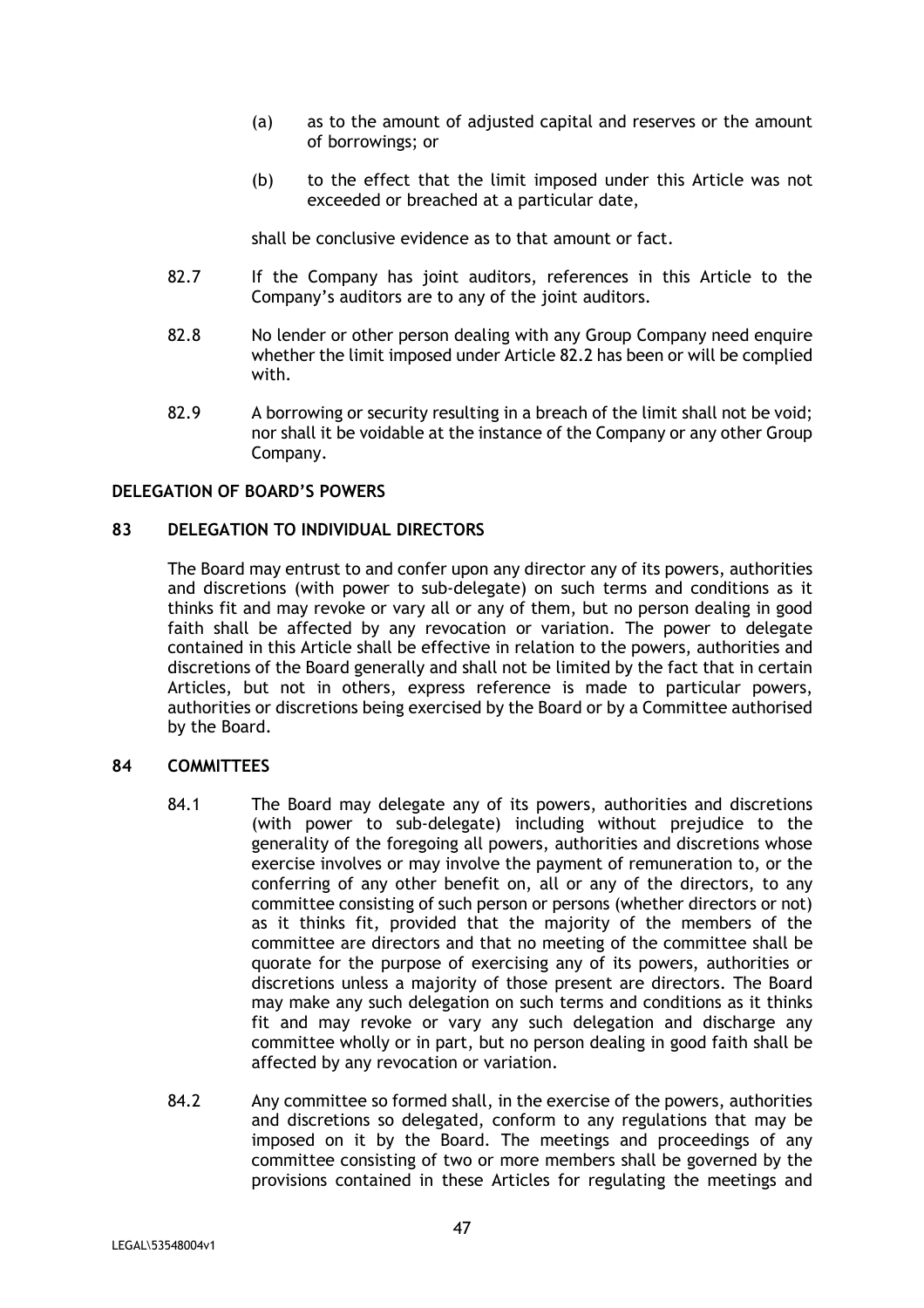proceedings of the Board so far as the same are applicable and are not superseded by any regulations imposed by the Board.

84.3 The power to delegate contained in this Article shall be effective in relation to the powers, authorities and discretions of the Board generally and shall not be limited by the fact that in certain Articles, but not in others, express reference is made to particular powers, authorities or discretions being exercised by the Board or by a committee authorised by the Board.

#### **85 LOCAL BOARDS**

- 85.1 The Board may establish any local or divisional board or agency for managing any of the affairs of the Company whether in the United Kingdom or elsewhere and may appoint any persons to be members of a local or divisional board, or to be managers or agents, and may fix their remuneration.
- 85.2 The Board may delegate to any local or divisional board, manager or agent any of its powers, authorities and discretions, other than its power to make calls, forfeit shares, borrow money or issue shares or other securities, and may authorise the members of any local or divisional board (with power to sub-delegate) or any of them to fill any vacancies and to act notwithstanding vacancies.
- 85.3 Any appointment or delegation under this Article may be made on such terms and subject to such conditions as the Board thinks fit and the Board may remove any person so appointed, and may revoke or vary any delegation, but no person dealing in good faith shall be affected by the revocation or variation.

## **86 POWERS OF ATTORNEY**

The Board may by power of attorney or otherwise appoint any person to be the agent of the Company on such terms (including terms as to remuneration) as it may decide and may delegate to any person so appointed any of its powers, authorities and discretions (with power to sub-delegate). The Board may remove any person appointed under this Article and may revoke or vary the delegation, but no person dealing in good faith shall be affected by the revocation or variation.

### **87 DESIGNATION AS "DIRECTOR"**

The Board may, at any time and from time to time, appoint any person (not being a director) to any executive position or employment under the Company having a title or designation which includes the word "director" and may terminate any such appointment. The inclusion of the word "director" in the title or designation of any such position or employment shall not imply that the Holder is a director of the Company or that he is authorised or empowered to act as, or is liable as, a director of the Company in any respect and he shall not be deemed to be a director for any purpose.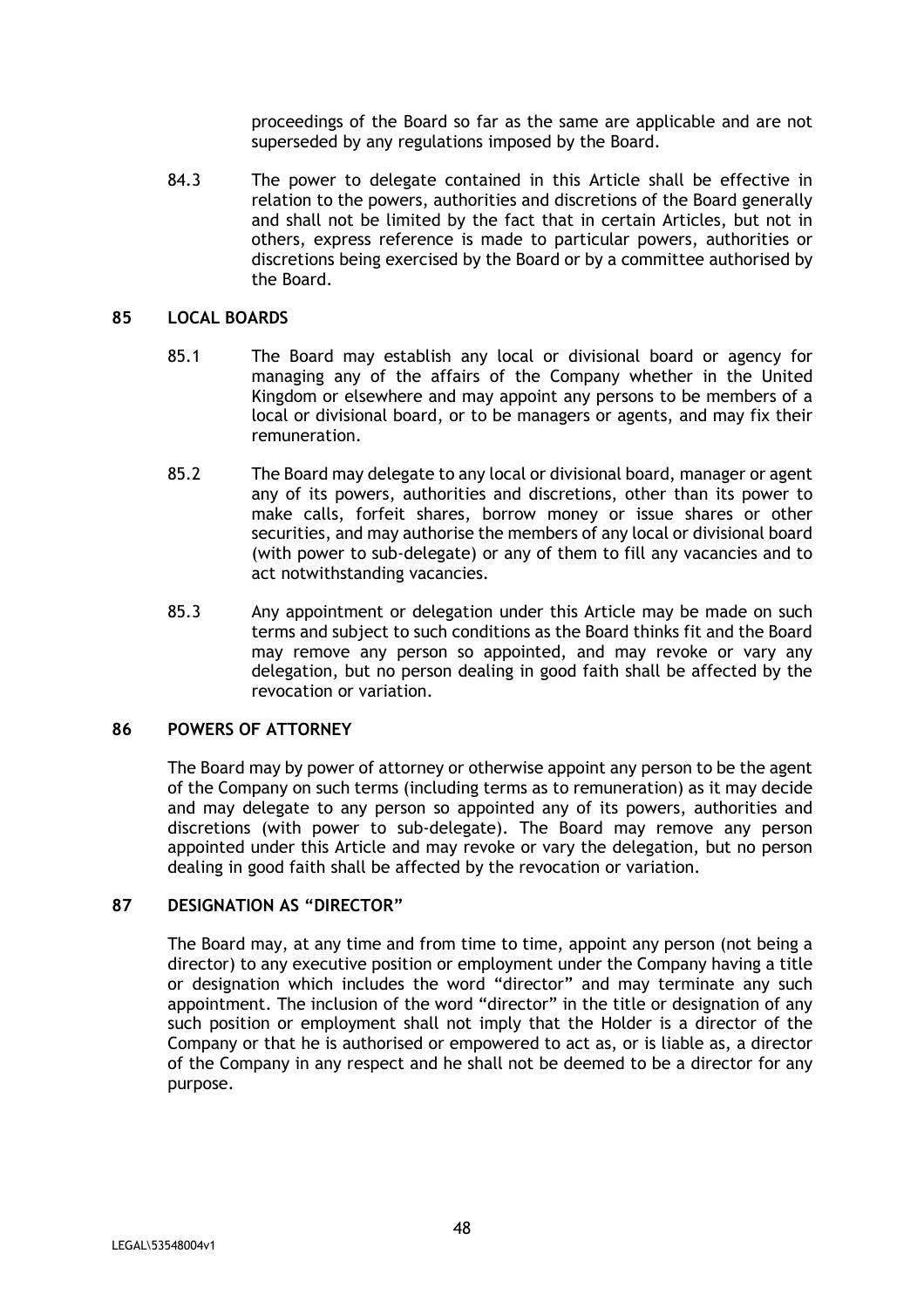#### **DIRECTORS' INTERESTS**

#### **88 CONFLICTS OF INTEREST REQUIRING BOARD AUTHORISATION**

- 88.1 In this Article 88 (*Conflicts of interest requiring board authorisation*), a "**conflict of interest**" means, in relation to any person, an interest or duty which that person has which directly or indirectly conflicts or may conflict with the interests of the Company or the duties owed by that person to the Company but excludes a conflict of interest arising in relation to a transaction or arrangement with the Company (to which the provisions of Article 89 (*Other conflicts of interest*), apply).
- 88.2 The Board may, subject to the quorum and voting requirements set out in this Article, authorise any matter which would otherwise involve a director breaching his duty under the Statutes to avoid conflicts of interest ("**Conflicts**").
- 88.3 A director seeking authorisation in respect of a Conflict shall declare to the Board the nature and extent of his interest in a Conflict as soon as is reasonably practicable. The director shall provide the Board with such details of the relevant matter as are necessary for the Board to decide how to address the Conflict together with such additional information as may be requested by the Board.
- 88.4 Any director (including the relevant director) may propose that the relevant director be authorised in relation to any matter the subject of a Conflict. Such proposal and any authority given by the Board shall be effected in the same way that any other matter may be proposed to and resolved upon by the Board under the provisions of these Articles save that:
	- (a) the relevant director and any other director with a similar interest shall not count towards the quorum nor vote on any resolution giving such authority; and
	- (b) the relevant director and any other director with a similar interest may, if the other members of the Board so decide, be excluded from any board meeting while the Conflict is under consideration.
- 88.5 Where the Board gives authority in relation to a Conflict, or where any of the situations described in this Article applies in relation to a director (a "**Relevant Situation**"):
	- (a) the Board may (whether at the relevant time or subsequently) (i) require that the relevant director is excluded from the receipt of information, the participation in discussion and/or the making of decisions (whether at meetings of the Board or otherwise) related to the Conflict or Relevant Situation; and (ii) impose upon the relevant director such other terms for the purpose of dealing with the Conflict or Relevant Situation as it may determine;
	- (b) the relevant director will be obliged to conduct himself in accordance with any terms imposed by the Board in relation to the Conflict or Relevant Situation;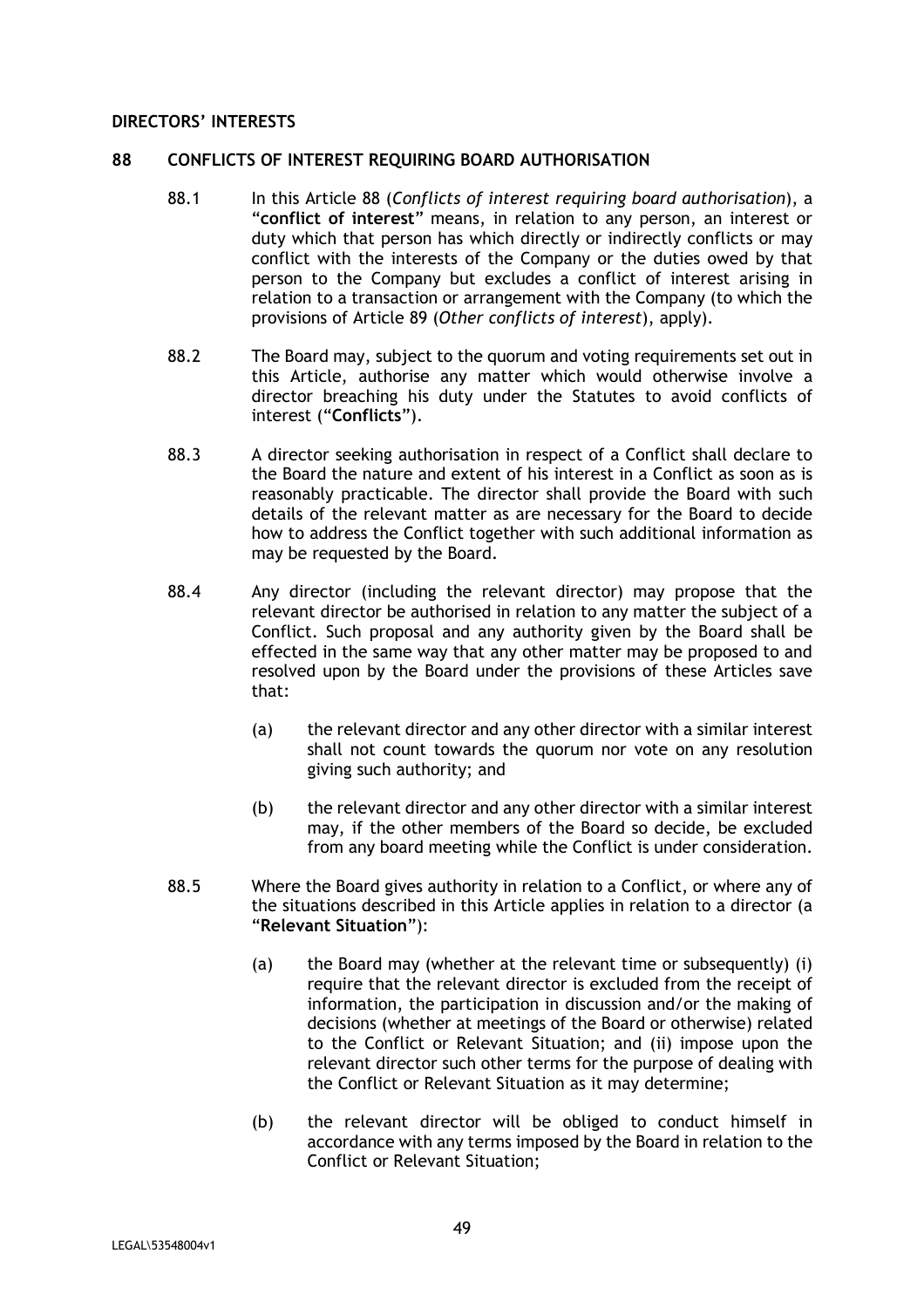- (c) the Board may provide that where the relevant director obtains (otherwise than through his position as a director of the Company) information that is confidential to a third party, the director will not be obliged to disclose that information to the Company, or to use or apply the information in relation to the Company's affairs, where to do so would amount to a breach of that confidence;
- (d) the terms of the authority shall be recorded in Writing (but the authority shall be effective whether or not the terms are so recorded); and
- (e) the Board may revoke or vary such authority at any time but this will not affect anything done by the relevant director prior to such revocation in accordance with the terms of such authority.
- 88.6 The directors may authorise a matter which may give rise to a Conflict on the part of a person who is proposed to be appointed as a director to the Board and any authorisation of such matter by the directors shall promptly be communicated to such person and shall apply to him on his appointment as a director.
- 88.7 A director shall not be regarded as having a Conflict by reason of his also being a director of or holding any other position with another Group Company and the director shall not be in breach of any duty to the Company by reason of his disclosure of any information to the other Group Company or by anything done by the other Group Company including the exploitation of any property, information or opportunity following any such disclosure to it by the director. The directors may resolve that a specified company shall no longer be treated as a Group Company for the purposes of this Article.

# **89 OTHER CONFLICTS OF INTEREST**

- 89.1 If a director is in any way, directly or indirectly, interested in a proposed contract or arrangement with the Company or a contract or arrangement that has been entered into by the Company, he must declare the nature and extent of that interest to the directors in accordance with the Statutes.
- 89.2 Subject to the provisions of the Statutes and provided he has declared his interest in accordance with Article 89.1, a director may:
	- (a) be party to, or otherwise interested in, any contract with the Company or in which the Company has a direct or indirect interest;
	- (b) hold any other office or place of profit with the Company (except that of auditor) in conjunction with his office of director for such period and upon such terms, including as to remuneration, as the Board may decide, either in addition to or in lieu of any remuneration under any other provision of these Articles;
	- (c) act by himself or through a firm with which he is associated in a professional capacity for the Company or any other company in which the Company may be interested (otherwise than as auditor);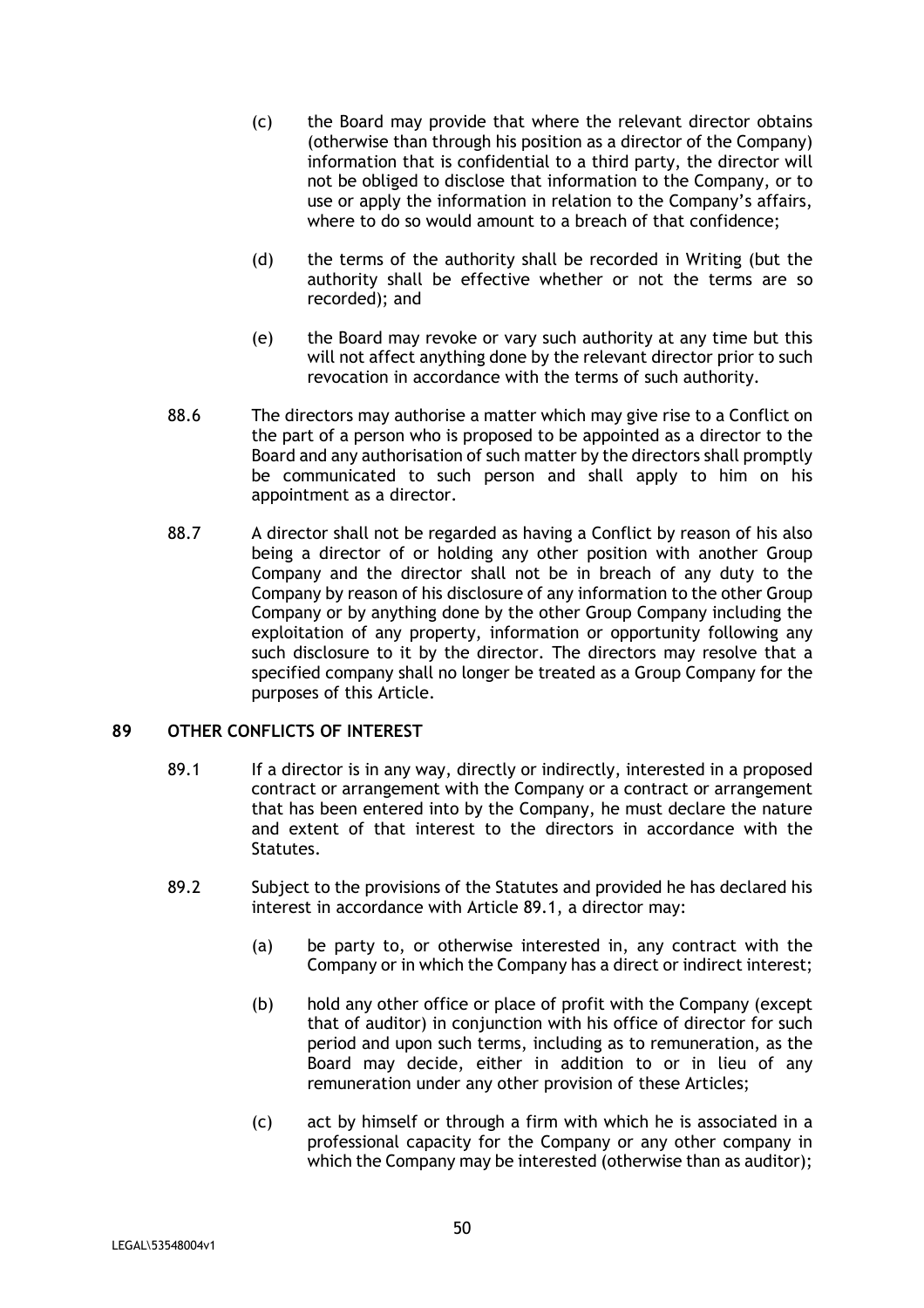- (d) be or become a director or other officer of, or employed by or otherwise be interested in any holding company or subsidiary company of the Company or any other company in which the Company may be interested; and
- (e) be or become a director of any other company in which the Company does not have an interest and which cannot reasonably be regarded as giving rise to a conflict of interest at the time of his appointment as a director of that other company.

### **90 BENEFITS**

Subject to the provisions of the Statutes a director shall not be disqualified by his office from entering into any contract with the Company, either with regard to his tenure of any office or position in the management, administration or conduct of the business of the Company or as vendor, purchaser or otherwise. Subject to the interest of the director being duly declared, a contract entered into by or on behalf of the Company in which any director is in any way interested shall not be liable to be avoided; nor shall any director so interested be liable to account to the Company for any benefit resulting from the contract by reason of the director holding that office or of the fiduciary relationship established by his holding that office.

# **91 QUORUM AND VOTING REQUIREMENTS**

- 91.1 A director shall not vote on (or be counted in the quorum) in relation to any resolution of the Board concerning his own appointment (including fixing or varying its terms), or the termination of his own appointment, as the Holder of any office or place of profit with the Company or any other company in which the Company is interested but, where proposals are under consideration concerning the appointment (including fixing or varying its terms), or the termination of the appointment, of two or more directors to offices or places of profit with the Company or any other company in which the Company is interested, those proposals may be divided and a separate resolution may be put in relation to each director and in that case each of the directors concerned (if not otherwise debarred from voting under this Article) shall be entitled to vote (and be counted in the quorum) in respect of each resolution unless it concerns his own appointment or the termination of his own appointment.
- 91.2 A director shall not be entitled to vote on a resolution (or attend or count in the quorum at those parts of a meeting regarding such resolution) relating to a transaction or arrangement with the Company in which he is interested, save:
	- (a) where the other directors resolve that the director concerned should be entitled to do so in circumstances where they are satisfied that the director's interest cannot reasonably be regarded as likely to give rise to a conflict of interest; or
	- (b) in any of the following circumstances:
		- (i) the giving of any guarantee, security or indemnity in respect of money lent or obligations incurred by the director or by any other person at the request of or for the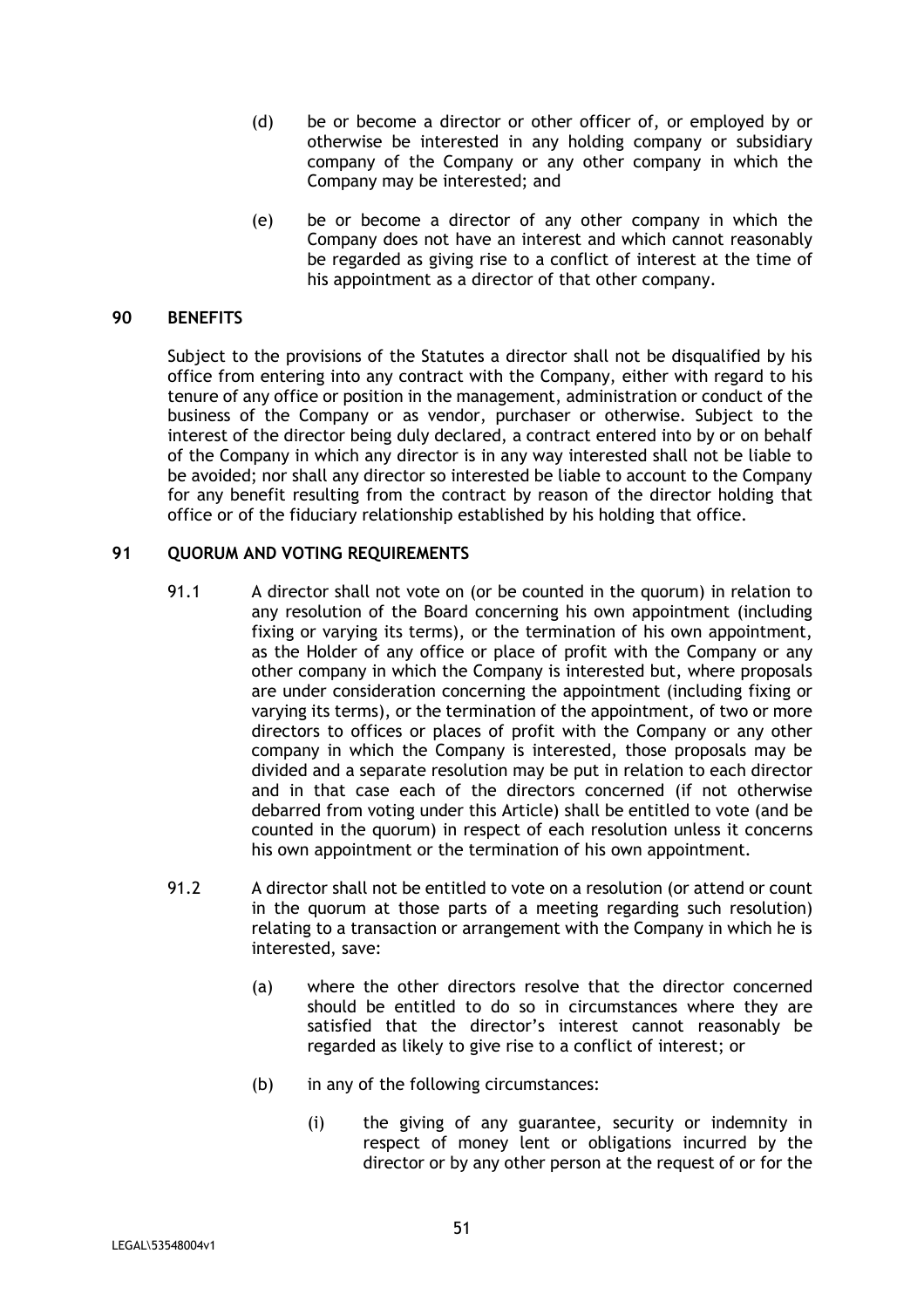benefit of the Company or any of its Subsidiary Undertakings;

- (ii) the giving of any guarantee, security or indemnity in respect of a debt or obligation of the Company or any of its Subsidiary Undertakings for which the director has himself assumed responsibility in whole or in part under a guarantee or indemnity or by the giving of security;
- (iii) the giving to him of any other indemnity, where all other directors are also being offered indemnities on substantially the same terms;
- (iv) the funding by the Company of his expenditure on defending proceedings or the doing by the Company of anything to enable him to avoid incurring such expenditure where all other directors are being offered substantially the same arrangements;
- (v) any contract concerning an offer of shares, debentures or other securities of or by the Company or any of its Subsidiary Undertakings for subscription or purchase in which offer the director is or may be entitled to participate as a holder of securities or he is or is to be interested as a participant in the underwriting or sub-underwriting thereof;
- (vi) any contract in which the director is interested by virtue of his interest in shares, debentures or other securities of the Company or otherwise in or through the Company;
- (vii) any contract concerning any other company in which the director is interested, directly or indirectly and whether as an officer, shareholder, creditor or otherwise, unless the company is one in which he has a relevant interest:
- (viii) any contract relating to an arrangement for the benefit of the employees of the Company or any of its Subsidiary Undertakings which does not award him any privilege or benefit not generally awarded to the employees to whom such arrangement relates;
- (ix) any contract concerning the adoption, modification or operation of a pension fund or retirement, death or disability benefits scheme which relates both to directors and employees of the Company and/or of any of its Subsidiary Undertakings and does not provide in respect of any director as such any privilege or advantage not accorded to the employees to which the fund or scheme relates;
- (x) any contract concerning the adoption, modification or operation of a pension fund, superannuation or similar scheme or retirement, death, or disability benefits scheme or employees' share scheme which relates both to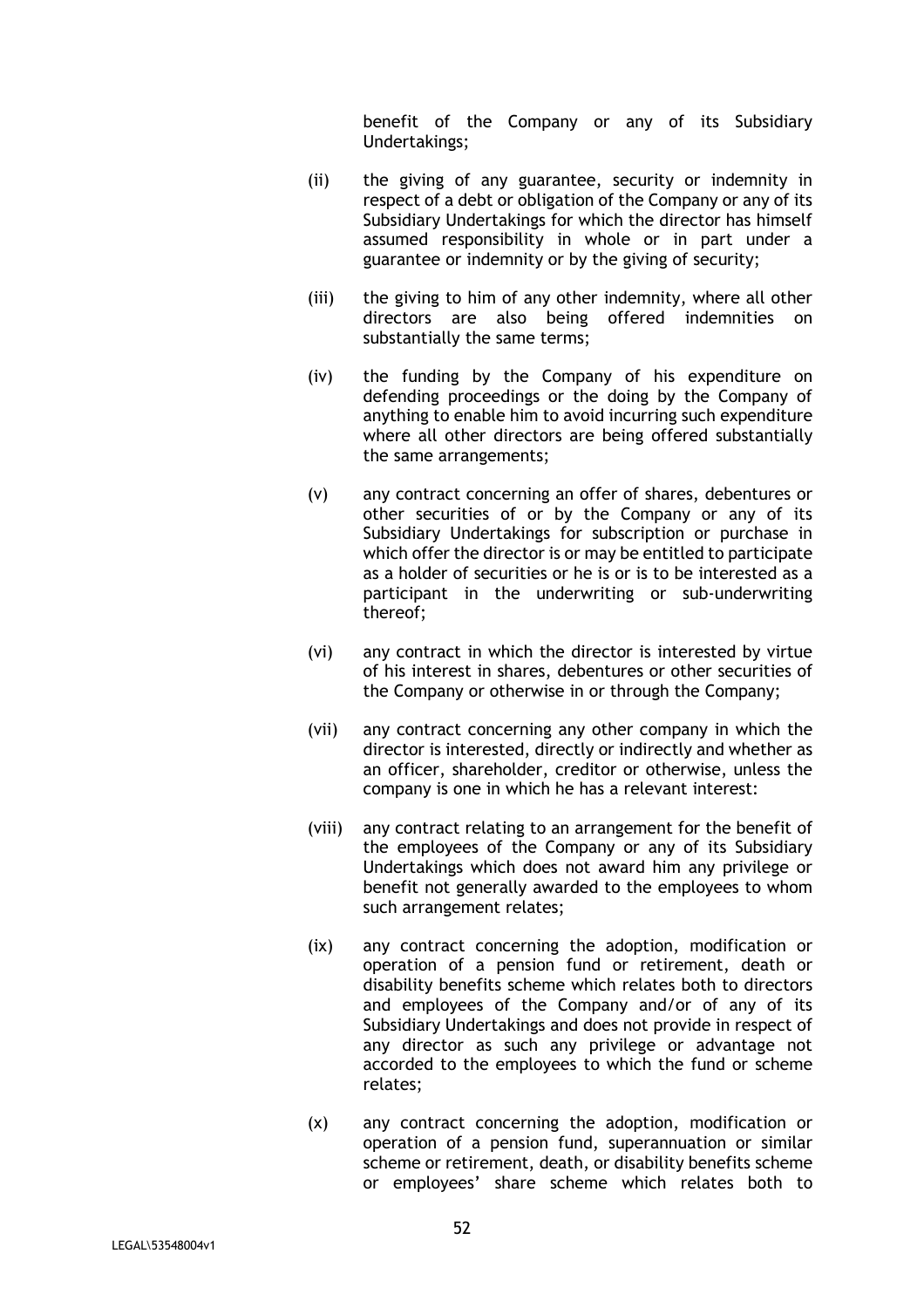directors and employees of the Company or any of its Subsidiary Undertakings and does not provide in respect of any director as such any privilege or advantage not accorded to employees to which the fund or scheme relates; and

- (xi) any contract concerning the purchase or maintenance of insurance against any liability, for the benefit of persons including directors.
- (c) a company shall be deemed to be one in which a director has a relevant interest if and so long as he (together with persons connected with him within the meaning of sections 252 to 255 of CA2006) to his knowledge holds an interest in shares (as determined pursuant to sections 820 to 825 of CA2006) representing 1% or more of any class of the equity share capital of that company (calculated exclusive of any shares of that class in that company held as treasury shares) or of the voting rights available to members of that company or if he can cause 1% or more of those voting rights to be exercised at his direction; and
- (d) where a company in which a director has a relevant interest is interested in a contract, he shall also be deemed interested in that contract.
- 91.3 In the case of an alternate director, an interest of his appointor shall be treated as an interest of the alternate in addition to any interest which the alternate otherwise has.
- 91.4 If any question shall arise at any meeting of the Board as to the interest of a director (other than the chairman of the meeting) in a contract and whether it is likely to give rise to a conflict of interest or as to the entitlement of any director (other than the chairman of the meeting) to vote or be counted in the quorum and the question is not resolved by such director voluntarily agreeing to abstain from voting or not to be counted in the quorum, the question shall be referred to the chairman of the meeting and his ruling in relation to the director concerned shall be final and conclusive except in a case where the nature or extent of the interest of the director concerned, so far as it is known to him, has not been fairly disclosed to the Board. If any question shall arise in respect of the chairman of the meeting, the question shall be decided by a resolution of the Board (for which purpose the chairman shall not be counted in the quorum and shall not vote on the matter) and the resolution shall be final and conclusive except in a case where the nature or extent of the interest of the chairman, so far as it is known to him, has not been fairly disclosed to the Board.
- 91.5 In this Article references to a contract include references to any proposed contract and to any transaction or arrangement whether or not constituting a contract.
- 91.6 In this Article 91 (*Quorum and voting requirements*) a director is treated as being interested in a transaction or arrangement with the Company in which a person connected with that director within the meaning of section 252 of CA2006 is interested and the director is aware of such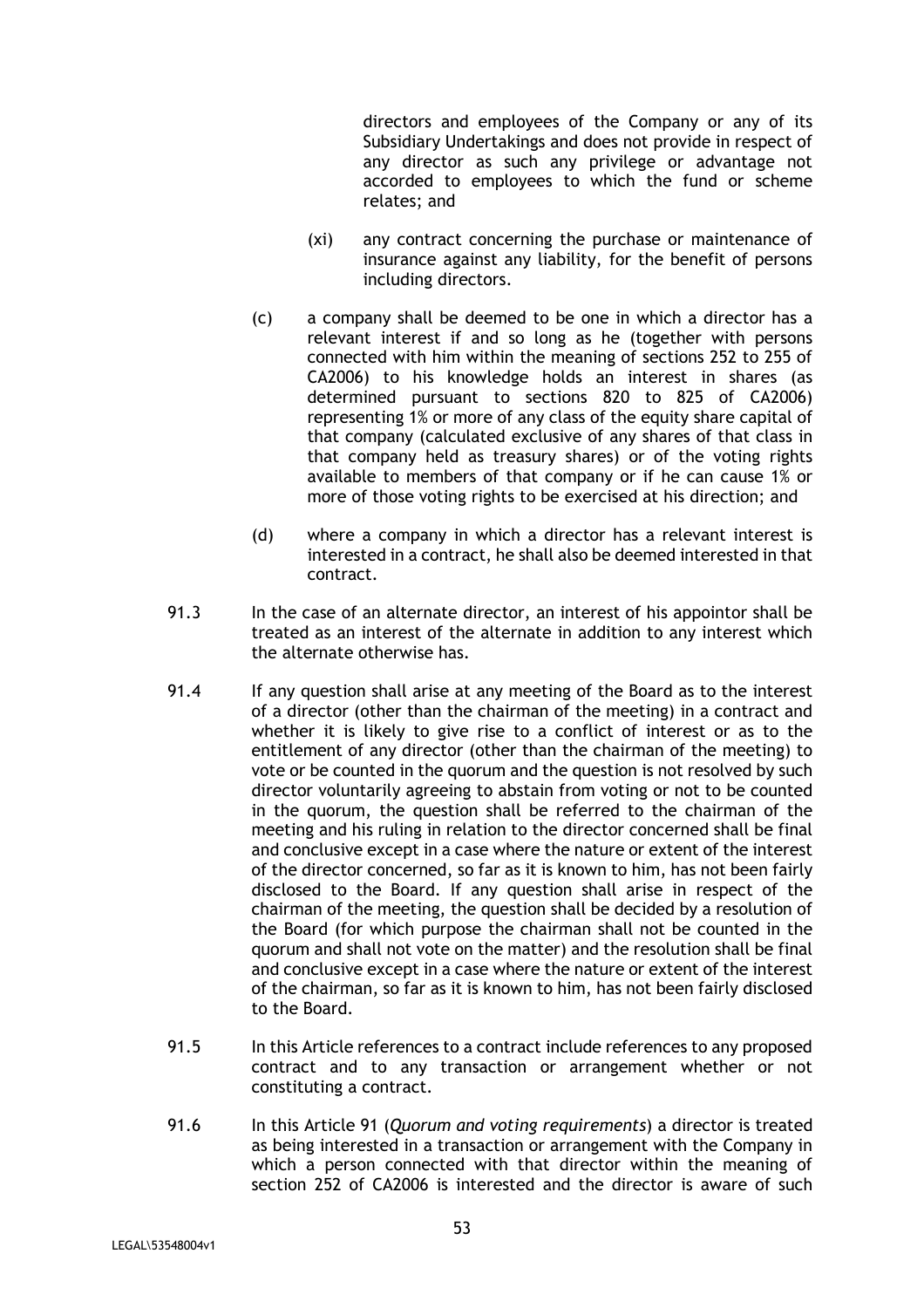interest or having regard to the circumstances, the director ought reasonably to have been aware of it.

91.7 Subject to these Articles, the Board may cause the voting rights conferred by the shares in any other company held or owned by the Company or exercisable by them as directors of that other company to be exercised in such manner in all respects as it thinks fit (including the exercise of voting rights in favour of any resolution appointing the directors or any of them as directors or officers of the other company or voting or providing for the payment of any benefit to the directors or officers of the other company).

#### **PROCEEDINGS OF THE BOARD**

#### **92 BOARD MEETINGS**

The Board may meet for the despatch of business, adjourn and otherwise regulate its meetings as it thinks fit. A director at any time may, and the secretary at the request of a director at any time shall, summon a board meeting.

## **93 NOTICE OF BOARD MEETINGS**

- 93.1 Notice of a board meeting shall indicate:
	- (a) its proposed time and date;
	- (b) where it is to take place; and
	- (c) if it is anticipated that directors participating in the meeting will not be in the same place, how it is proposed that they should communicate during the meeting.
- 93.2 Notice of a board meeting shall be given to each director and shall be deemed to be properly given to a director if it is given to him personally or by word of mouth or sent in Hard Copy Form to him at his last known address or any other address given by him to the Company for this purpose or sent in Electronic Form to him at an address given by him to the Company for this purpose. A director absent or intending to be absent from the United Kingdom may request to the Board that notices of board meetings shall during his absence be sent in hard copy or Electronic Form to him (or to his alternate) at an address given by him to the Company for this purpose, but if no such request is made it shall not be necessary to give notice of a board meeting to any director who is for the time being absent from the United Kingdom. A director may waive notice of any meeting either prospectively or retrospectively.

#### **94 QUORUM**

The quorum necessary for the transaction of the business of the Board may be fixed by the Board and, unless so fixed at any other number, shall be two. Subject to the provisions of these Articles, any director who ceases to be a director at a board meeting may continue to be present and to act as a director and be counted in the quorum until the termination of the board meeting if no other director objects and if otherwise a quorum of directors would not be present.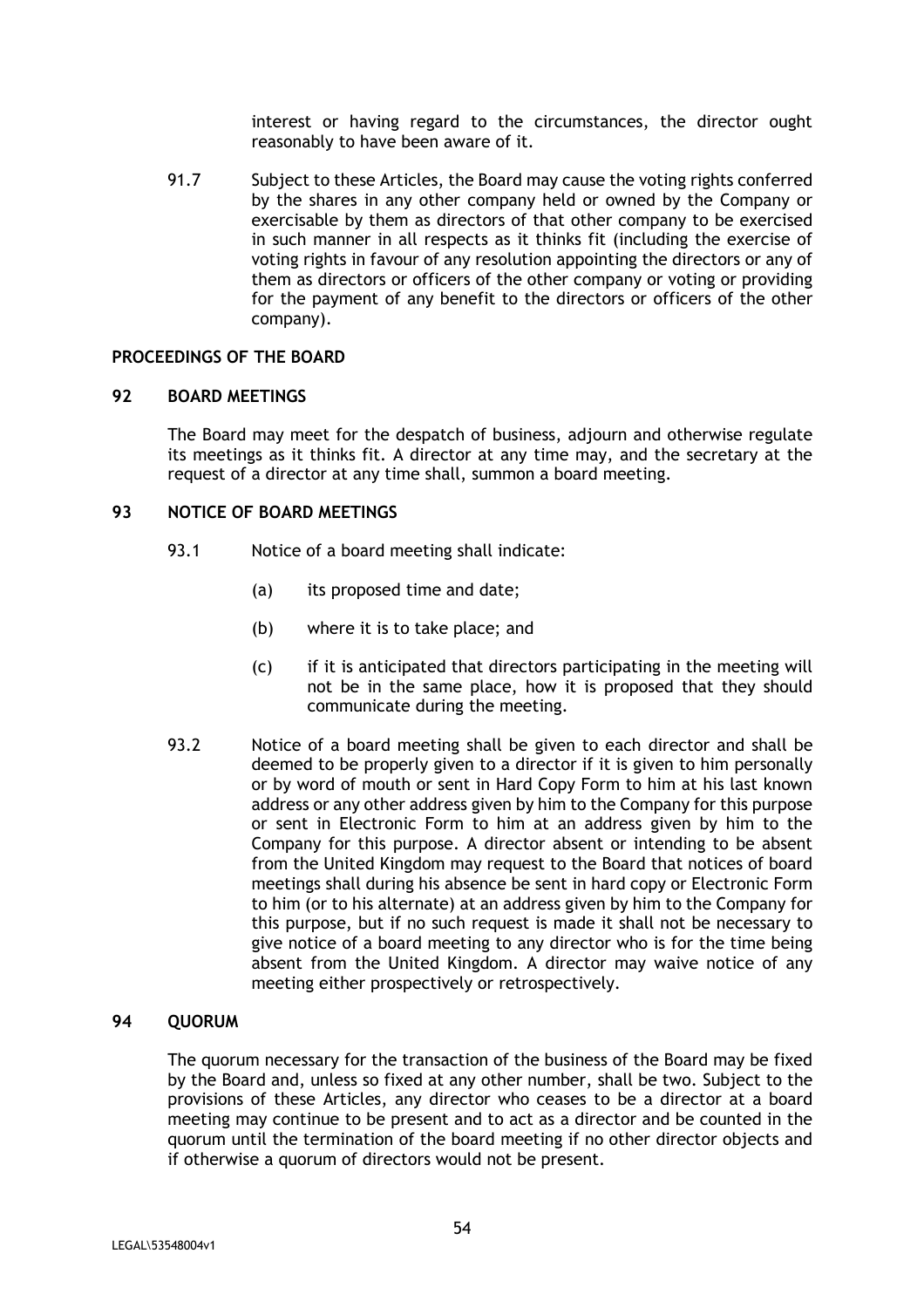### **95 CHAIRMAN OR DEPUTY CHAIRMAN TO PRESIDE**

The Board may appoint a director to be the chairman or a deputy chairman of the Board and may at any time remove him from that office. The chairman, or failing him any deputy chairman shall act as chairman at every meeting of the Board. But if no chairman or deputy chairman is appointed, or if at any meeting neither the chairman nor any deputy chairman is present within five minutes after the time appointed for holding the meeting or if neither the chairman or deputy chairman is willing to act, the directors present shall choose one of their number to act as chairman of the meeting.

# **96 COMPETENCE OF MEETINGS**

A meeting of the Board at which a quorum is present shall be competent to exercise all the powers, authorities and discretions for the time being vested in or exercisable by the Board.

## **97 VOTING**

Questions arising at any meeting shall be determined by a majority of votes. In the case of an equality of votes the chairman of the meeting shall have a second or casting vote, unless he is not, in accordance with the Articles, to be counted as participating in the decision-making process for quorum, voting or agreement purposes.

# **98 TELEPHONE AND VIDEO CONFERENCE MEETINGS**

- 98.1 A meeting of the Board may consist of a conference between directors some or all of whom are in different places provided that each director who participates is able:
	- (a) to hear each of the other participating directors addressing the meeting; and
	- (b) if he wishes, to address all of the other participating directors simultaneously, whether by conference telephone or by video conference or by any other form of communications equipment (whether in use when these Articles are adopted or developed subsequently) or by a combination of any such methods.
- 98.2 A quorum is deemed to be present if those conditions are satisfied in respect of at least the number of directors required to form a quorum, subject to the provisions of Article 94 (*Quorum*).
- 98.3 A meeting held in this way is deemed to take place at the place where the largest group of participating directors is assembled or, if no such group is readily identifiable, at the place from where the chairman of the meeting participates.

## **99 RESOLUTIONS IN WRITING**

99.1 Any director may propose a directors' written resolution and the secretary must propose a written resolution if a director so requests.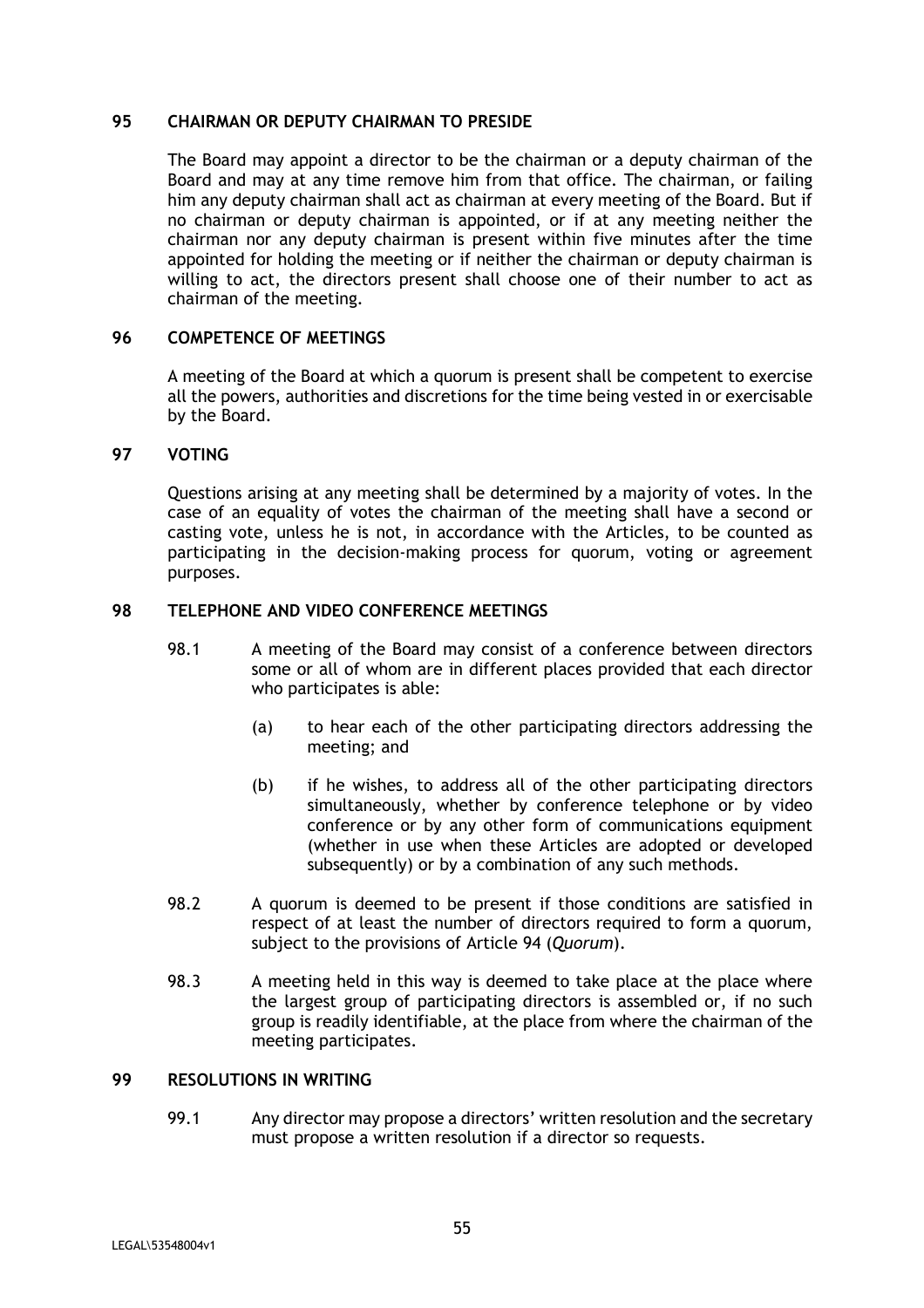- 99.2 A resolution in Writing signed by all the directors who are entitled to notice of a meeting of the Board, to attend such meeting and to vote on such resolution shall be as valid and effective as if it had been passed at a meeting of the Board duly called and constituted provided that the number of directors signing the resolution is not less than the number of directors required for a quorum necessary for the transaction of the business of the Board. The resolution may be contained in one document or in several documents in like form, each signed or approved by one or more of the directors concerned. For the purpose of this Article:
	- (a) a director signifies his agreement to a proposed resolution when the Company receives from him a document indicating his agreement to the resolution authenticated in the manner permitted by the Statutes for a document in the relevant form; and
	- (b) the director may send the documents in Hard Copy Form or in Electronic Form to such address (if any) for the time being specified by the Company for that purpose.

# **100 VALIDITY OF ACTS OF DIRECTORS IN SPITE OF FORMAL DEFECT**

All bona fide acts done by the Board, or by any Committee, or by any person acting as a director or member of a Committee, shall notwithstanding that it is afterwards discovered that there was some defect in the appointment of any member of the Board or Committee or of the person so acting, or that they or any of them were disqualified or had vacated office or were not entitled to vote, be as valid as if every such person had been duly appointed and qualified to be a director and had continued to be a director or member of the Committee and had been entitled to vote.

## **101 MINUTES**

- 101.1 The Board shall cause minutes to be recorded in Writing for the purpose:
	- (a) of all appointments of officers made by the Board;
	- (b) of the names of all the directors present at each meeting of the Board and of any Committee; and
	- (c) of all resolutions and proceedings of all meetings of the Company and of any class of members, and of the directors and of any Committee (including any meetings held in accordance with Article 98 (*Telephone and video conference meetings*).
- 101.2 The secretary must ensure that all resolutions of the Board passed otherwise than at board meetings are kept for at least ten years.

# **SECRETARY**

#### **102 SECRETARY**

The secretary shall be appointed by the Board for such term, at such remuneration and on such conditions as it thinks fit, and the Board may remove from office any person so appointed (without prejudice to any claim for damages for breach of any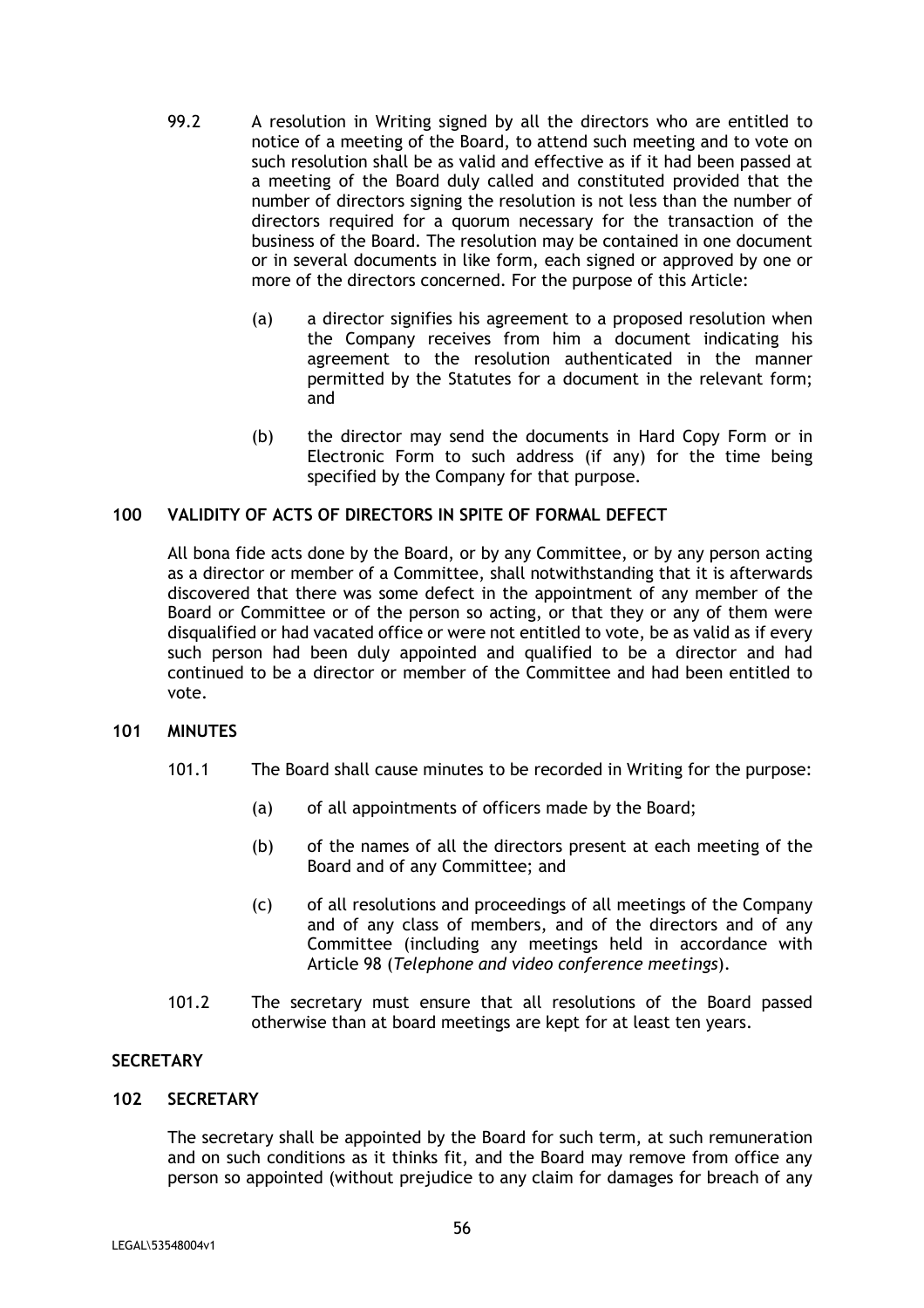contract between him and the Company). If thought fit two or more persons may be appointed as joint secretaries. The Board may also appoint from time to time on such terms as it may think fit one or more deputy and/or assistant secretaries.

**SEAL** 

- **103 SEAL** 
	- 103.1 The Company may exercise the powers conferred by the Statutes with regard to having official seals and those powers shall be vested in the Board.
	- 103.2 The Board shall provide for the safe custody of every Seal of the Company.
	- 103.3 A Seal shall be used only by the authority of the Board or a duly authorised Committee. The Board may determine who shall sign any instrument to which a Seal is applied, either generally or in relation to a particular instrument or type of instrument, and may also determine, either generally or in any particular case, that such signatures shall be dispensed with or affixed by some mechanical means.
	- 103.4 Unless otherwise decided by the Board:
		- (a) certificates for shares, debentures or other securities of the Company need not be signed; and
		- (b) every other instrument to which a Seal is applied shall be signed by at least one director and the secretary, or by at least two directors or by one director in the presence of a witness who attests the signature or by such other person or persons as the Board may approve.

# **AUTHENTICATION OF DOCUMENTS**

# **104 AUTHENTICATION OF DOCUMENTS**

Any director or the secretary or any person appointed by the Board for the purpose shall have power to authenticate any document affecting the constitution of the Company and any resolution passed at a general meeting or at a meeting of the Board or any Committee, and any book, record, document or account relating to the business of the Company, and to certify copies thereof or extracts therefrom as true copies or extracts; and where any book, record, document or account is elsewhere than at the office the local manager or other officer of the Company having the custody thereof shall be deemed to be a person appointed by the Board as aforesaid. A document purporting to be a copy of any such resolution, or an extract from the minutes of any such meeting, which is certified as aforesaid shall be conclusive evidence in favour of all persons dealing with the Company upon the faith thereof that such resolution has been duly passed or, as the case may be, that any minute so extracted is a true and accurate record of proceedings at a duly constituted meeting.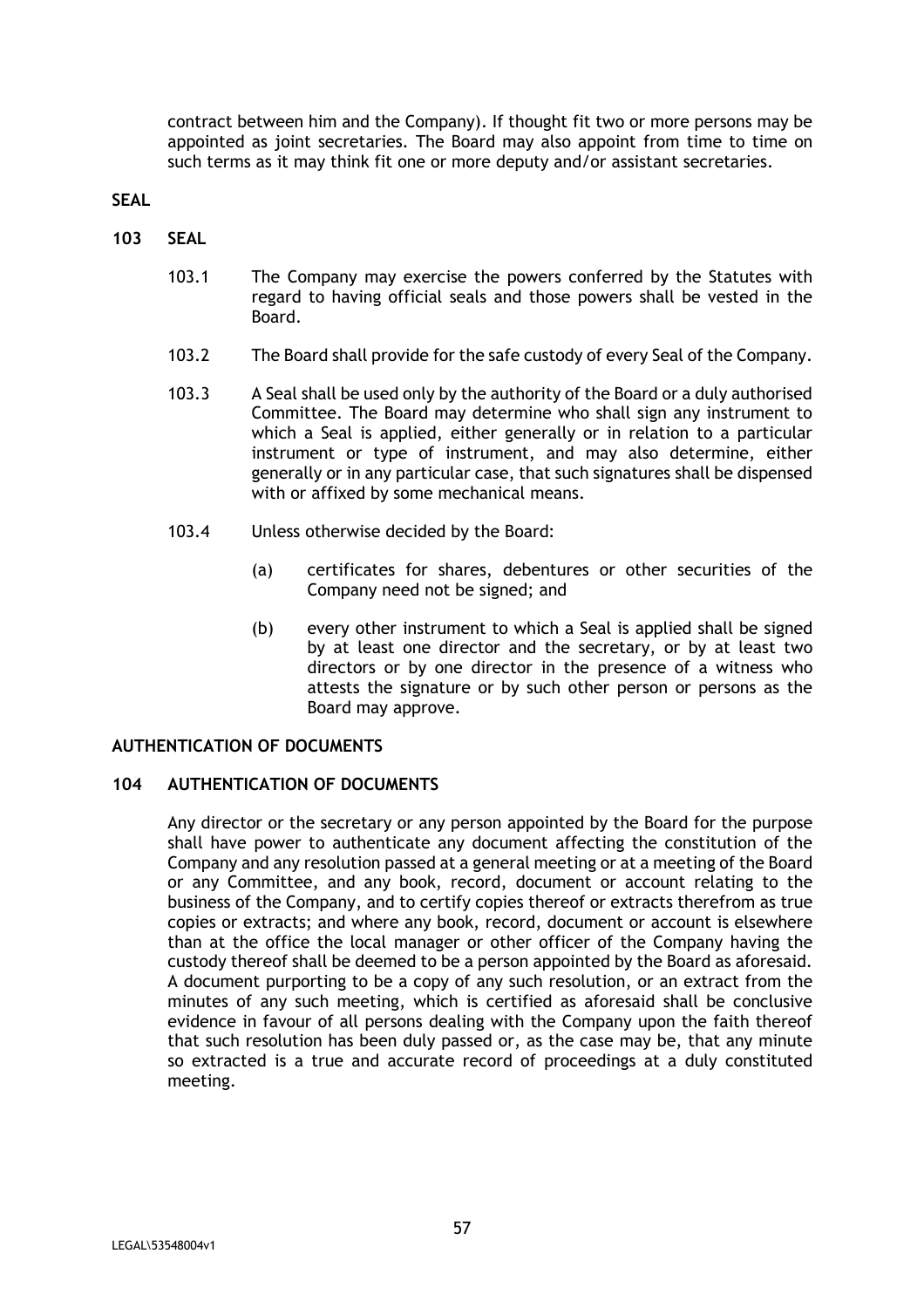### **DIVIDENDS**

#### **105 DECLARATION OF DIVIDENDS BY THE COMPANY**

The Company may, by ordinary resolution, declare a dividend to be paid to the members, according to their respective rights and interest in the profits, and may fix the time for payment of such dividend, but no dividend shall exceed the amount recommended by the Board.

# **106 FIXED AND INTERIM DIVIDENDS**

The Board may pay such interim dividends as appear to the Board to be justified by the financial position of the Company and may also pay any dividend payable at a fixed rate at intervals settled by the Board, whenever the financial position of the Company, in the opinion of the Board, justifies its payment. If the Board acts in good faith, none of the directors shall incur any liability to the Holders of any shares for any loss they may suffer in consequence of the payment of an interim dividend or fixed dividend on any other class of shares ranking pari passu with or after these shares.

# **107 CALCULATION AND CURRENCY OF DIVIDENDS**

- 107.1 Except insofar as the rights attaching to, or the terms of issue of, any share otherwise provide:
	- (a) all dividends shall be declared and paid according to the amounts paid up on the shares in respect of which the dividend is paid, but no amount paid up on a share in advance of calls shall be treated for the purposes of this Article as paid up on the share;
	- (b) all dividends shall be apportioned and paid pro rata according to the amounts paid up on the shares during any portion or portions of the period in respect of which the dividend is paid; and
	- (c) dividends may be declared or paid in any currency.
- 107.2 The Board may agree with any member that dividends which may at any time or from time to time be declared or become due on his shares in one currency shall be paid or satisfied in another, and may agree the basis of conversion to be applied and how and when the amount to be paid in the other currency shall be calculated and paid and for the Company or any other person to bear any costs involved.

## **108 METHOD OF PAYMENT**

108.1 The Company may pay any dividend or other sum payable in respect of a share in cash or by cheque, dividend warrant, or money order and may send the same by post to the Registered Address of the Holder or in the case of joint Holders to the Registered Address of that person whose name stands first in the Register, or to such person and address as the Holder or joint Holders may direct in Writing. Every cheque, warrant, or order shall, unless the Holder or joint Holders otherwise direct, be made payable to the Holder or, in the case of joint Holders, to the Holder whose name stands first in the Register and shall be sent at the risk of the person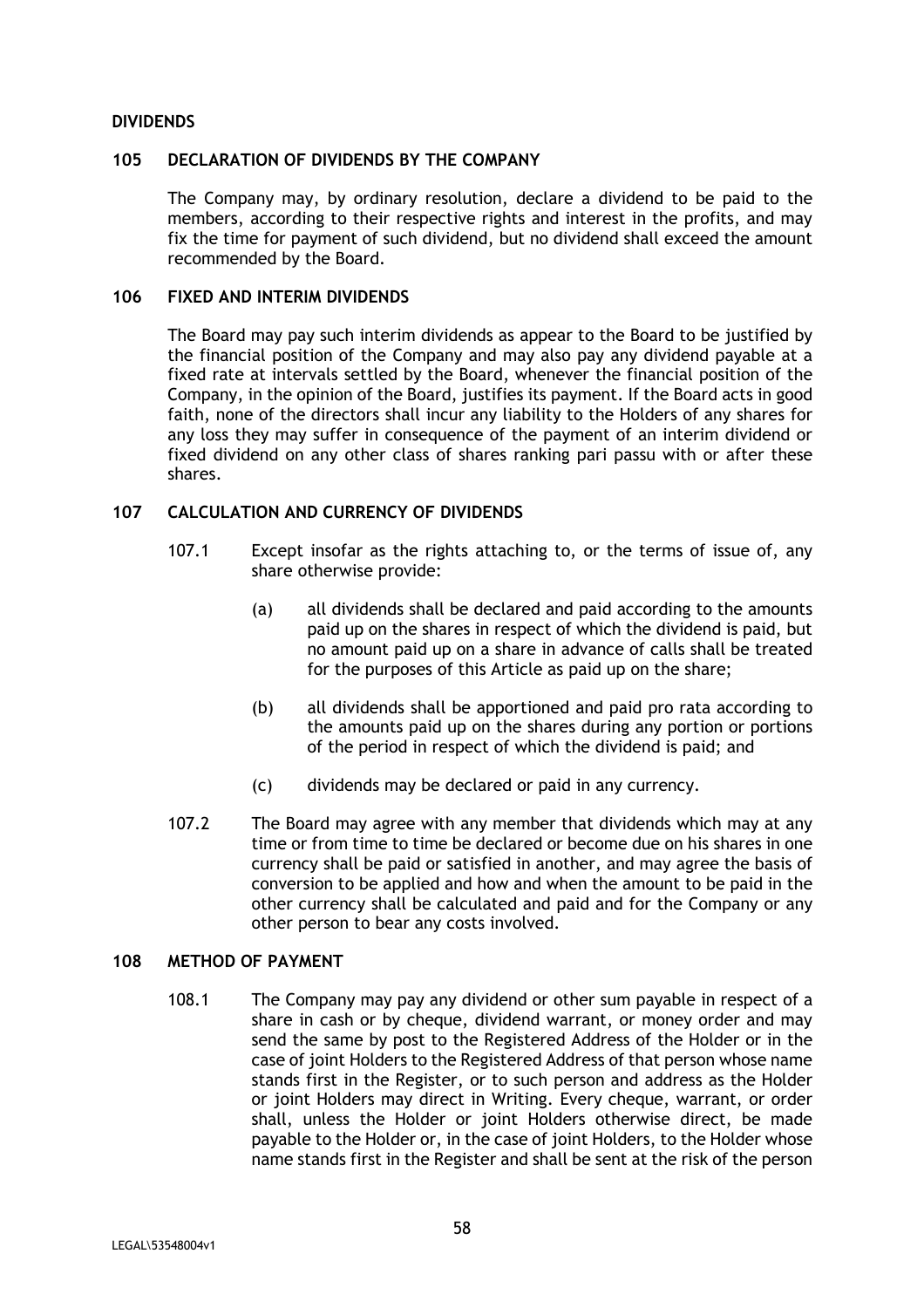or persons entitled to the money represented by it and the payment of the cheque, warrant or order shall be a good discharge to the Company.

- 108.2 In addition, any such dividend or other sum may be paid by any bank or other funds transfer system or by means of a relevant system and to or through such person as the Holder or joint Holders may direct in Writing and the Company may agree, and the making of such payment shall be a good discharge to the Company and the Company shall have no responsibility for any sums lost or delayed in the course of any such transfer or where it has acted on any such directions.
- 108.3 Any joint Holder or other person jointly entitled to any share may give an effective receipt for all dividends and other moneys paid in respect of the share.
- 108.4 If any such cheque, dividend warrant or other form of payment has or is alleged to have been lost, stolen or destroyed, the Board may, at the request of the person entitled to such moneys, issue a replacement cheque or dividend warrant or make payment in some other form, subject to compliance with such conditions as to evidence and indemnity and the payment of out of pocket expenses of the Company in connection with the request as the Board may think fit.
- 108.5 Any dividend or other sum payable in respect of a share may be paid to a person or persons entitled by transmission to that share as if he or they were the Holder or joint Holders of that share and his address (or the address of the first named of two or more persons jointly entitled) noted in the Register were the registered address.
- 108.6 Any payment in the case of an Uncertificated share, where the Company is authorised to do so by or on behalf of the Holder or joint Holders in such manner as the Company shall from time to time consider sufficient, may be made by means of the relevant system (subject always to the facilities and requirements of the relevant system) and without prejudice to the generality of the foregoing such payment may be made by the sending by the Company or any person on its behalf of an instruction to the Operator of the relevant system to credit the cash memorandum account (being an account so designated by the Operator of the relevant system) of the Holder or joint Holders of such shares; and the making of a payment by means of the relevant system shall be a good discharge to the Company.

## **109 NO INTEREST ON DIVIDENDS**

No dividend or other moneys payable by the Company on or in respect of any share shall bear interest as against the Company unless otherwise provided by the rights attached to the share.

# **110 CALLS OR DEBTS MAY BE DEDUCTED FROM DIVIDENDS**

The Board may deduct from any dividend or other moneys payable to any person (either alone or jointly with another) on or in respect of a share all such sums as may be due from him (either alone or jointly with another) to the Company on account of calls or otherwise in relation to shares or other securities of the Company.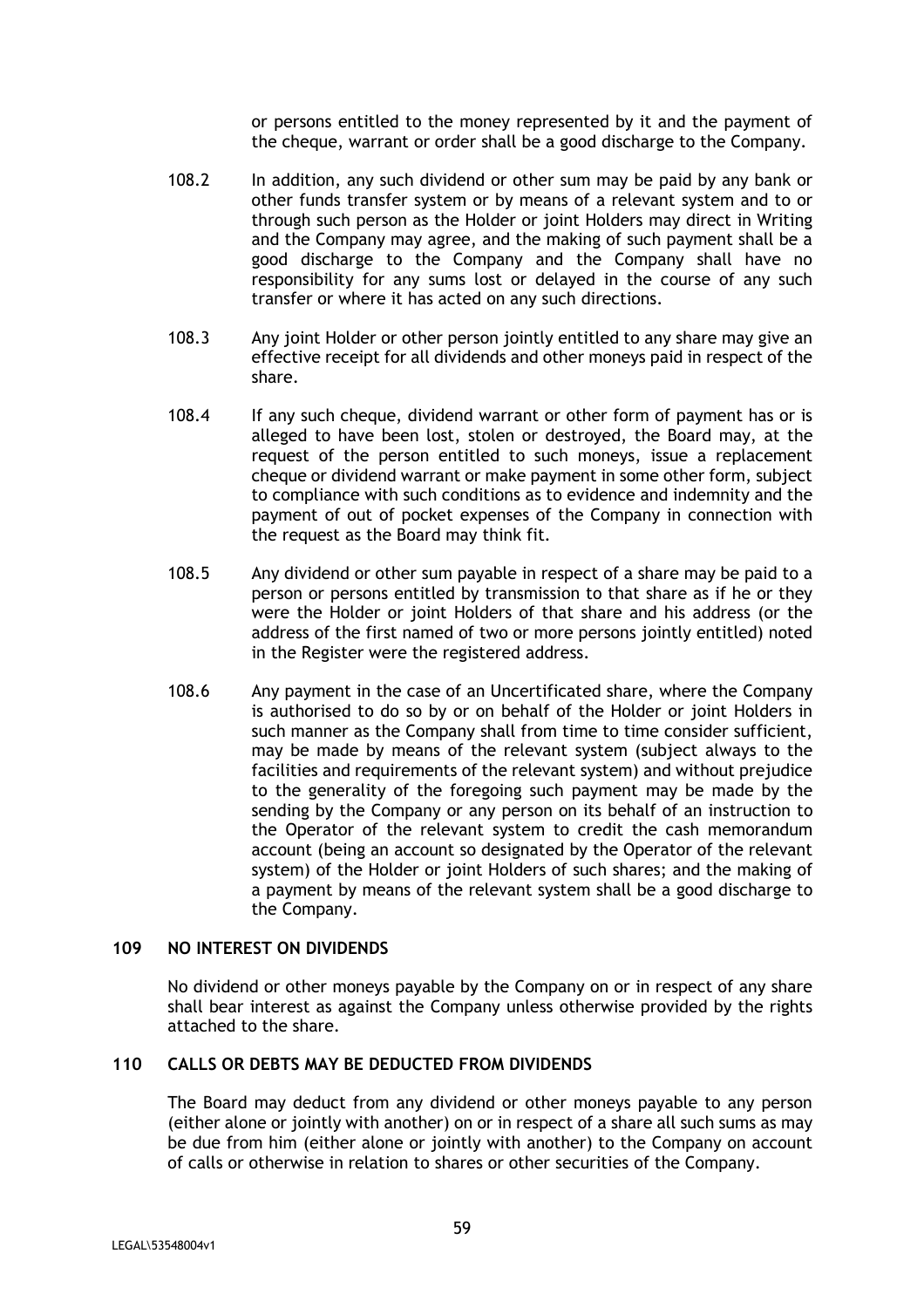# **111 UNCASHED DIVIDENDS**

If:

- 111.1 a payment for a dividend or other sum payable in respect of a share sent by the Company to the person entitled to it in accordance with Article 108 (*Method of payment*) is left uncashed or is returned to the Company and, after reasonable enquiries, the Company is unable to establish any new address or, with respect to a payment to be made by a funds transfer system (including, without limitation, the relevant system), a new account for that person; or
- 111.2 such payment is left uncashed or returned to the Company on two consecutive occasions,

the Company shall not be obliged to send any dividends or other sums payable in respect of that share to that person until he notifies the Company of an address or, where the payment is to be made by a funds transfer system (including, without limitation, the relevant system), details of the account, to be used for the purpose.

# **112 UNCLAIMED DIVIDENDS ETC**

All unclaimed dividends, interest or other sums payable may be invested or otherwise made use of by the Board for the benefit of the Company until claimed. All dividends unclaimed for a period of 12 years after having been declared or become due for payment shall be forfeited and cease to remain owing by the Company. The payment of any unclaimed dividend, interest or other sum payable by the Company on or in respect of any share into a separate account shall not constitute the Company a trustee in respect of it.

# **113 DIVIDENDS IN SPECIE**

- 113.1 With the sanction of an ordinary resolution of the Company and on the recommendation of the Board, payment of any dividend may be satisfied wholly or in part by the distribution of specific assets and in particular of paid up shares or debentures of any other Company.
- 113.2 Where any difficulty arises in regard to the distribution, the Board may settle the difficulty as it thinks fit and in particular may issue fractional certificates or ignore fractions, and may fix the value for distribution of the specific assets or any part of them, and may determine that cash payments be made to any members upon the footing of the value so fixed in order to secure equality of distribution, and may vest any of the specific assets in trustees upon such trusts for the persons entitled to the dividend as the Board may think fit.

# **114 SCRIP DIVIDENDS**

114.1 The Board may, if authorised by an ordinary resolution of the Company, offer any holders of any particular class of shares the right to elect to receive further shares (whether or not of that class), credited as fully paid, instead of cash in respect of all or part of any dividend specified by the ordinary resolution (a "**scrip dividend**") in accordance with the following provisions of this Article.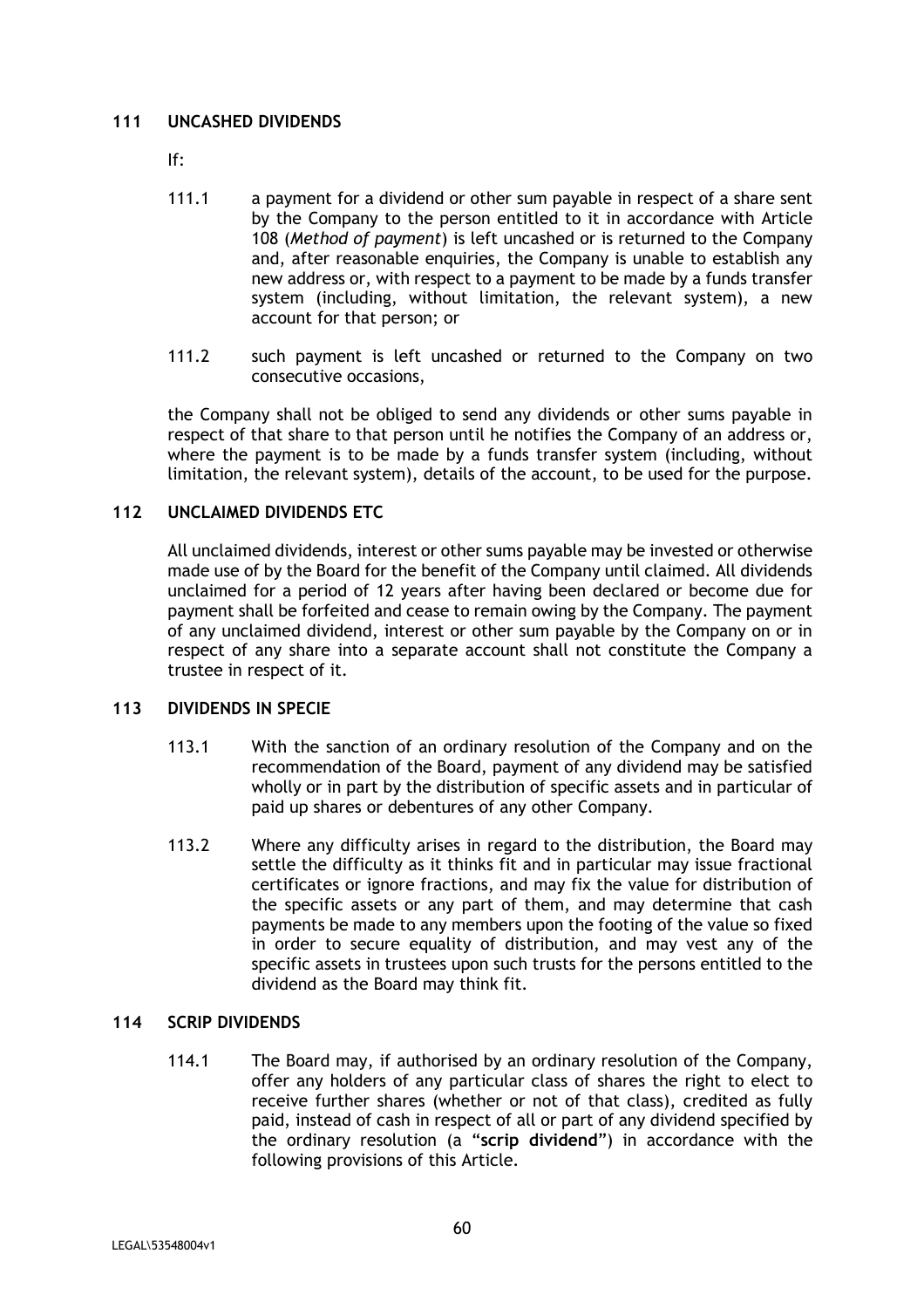- 114.2 The ordinary resolution may specify a particular dividend (whether or not already declared) or may specify all or any dividends declared within a specified period, but such period may not end later than the conclusion of the fifth annual general meeting of the Company to be held following the date of the meeting at which the ordinary resolution is passed.
- 114.3 The basis of allotment shall be decided by the Board so that, as nearly as may be considered convenient, the value of the further shares, including any fractional entitlement, is equal to the amount of the cash dividend which would otherwise have been paid.
- 114.4 For the purposes of Article 114.3 the value of the further shares shall be calculated by reference to the average of the middle-market quotations for a fully paid share of the relevant class, as shown in the Daily Official List of the London Stock Exchange, for the day on which such shares are first quoted "ex" the relevant dividend and the four subsequent dealing days or in such other manner as the Board may decide.
- 114.5 The Board shall give notice to the shareholders of their rights of election in respect of the scrip dividend and shall specify the procedure to be followed in order to make an election.
- 114.6 The dividend or that part of it in respect of which an election for the scrip dividend is made shall not be paid and instead further shares of the relevant class shall be allotted in accordance with elections duly made and the Board shall capitalise a sum to the aggregate nominal amount of the shares to be allotted out of such sums available for the purpose as the Board may consider appropriate.
- 114.7 The further shares so allotted shall rank pari passu in all respects with the fully paid shares of the same class then in issue except as regards participation in the relevant dividend.
- 114.8 The Board may decide that the right to elect for any scrip dividend shall not be made available to shareholders resident in any territory, where in the opinion of the Board, compliance with local laws or regulations would be impossible or unduly onerous.
- 114.9 The Board may do all acts and things considered necessary or expedient to give effect to the provisions of a scrip dividend election and the issue of any shares in accordance with the provisions of this Article, and may make such provisions as they think fit in the case of shares becoming distributable in fractions (including provisions under which, in whole or in part, the benefit of fractional entitlements accrues to the Company rather than to the members concerned).
- 114.10 The Board may from time to time establish or vary a procedure for election mandates, under which a Holder of shares may, in respect of any future dividends for which a right of election pursuant to this Article is offered, elect to receive shares in lieu of such dividend on the terms of such mandate.
- 114.11 The Board shall not make a scrip dividend available unless the Company has sufficient undistributed profits or reserves to give effect to elections which could be made to receive that scrip dividend.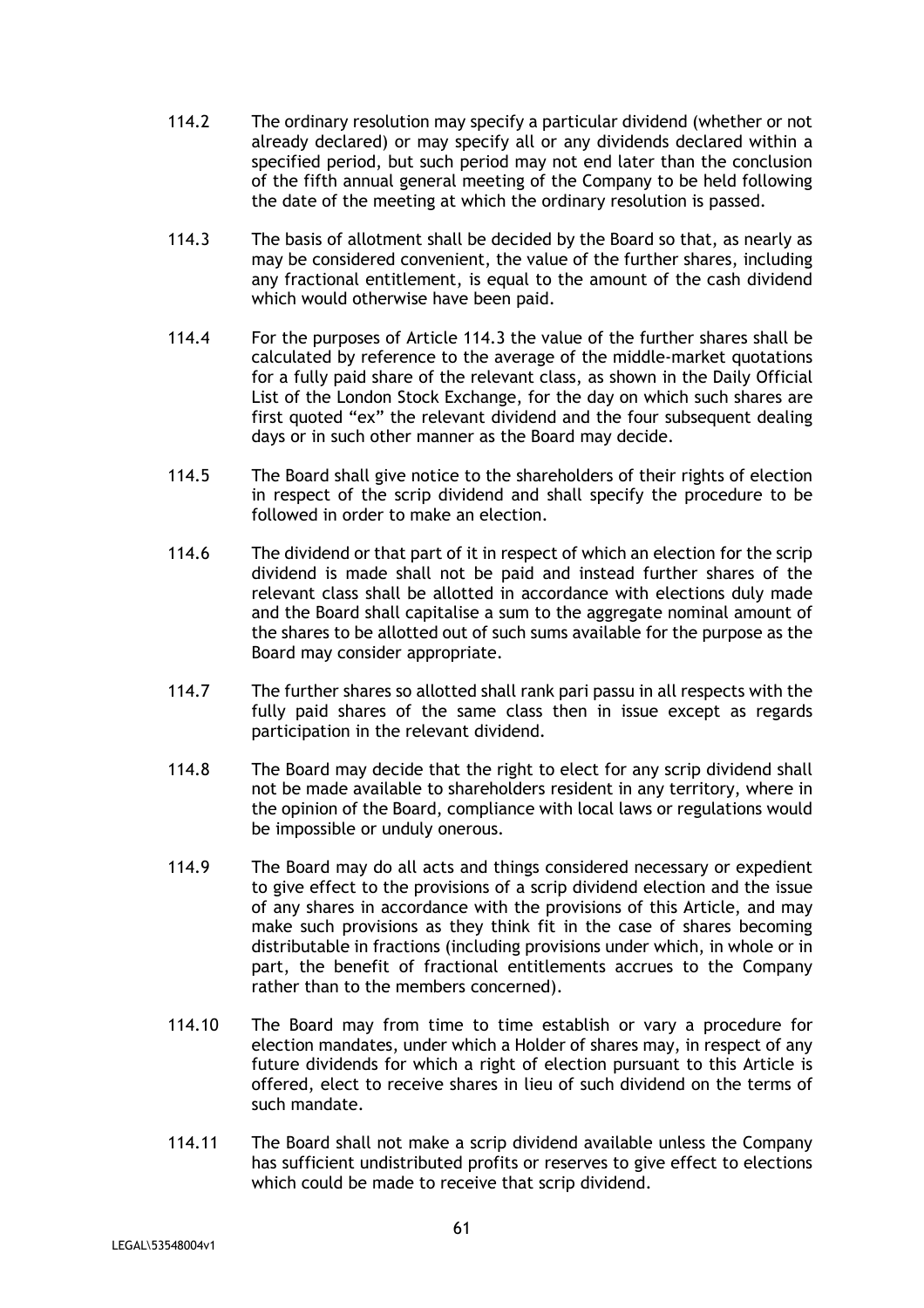# **CAPITALISATION OF RESERVES**

## **115 CAPITALISATION OF RESERVES**

- 115.1 The Company may, upon the recommendation of the Board, at any time and from time to time pass an ordinary resolution to the effect that it is desirable to capitalise all or any part of any amount standing to the credit of any reserve or fund (including retained earnings) at the relevant time whether or not the same is available for distribution and accordingly that the amount to be capitalised be set free for distribution among the members or any class of members who would be entitled to it if it were distributed by way of dividend and in the same proportions, on the footing that it is applied either in or towards paying up the amounts unpaid at the relevant time on any shares in the Company held by those members respectively or in paying up in full shares, debentures or other obligations of the Company to be allotted and distributed credited as fully paid up among those members, or partly in one way and partly in the other, but so that, for the purposes of this Article:
	- (a) a share premium account and a capital redemption reserve, and any reserve or fund representing unrealised profits, may be applied only in paying up in full shares of the Company that are to be allotted and distributed as fully paid up; and
	- (b) where the amount capitalised is applied in paying up in full shares that are to be allotted and distributed as fully paid up, the Company will also be entitled to participate in the relevant distribution in relation to any shares of the relevant class held by it as treasury shares and the proportionate entitlement of the relevant class of members to the distribution will be calculated accordingly.

The Board may authorise any person to enter into an agreement with the Company on behalf of the persons entitled to participate in the distribution and the agreement shall be binding on those persons.

115.2 Where any difficulty arises in regard to any distribution of any capitalised reserve or fund the Board may settle the matter as it thinks expedient and in particular may authorise any person to sell and transfer any fractions or may resolve that the distribution should be as nearly as may be practicable in the correct proportion but not exactly so or may ignore fractions altogether, and may determine that cash payments shall be made to any members in order to adjust the rights of all parties, as may seem expedient to the Board.

## **116 CAPITALISATION OF RESERVES AND EMPLOYEES' SHARE SCHEMES**

- 116.1 This Article (which is without prejudice to the generality of the provisions of Article 115 (*Capitalisation of reserves*)) applies:
	- (a) where a person is granted pursuant to an employees' share scheme a right to subscribe for shares in the Company in cash at a subscription price less than their nominal value; and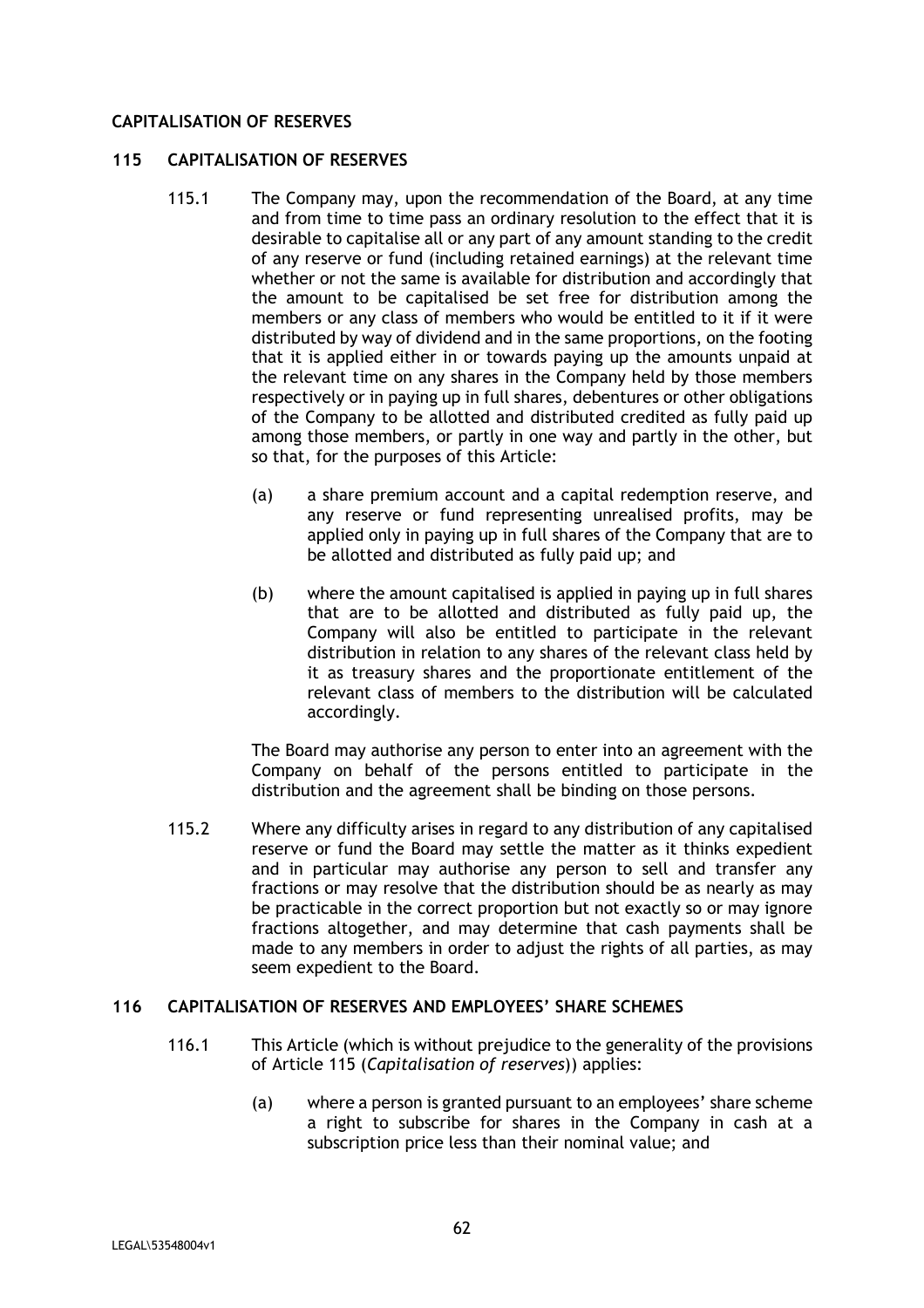- (b) where, pursuant to an employees' share scheme, the terms on which any person is entitled to subscribe in cash for shares in the Company are adjusted as a result of a capitalisation issue, Rights Issue or other variation of capital so that the subscription price is less than their nominal value.
- 116.2 In any such case the Board:
	- (a) shall transfer to a reserve account a sum equal to the deficiency between the subscription price and the nominal value of the shares (the "**cash deficiency**") from the profits or reserves of the Company which are available for distribution and not required for the payment of any preferential dividend; and
	- (b) (subject to Article 116.4) shall not apply that reserve account for any purpose other than paying up the cash deficiency upon the allotment of those shares.
- 116.3 Whenever the Company is required to allot shares pursuant to such a right to subscribe, the Board shall (subject to the Statutes) appropriate to capital out of the reserve account an amount equal to the cash deficiency applicable to those shares, apply that amount in paying up the deficiency on the nominal value of those shares and allot those shares credited as fully paid to the person entitled to them.
- 116.4 If any person ceases to be entitled to subscribe for shares as described above, the restrictions on the reserve account shall cease to apply in relation to such part of the account as is equal to the amount of the cash deficiency applicable to those shares.
- 116.5 No right shall be granted under any employees' share scheme under Article 116.1(a) and no adjustment shall be made as mentioned in Article 116.1(b) unless there are sufficient profits or reserves of the Company available for distribution and not required for the payment of any preferential dividend to permit the transfer to a reserve account in accordance with this Article of an amount sufficient to pay up the cash deficiency applicable to the shares concerned.

# **RECORD DATES**

# **117 FIXING OF RECORD DATES**

- 117.1 Notwithstanding any other provision of these Articles, but without prejudice to any rights attached to any shares, the Company or the Board may fix a date as the record date by reference to which a dividend will be declared or paid or a distribution, allotment or issue made, and that date may be before, on or after the date on which the dividend, distribution, allotment or issue is declared.
- 117.2 In the absence of a record date being fixed, entitlement to any dividend, distribution, allotment or issue shall be determined by reference to the date on which the dividend is declared or the distribution, allotment or issue is made.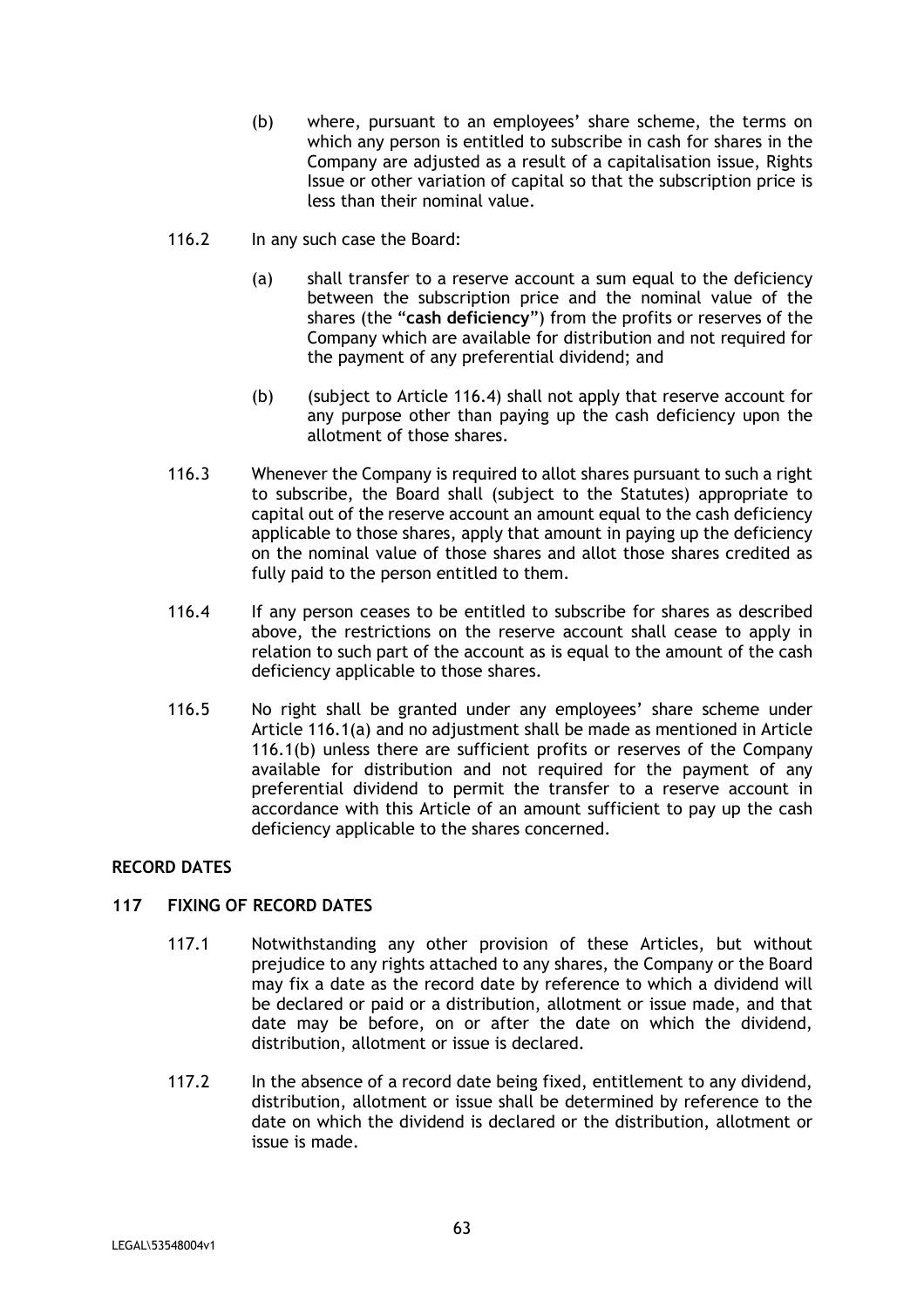# **ACCOUNTS**

## **118 ACCOUNTING RECORDS**

- 118.1 The Board shall cause accounting records of the Company to be kept in accordance with the provisions of the Statutes.
- 118.2 No member (as such) shall have any right of inspecting any account, book or document of the Company, except as conferred by law or authorised by the Board or by any ordinary resolution of the Company.

#### **119 STRATEGIC REPORT WITH SUPPLEMENTARY MATERIAL**

The Company may, in accordance with the Statutes, send a copy of the strategic report together with the supplementary material described in the Statutes to any member and to any debenture holder instead of or in addition to the documents referred to in the Statutes and where it does so the strategic report with supplementary material shall be sent to the member not less than 21 days before the date of the general meeting before which the documents are to be laid.

## **NOTICES**

#### **120 FORM OF NOTICES**

- 120.1 Notwithstanding anything to the contrary in these Articles, any notice or other document or information sent or supplied by or to the Company (whether authorised or required to be sent or supplied by the Statutes or otherwise) to or by a member, or to or by any person entitled to enjoy or exercise all or any specified rights of a member in relation to the Company, may be sent or supplied in any way in which CA2006 provides for documents or information to be sent or supplied by or to the Company for the purposes of any provision of the Statutes, including in particular by the Company making them available on a website.
- 120.2 A notice, document or other information sent in Electronic Form to the Company shall not be treated as received by the Company if it is rejected by computer virus protection arrangements.

# **121 SERVICE OF NOTICES**

- 121.1 Any notice, document (including a share certificate) or other information may be sent or supplied to any member by the Company:
	- (a) personally;
	- (b) by sending it through the post addressed to the member at his Registered Address or by leaving it at that address addressed to the member;
	- (c) by means of a relevant system;
	- (d) by sending or supplying it by Electronic Means to such address (if any) as may for the time being be notified to the Company by or on behalf of the member for that purpose generally or specifically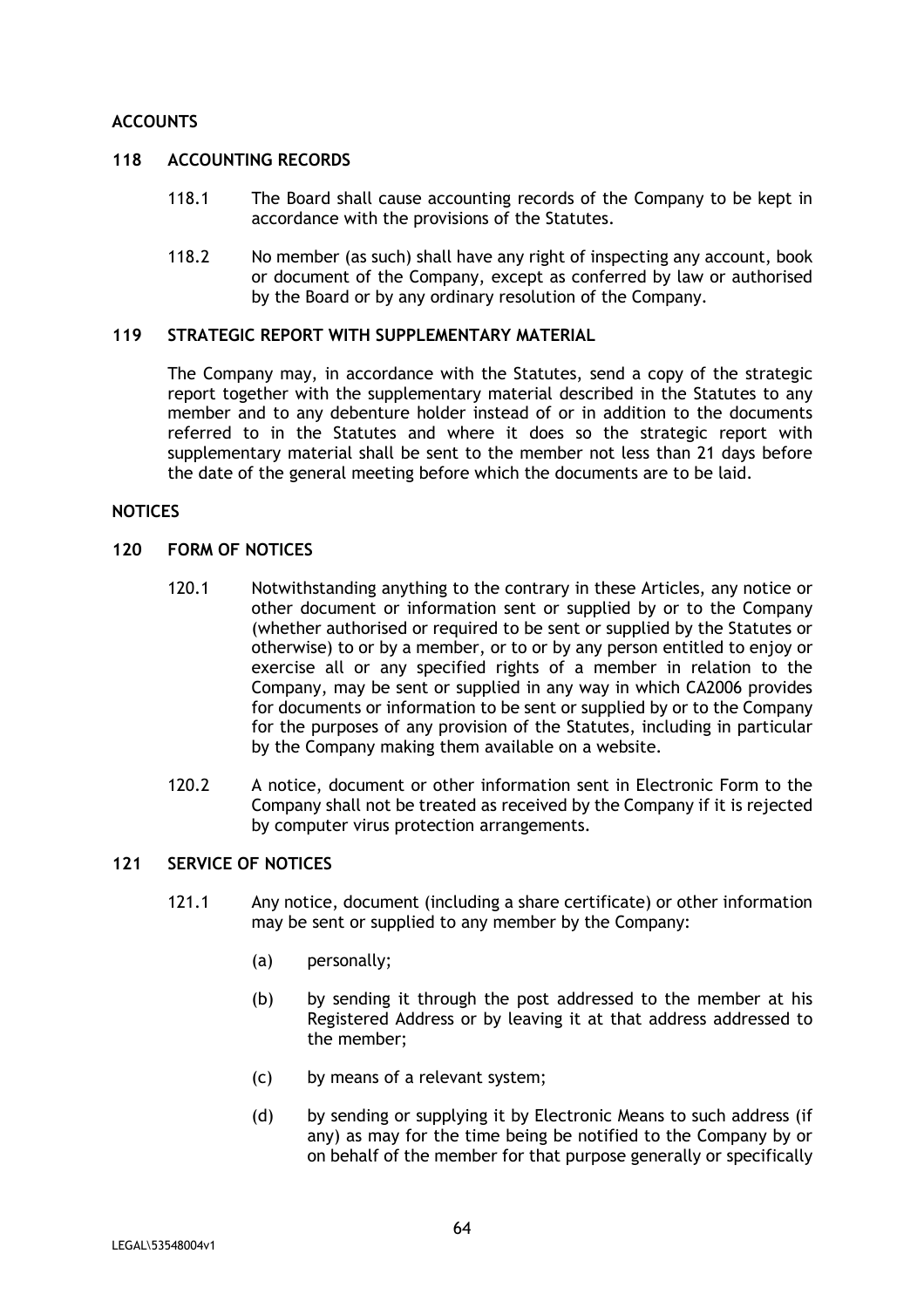(or as may be deemed by a provision in CA2006 to have been specified for that purpose); or

- (e) by making it available on a website.
- 121.2 In the case of joint Holders of a share, the Company shall treat as the only member entitled to receive notices or other documents or information from the Company in respect of the joint holding (whether such documents or information are required to be sent or supplied by the Statutes or otherwise) the joint Holder whose name appears first in the Register in respect of the joint holding.
- 121.3 Anything to be agreed or specified by the Holder of a share which is held in joint names must be agreed or specified by the Holder whose name appears first in the Register in respect of the joint holding and the other joint Holder or Holders shall be deemed to be bound thereby.
- 121.4 A member whose postal address in the Register is not within the United Kingdom and who gives to the Company a postal address within the United Kingdom at which notices may be given to him shall be entitled to have notices given to him at that postal address, but otherwise no such member shall be entitled to receive notice from the Company through the postal system.

# **122 SUSPENSION OF POSTAL SERVICES**

If at any time by reason of the suspension or curtailment of postal services within the United Kingdom or some part of the United Kingdom or due to any other reason beyond its control, the Company is unable effectively to call a general meeting by giving notice in a manner required by the Statutes, the Company shall not be required to send a notice of the general meeting to any person who would otherwise be entitled to be sent a notice (other than those to whom the Company is entitled, in accordance with the Statutes and the Regulations, to give notice by Electronic Means) but instead shall be entitled to call the meeting by advertising it in at least one national newspaper. Such notice shall be deemed to have been duly served on all members and other persons entitled thereto on the day when the advertisement has appeared in at least one such newspaper.

## **123 NOTICE BY ADVERTISEMENT**

Save as otherwise provided by these Articles, any notice, document or other information required to be sent or supplied by the Company to members otherwise than by the Statutes shall be validly sent or supplied if sent or supplied by advertisement in at least one national newspaper.

#### **124 EVIDENCE OF SERVICE**

124.1 Any notice, document or other information which is sent or supplied by the Company by post shall be deemed to have been received on the Business Day after the day when it was put in the post (or, where secondclass post is employed, on the second Business Day after the day when it was put in the post). Proof that an envelope containing the notice, document or other information was properly addressed, prepaid and posted shall be conclusive evidence that the notice, document or other information was sent or supplied.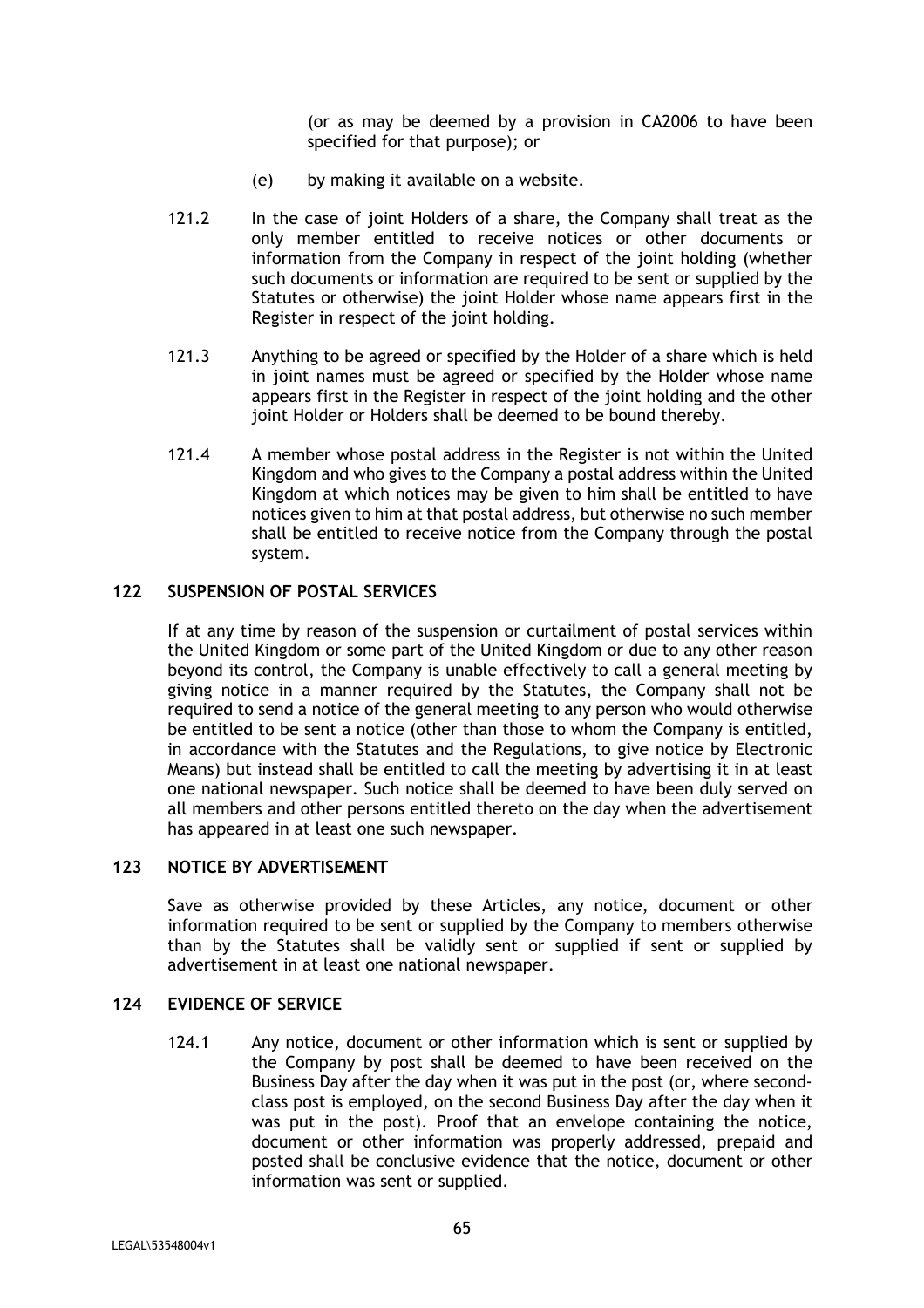- 124.2 Any notice, document or other information not sent or supplied by post but left at a registered address or address for service in the United Kingdom shall be deemed to have been received on the day on which it was left.
- 124.3 Any notice, document or other information which is sent by the Company by means of a relevant system shall be deemed to have been received when the Company or any sponsoring system-participant acting on its behalf sends the issuer-instruction relating to the notice, document or other information.
- 124.4 Any notice, document or other information which is sent or supplied by the Company by Electronic Means and which the Company is able to show was properly addressed shall be deemed to have been received on the day on which it was so sent notwithstanding that the Company subsequently sends a hard copy of such notice, document or information by post.
- 124.5 Any notice, document or other information which is made available on the website by the Company shall be deemed to have been received on the day on which the notice, document or other information was first made available on the website or, if later, when a notice of availability is received or deemed to have been received pursuant to this Article.
- 124.6 Where a notice, document or other information is given by way of newspaper advertisement in accordance with these Articles, such notice, document or other information shall be deemed to have been duly served on each member or person entitled to receive it at noon on the day when the advertisement appears.
- 124.7 A member present, either in person or by proxy, at any meeting of the Company or class of members of the Company shall be deemed to have received notice of the meeting and, where requisite, of the purposes for which the meeting was convened.
- 124.8 Every person who becomes entitled to a share shall be bound by every notice (other than a section 793 notice) in respect of that share which before his name is entered in the Register was given to the person from whom he derives his title to the share.
- 124.9 The Board may from time to time issue or adopt terms and conditions relating to the use of communications by Electronic Means or by means of a website for the sending or supply of notices, documents or other information by or to the Company (whether authorised or required to be sent or supplied by the Statutes or otherwise) to or by a member, or to or by any person entitled to enjoy or exercise all or any specified rights of a member in relation to the Company.

# **125 RECORD DATE FOR SERVICE**

125.1 For the purpose of serving notices of meetings, documents or other information, the Board may determine that the persons entitled to be sent or to receive such notices, documents or other information are those persons who are entered on the Register at any time not more than 21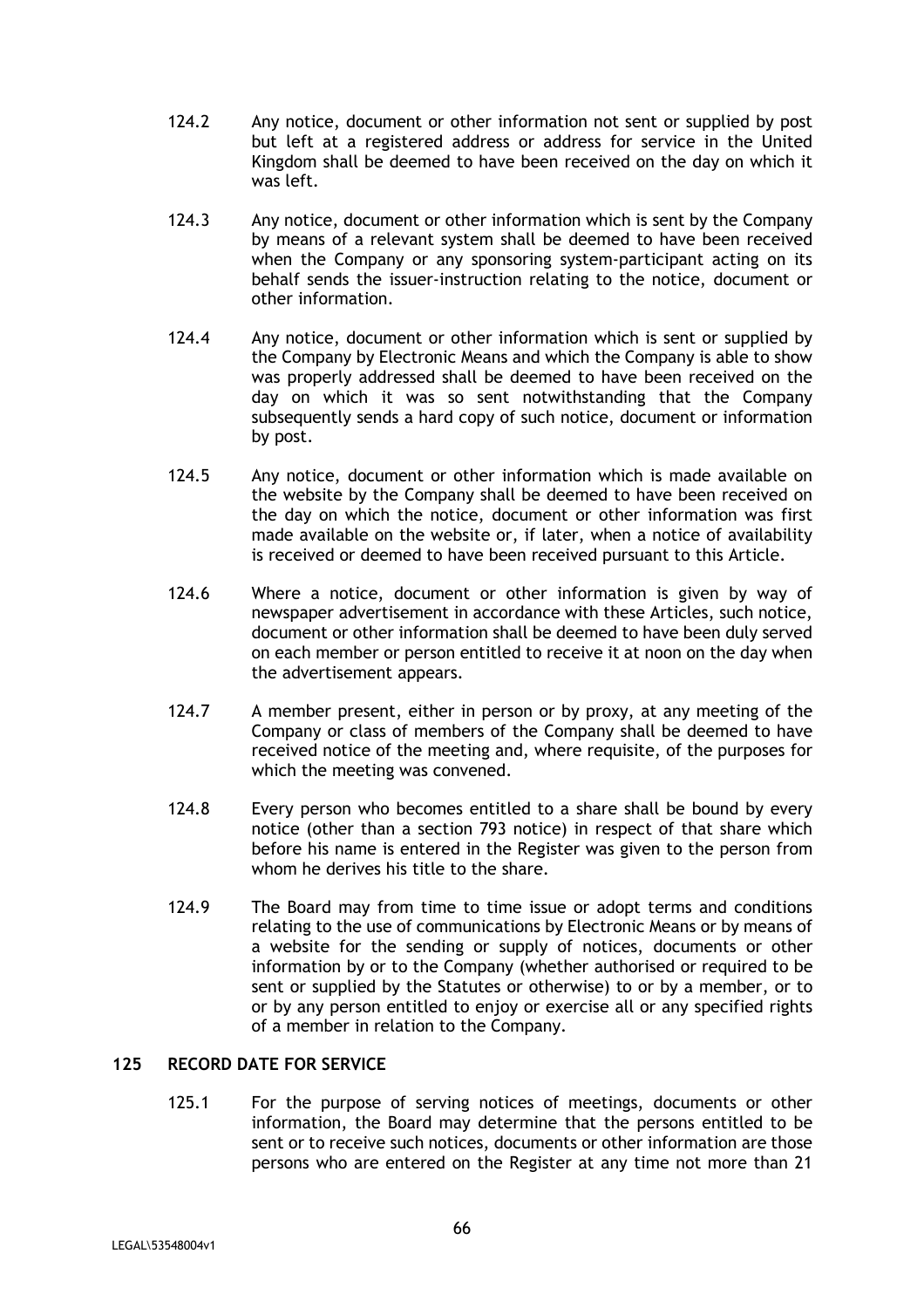days before the date of the despatch of the notice or other document or information.

- 125.2 For the purpose of determining which persons are entitled to attend or vote at a meeting, and how many votes such persons may cast, the Board may specify in the notice of the meeting a time not more than 48 hours before the time fixed for the meeting, by which a person must be entered on the Register in order to have the right to attend or vote at the meeting.
- 125.3 In calculating the period mentioned in Article 125.2, the Board may specify in any case that no account shall be taken of any part of a day that is not a working day.

## **126 ADDRESSES OF MEMBERS**

- 126.1 A member whose Registered Address is not within the United Kingdom and who gives to the Company an address within the United Kingdom at which notices, documents or other information may be served on him or an address for the service of notices by Electronic Means shall be entitled to have notices served on him at that address (provided that, in the case of notices or other documents or information in Electronic Form, the Company so agrees, which agreement the Company shall be entitled to withhold in its absolute discretion including, without limitation, in circumstances in which the Company considers that the sending of the notice or other documents or information to such address in Electronic Form would or might infringe the laws of any other jurisdiction) but otherwise:
	- (a) no member whose Registered Address is not within the United Kingdom shall be entitled to receive from the Company any notice or, subject to any contrary provision of the Statutes, documents or other information; and
	- (b) without prejudice to the generality of the foregoing, any notice of a general meeting of the Company which is in fact sent or purports to be sent to such a member shall be ignored for the purpose of determining the validity of the proceedings at such meeting.
- 126.2 The provisions of Article 126.1 shall apply to a Rights Issue as if there were substituted for each reference to the "United Kingdom" a reference to the European Economic Area.
- 126.3 If on three consecutive occasions a notice, document or other information sent or supplied to a member has been returned undelivered, such member shall not thereafter be entitled to receive notices, documents or other information from the Company until he shall have given notice in Writing to the Company of a new Registered Address or a postal address within the United Kingdom for the service of notices and the delivery or supply of documents and other information, or shall have informed the Company of an address for the service of notices and the delivery or supply of documents and other information by Electronic Means. For these purposes any notice, document or other information sent by post shall be treated as returned undelivered if the notice, document or other information is sent or supplied back to the Company or its agent and a notice, document or other information sent or supplied by Electronic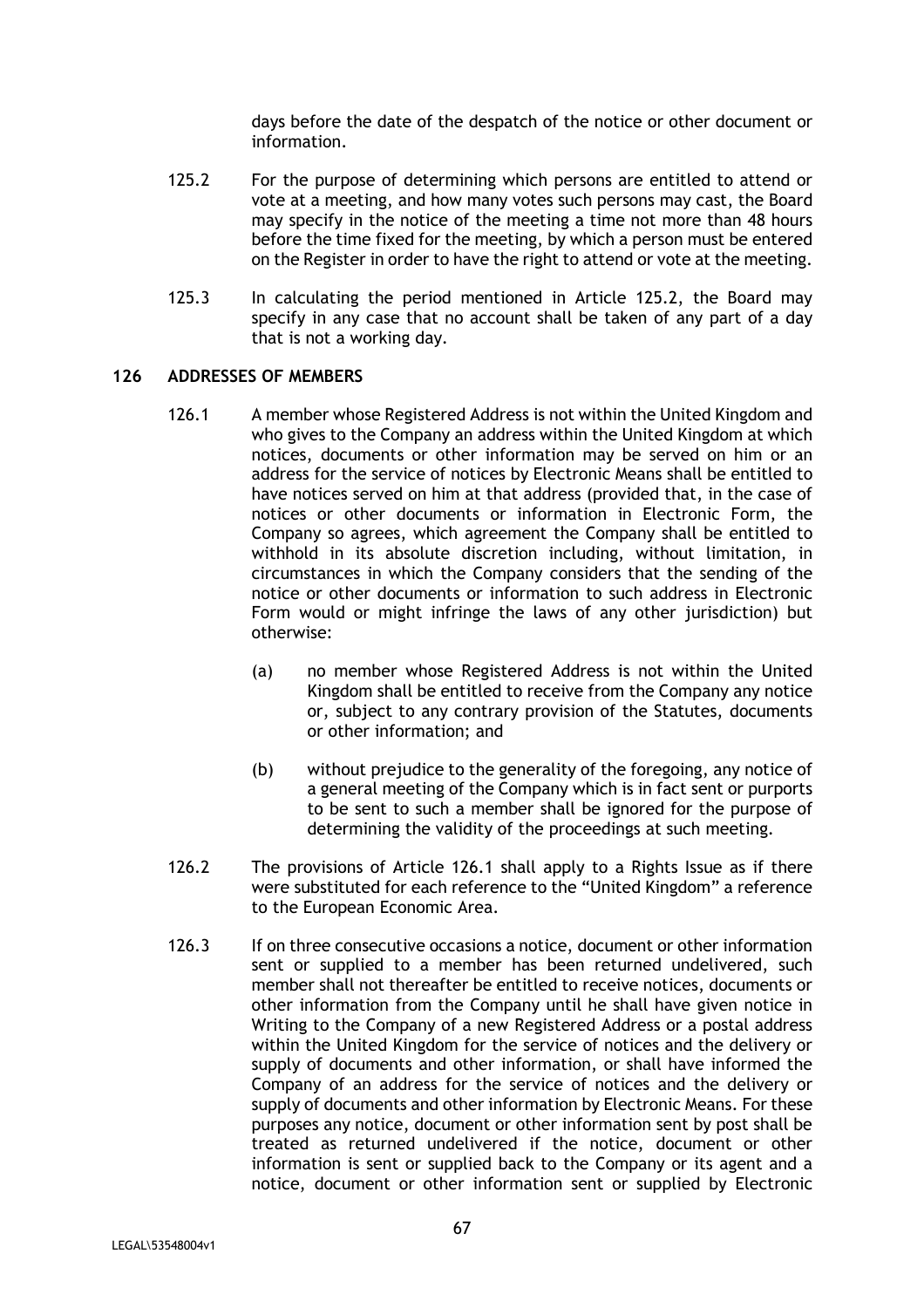Means shall be treated as returned undelivered if the Company or its agent receives notification that the notice, document or other information was not delivered to the address to which it was sent.

# **127 SERVICE OF NOTICE ON PERSON ENTITLED BY TRANSMISSION**

A person entitled to a share by reason of transmission upon supplying to the Company such evidence as the Board may require to show his title to the share and upon also supplying a postal address within the United Kingdom for the service and delivery of notices, documents or other information and, if he so elects, an address for the sending of notices in Electronic Form shall be entitled to have served upon or delivered to him at such address any notice, document or other information to which he would have been entitled if he were the Holder of that share (or, in the case of joint Holders of a share, the joint Holder whose name appears first in the Register in respect of the joint holding) and any such service or delivery shall for all purposes be deemed a sufficient service or delivery of such notice, document or other information on all persons interested in the share. Otherwise, any notice, document or other information served on or delivered or sent to any member pursuant to these Articles shall, notwithstanding that such member is then dead or bankrupt or that any other event giving rise to the transmission of the share by operation of law shall have occurred and whether or not the Company has notice of such death, bankruptcy or other such event, be deemed to have been duly served, delivered or sent in respect of any share registered in the name of such member as sole or first named joint Holder.

# **128 AUTHENTICATION OF DOCUMENTS SENT BY ELECTRONIC MEANS**

A document or information sent or supplied in Electronic Form by Electronic Means by a member or other person to the Company is sufficiently authenticated in any manner authorised by the Statutes or in such other manner approved by the Board.

# **DESTRUCTION OF DOCUMENTS**

#### **129 DESTRUCTION OF DOCUMENTS**

- 129.1 The Board may authorise or arrange the destruction of documents held by the Company as follows:
	- (a) at any time after the expiration of six years from the date of registration, all instruments of transfer of shares and all other documents transferring or purporting to transfer shares or representing or purporting to represent the right to be registered as the Holder of shares on the faith of which entries have been made in the Register;
	- (b) at any time after the expiration of one year from the date of cancellation, all registered share certificates which have been cancelled;
	- (c) at any time after the expiration of two years from the date of recording them, all dividend mandates and notifications of change of address;
	- (d) at any time after the expiration of one year from the date of actual payment, all paid dividend warrants and cheques; and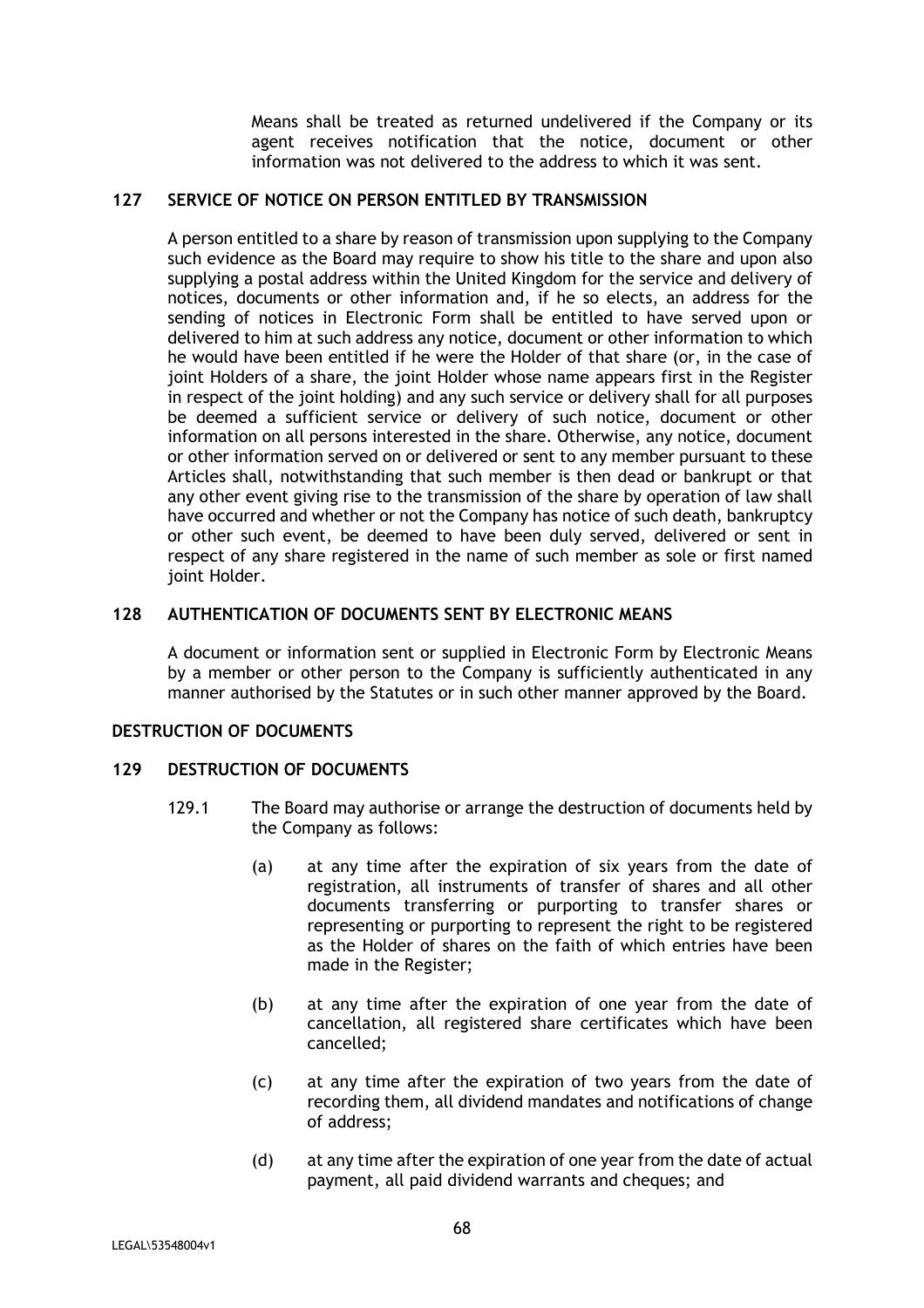- (e) at any time after the expiration of one year from the end of the meeting to which it relates, all proxy appointments.
- 129.2 It shall conclusively be presumed in favour of the Company that:
	- (a) every entry in the Register purporting to have been made on the basis of an instrument of transfer or other document so destroyed was duly and properly made;
	- (b) every instrument of transfer so destroyed was a valid and effective instrument duly and properly registered;
	- (c) every share certificate so destroyed was a valid and effective certificate duly and properly cancelled;
	- (d) every other document mentioned in Article 129.1 so destroyed was a valid and effective document in accordance with the particulars of it recorded in the books and records of the Company; and
	- (e) every paid dividend warrant and cheque so destroyed was duly paid.
- 129.3 The provisions of Article 129.2 shall apply only to the destruction of a document in good faith and without notice of any claim (regardless of the parties to it) to which the document might be relevant.
- 129.4 Nothing in this Article shall be construed as imposing on the Company or the Board any liability in respect of the destruction of any document earlier than as stated in Article 129.1 or in any other circumstances in which liability would not attach to the Company or the Board in the absence of this Article.
- 129.5 References in this Article to the destruction of any document include references to its disposal in any manner.

#### **WINDING-UP**

## **130 DIRECTORS' POWER TO WIND UP**

The Board shall have power in the name and on behalf of the Company to present a petition to the court for the Company to be wound up.

#### **131 POWERS TO DISTRIBUTE IN SPECIE**

If the Company is in liquidation, the liquidator may, with the sanction of a special resolution of the Company and any other sanction required by the Statutes:

- 131.1 divide among the members in specie the whole or any part of the assets of the Company and may, for that purpose, value any assets and determine how the division shall be carried out as between the members or different classes of members; or
- 131.2 vest the whole or any part of the assets in trustees upon such trusts for the benefit of members as the liquidator, with the like sanction, shall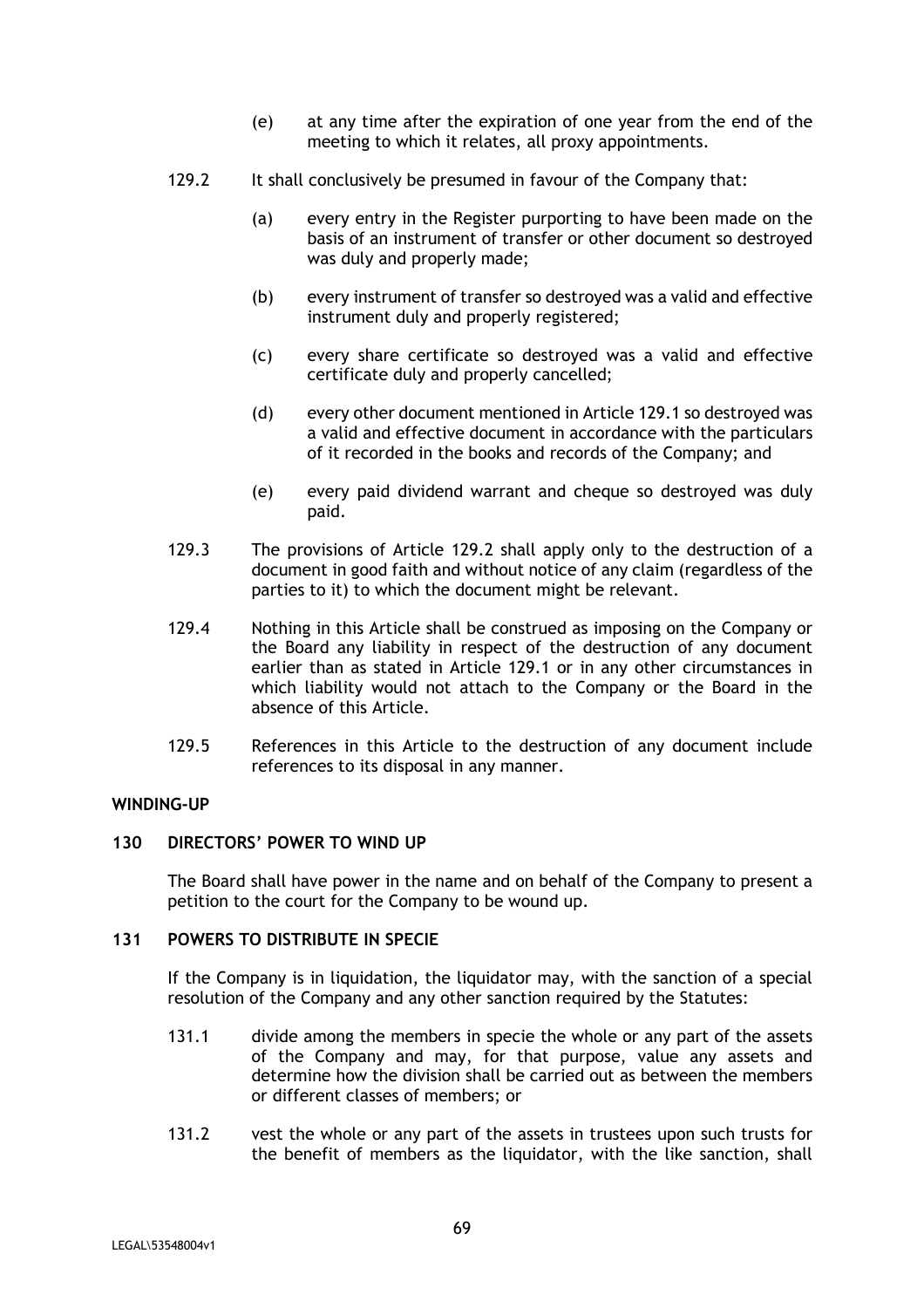think fit but no member shall be compelled to accept any assets upon which there is any liability.

#### **INDEMNITY AND FUNDING OF DEFENCE PROCEEDINGS AND LIABILITY INSURANCE**

### **132 INDEMNITY OF OFFICERS**

- 132.1 Subject to the provisions of, and so far as may be permitted by and consistent with the Statutes, each current or former director or other officer (other than an auditor) of the Company or any Associated Company may be indemnified out of the assets of the Company against:
	- (a) any liability incurred by or attaching to him in connection with any negligence, default, breach of duty or breach of trust in relation to the Company other than, in the case of a current or former director:
		- (i) any liability to the Company or any Associated Company; and
		- (ii) any liability of the kind referred to in section 234(3) of CA2006;
	- (b) any liability incurred by or attaching to him in connection with the activities of the Company or any Associated Company in its capacity as a trustee of an occupational pension scheme (as defined in section 235(6) of CA2006) other than a liability of the kind referred to in section 235(3) of CA2006; and
	- (c) any other liability incurred by or attaching to him in the actual or purported execution and/or discharge of his duties and/or the exercise or purported exercise of his powers.

For the purpose of this Article, references to "**liability**" shall include all costs and expenses incurred by the current or former director or other officer (other than an auditor) in relation thereto.

# **133 FUNDING OF DEFENCE PROCEEDINGS**

Subject to the provisions of and so far as may be permitted by the Statutes, the Board may exercise all the powers of the Company to:

- 133.1 provide any current or former director or other officer (other than an auditor) of the Company with funds to meet expenditure incurred or to be incurred by him in defending any criminal or civil proceedings in connection with any alleged negligence, default, breach of duty or breach of trust by him in relation to the Company or an Associated Company, or in connection with any application for relief under the provisions mentioned in section 205(5) of CA2006; and
- 133.2 do anything to enable any such person to avoid incurring such expenditure, but so that the terms set out in section 205(2) of CA2006 shall apply to any such provision of funds or other things so done. For the purpose of this Article references to "**director**" in section 205(2) of